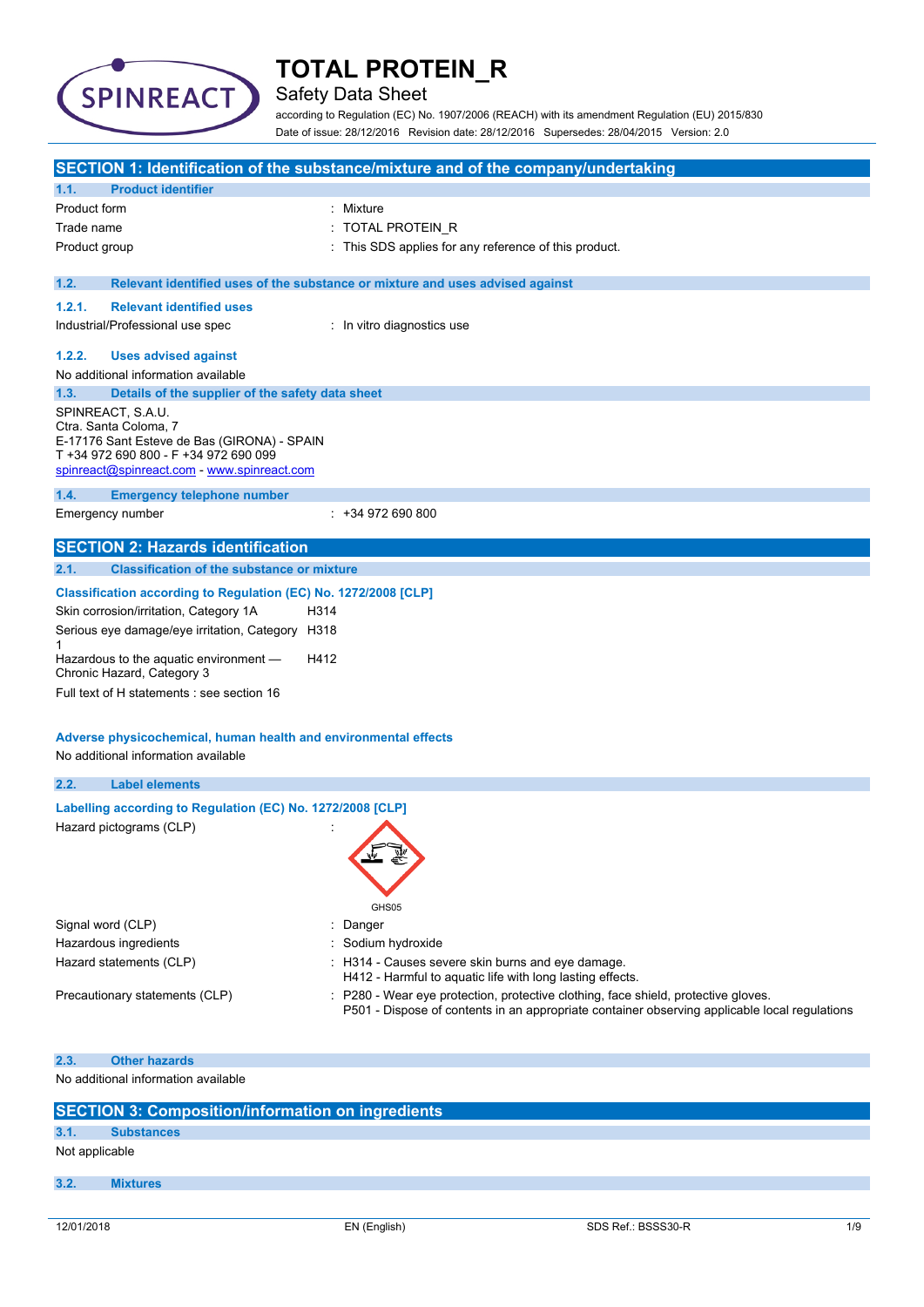## Safety Data Sheet

according to Regulation (EC) No. 1907/2006 (REACH) with its amendment Regulation (EU) 2015/830

| <b>Name</b>                           | <b>Product identifier</b>                                                                               | $\frac{9}{6}$                                                        | <b>Classification according to</b><br><b>Regulation (EC) No.</b><br>1272/2008 [CLP]                                        |
|---------------------------------------|---------------------------------------------------------------------------------------------------------|----------------------------------------------------------------------|----------------------------------------------------------------------------------------------------------------------------|
| Sodium hydroxide                      | (CAS-No.) 1310-73-2<br>(EC-No.) 215-185-5<br>(EC Index-No.) 011-002-00-6<br>(REACH-no) 01-2119457892-27 | $3 - 5$                                                              | Met. Corr. 1, H290<br>Skin Corr. 1A, H314                                                                                  |
| Copper sulphate pentahydrate          | (CAS-No.) 7758-99-8<br>(EC-No.) 231-847-6<br>(EC Index-No.) 029-004-00-0<br>(REACH-no) 01-2119520566-40 | $0.5 - 1$                                                            | Acute Tox. 4 (Oral), H302<br>Eye Irrit. 2, H319<br>Skin Irrit. 2, H315<br>Aquatic Acute 1, H400<br>Aquatic Chronic 1, H410 |
| <b>Specific concentration limits:</b> |                                                                                                         |                                                                      |                                                                                                                            |
| <b>Name</b>                           | <b>Product identifier</b>                                                                               |                                                                      | <b>Specific concentration limits</b>                                                                                       |
| Sodium hydroxide                      | (CAS-No.) 1310-73-2<br>(EC-No.) 215-185-5<br>(EC Index-No.) 011-002-00-6<br>(REACH-no) 01-2119457892-27 | $(0.5 = < C < 2)$ Eye Irrit. 2, H319<br>(C >= 5) Skin Corr. 1A, H314 | (0.5 = < C < 2) Skin Irrit. 2, H315<br>(2 = < C < 5) Skin Corr. 1B, H314                                                   |

#### Full text of H-statements: see section 16

|             | <b>SECTION 4: First aid measures</b>                                       |                                                                                                                                                                        |
|-------------|----------------------------------------------------------------------------|------------------------------------------------------------------------------------------------------------------------------------------------------------------------|
| 4.1.        | <b>Description of first aid measures</b>                                   |                                                                                                                                                                        |
|             | First-aid measures general                                                 | : Never give anything by mouth to an unconscious person. If you feel unwell, seek medical<br>advice (show the label where possible).                                   |
|             | First-aid measures after inhalation                                        | Remove person to fresh air and keep comfortable for breathing. Immediately call a POISON<br>CENTER/doctor.                                                             |
|             | First-aid measures after skin contact                                      | Take off immediately all contaminated clothing. Rinse skin with water/shower. Immediately call<br>a POISON CENTER/doctor.                                              |
|             | First-aid measures after eye contact                                       | Rinse cautiously with water for several minutes. Remove contact lenses, if present and easy to<br>do. Continue rinsing. Immediately call a POISON CENTER/doctor.       |
|             | First-aid measures after ingestion                                         | : Rinse mouth. Do NOT induce vomiting. Immediately call a POISON CENTER/doctor.                                                                                        |
| 4.2.        | Most important symptoms and effects, both acute and delayed                |                                                                                                                                                                        |
|             | Symptoms/effects                                                           | Causes severe skin burns and eye damage.                                                                                                                               |
| 4.3.        | Indication of any immediate medical attention and special treatment needed |                                                                                                                                                                        |
|             | Treat symptomatically.                                                     |                                                                                                                                                                        |
|             | <b>SECTION 5: Firefighting measures</b>                                    |                                                                                                                                                                        |
| 5.1.        | <b>Extinguishing media</b>                                                 |                                                                                                                                                                        |
|             | Suitable extinguishing media                                               | Foam. Dry powder. Carbon dioxide. Water spray.                                                                                                                         |
|             | Unsuitable extinguishing media                                             | Do not use a heavy water stream.                                                                                                                                       |
| 5.2.        | Special hazards arising from the substance or mixture                      |                                                                                                                                                                        |
| Fire hazard |                                                                            | : Not flammable.                                                                                                                                                       |
| fire        | Hazardous decomposition products in case of                                | : Toxic fumes may be released.                                                                                                                                         |
| 5.3.        | <b>Advice for firefighters</b>                                             |                                                                                                                                                                        |
|             | Firefighting instructions                                                  | Use water spray or fog for cooling exposed containers. Exercise caution when fighting any<br>chemical fire. Prevent fire fighting water from entering the environment. |
|             | Protection during firefighting                                             | : Do not enter fire area without proper protective equipment, including respiratory protection.                                                                        |
|             | <b>SECTION 6: Accidental release measures</b>                              |                                                                                                                                                                        |
| 6.1.        | Personal precautions, protective equipment and emergency procedures        |                                                                                                                                                                        |
| 6.1.1.      | For non-emergency personnel                                                |                                                                                                                                                                        |
|             | <b>Emergency procedures</b>                                                | Evacuate unnecessary personnel.                                                                                                                                        |
| 6.1.2.      | For emergency responders                                                   |                                                                                                                                                                        |
|             | Protective equipment                                                       | Equip cleanup crew with proper protection.                                                                                                                             |
|             | <b>Emergency procedures</b>                                                | Ventilate area.                                                                                                                                                        |

### **6.2. Environmental precautions**

Prevent entry to sewers and public waters. Notify authorities if liquid enters sewers or public waters. Avoid release to the environment.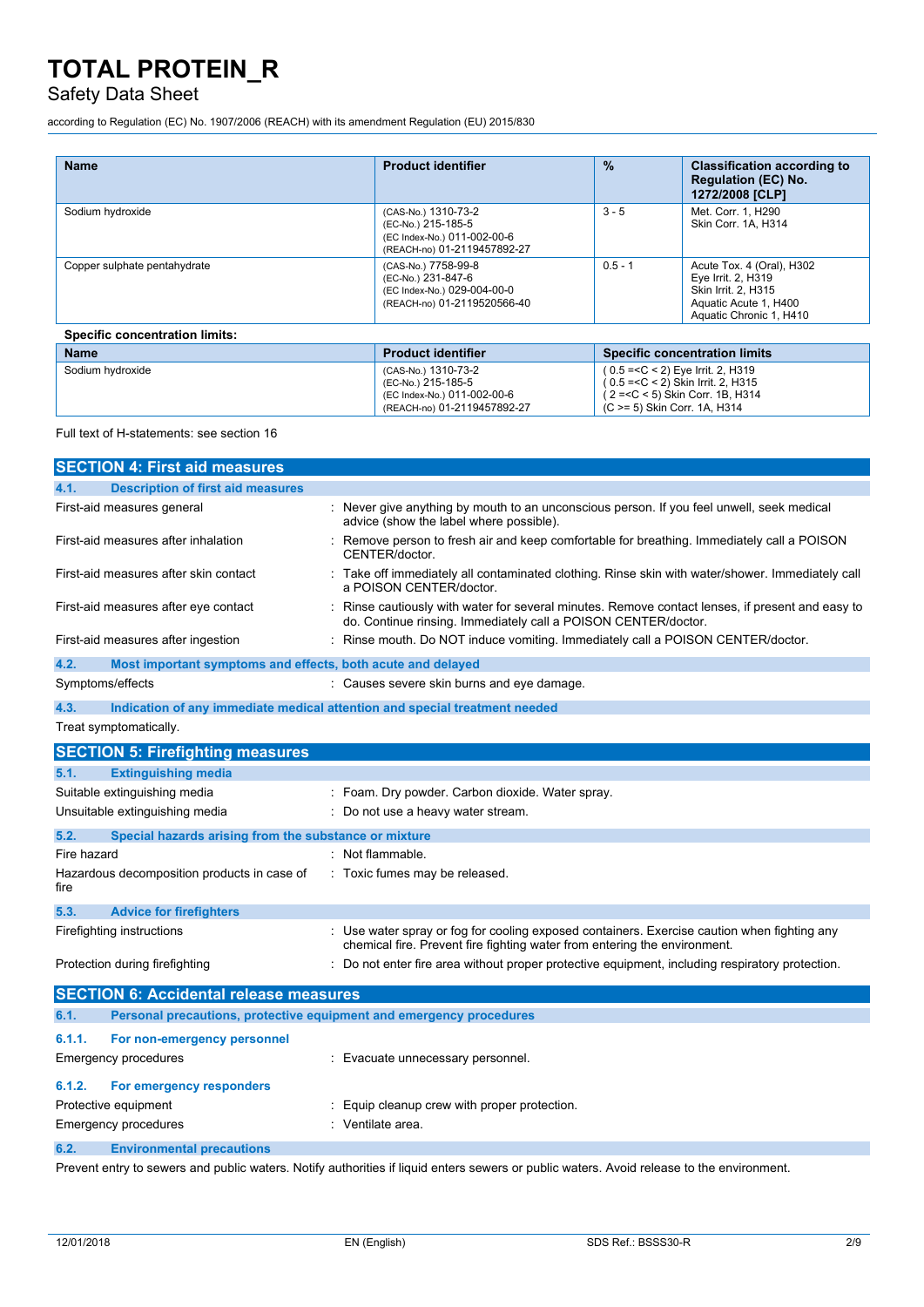## Safety Data Sheet

according to Regulation (EC) No. 1907/2006 (REACH) with its amendment Regulation (EU) 2015/830

| 6.3. | Methods and material for containment and cleaning up         |                                                                                                                                                                                                                                                        |
|------|--------------------------------------------------------------|--------------------------------------------------------------------------------------------------------------------------------------------------------------------------------------------------------------------------------------------------------|
|      | Methods for cleaning up                                      | : Soak up spills with inert solids, such as clay or diatomaceous earth as soon as possible. Collect<br>spillage. Store away from other materials. Collect all waste in suitable and labelled containers<br>and dispose according to local legislation. |
| 6.4. | <b>Reference to other sections</b>                           |                                                                                                                                                                                                                                                        |
|      | See Heading 8. Exposure controls and personal protection.    |                                                                                                                                                                                                                                                        |
|      | <b>SECTION 7: Handling and storage</b>                       |                                                                                                                                                                                                                                                        |
| 7.1. | <b>Precautions for safe handling</b>                         |                                                                                                                                                                                                                                                        |
|      | Precautions for safe handling                                | Do not get in eyes, on skin, or on clothing. Provide good ventilation in process area to prevent<br>formation of vapour. Do not breathe vapours.                                                                                                       |
|      | Hygiene measures                                             | Wash the contacted area thoroughly after handling. Wash hands and other exposed areas with<br>mild soap and water before eating, drinking or smoking and when leaving work.                                                                            |
| 7.2. | Conditions for safe storage, including any incompatibilities |                                                                                                                                                                                                                                                        |
|      | Technical measures                                           | : Comply with applicable regulations.                                                                                                                                                                                                                  |
|      | Storage conditions                                           | Keep only in the original container in a cool, well ventilated place away from : Heat sources.<br>Keep container closed when not in use.                                                                                                               |
|      | Incompatible products                                        | Strong bases. Strong acids.                                                                                                                                                                                                                            |
|      | Incompatible materials                                       | Sources of ignition. Direct sunlight.                                                                                                                                                                                                                  |
| 7.3. | <b>Specific end use(s)</b>                                   |                                                                                                                                                                                                                                                        |
|      | h le ceddition ol information cumilatele                     |                                                                                                                                                                                                                                                        |

No additional information available

### **SECTION 8: Exposure controls/personal protection**

### **8.1. Control parameters**

| Sodium hydroxide (1310-73-2) |                               |                    |
|------------------------------|-------------------------------|--------------------|
| Spain                        | Local name                    | Hidróxido de sodio |
| Spain                        | $VLA-EC$ (mg/m <sup>3</sup> ) | $2 \text{ mg/m}^3$ |

|      | Sodium hydroxide (1310-73-2)       |                   |
|------|------------------------------------|-------------------|
|      | DNEL/DMEL (additional information) |                   |
|      | long term - workers, Inhalation    | mq/m <sup>3</sup> |
|      | long term - population, Inhalation | mq/m <sup>3</sup> |
|      |                                    |                   |
| 8.2. | <b>Exposure controls</b>           |                   |

### **Personal protective equipment:**

Avoid all unnecessary exposure.

#### **Hand protection:**

Chemically resistant protective gloves

### **Eye protection:**

Chemical goggles or face shield

### **Skin and body protection:**

Wear suitable protective clothing

#### **Respiratory protection:**

Where exposure through inhalation may occur from use, respiratory protection equipment is recommended

### **Other information:**

Do not eat, drink or smoke during use.

| <b>SECTION 9: Physical and chemical properties</b>            |                     |                    |     |
|---------------------------------------------------------------|---------------------|--------------------|-----|
| 9.1.<br>Information on basic physical and chemical properties |                     |                    |     |
| Physical state                                                | : Liguid            |                    |     |
| Appearance                                                    | : Transparent.      |                    |     |
| Colour                                                        | $:$ Blue.           |                    |     |
| Odour                                                         | : odourless.        |                    |     |
| Odour threshold                                               | : No data available |                    |     |
| рH                                                            | : $> = 11.5$        |                    |     |
| Relative evaporation rate (butylacetate=1)                    | : No data available |                    |     |
| 12/01/2018                                                    | EN (English)        | SDS Ref.: BSSS30-R | 3/9 |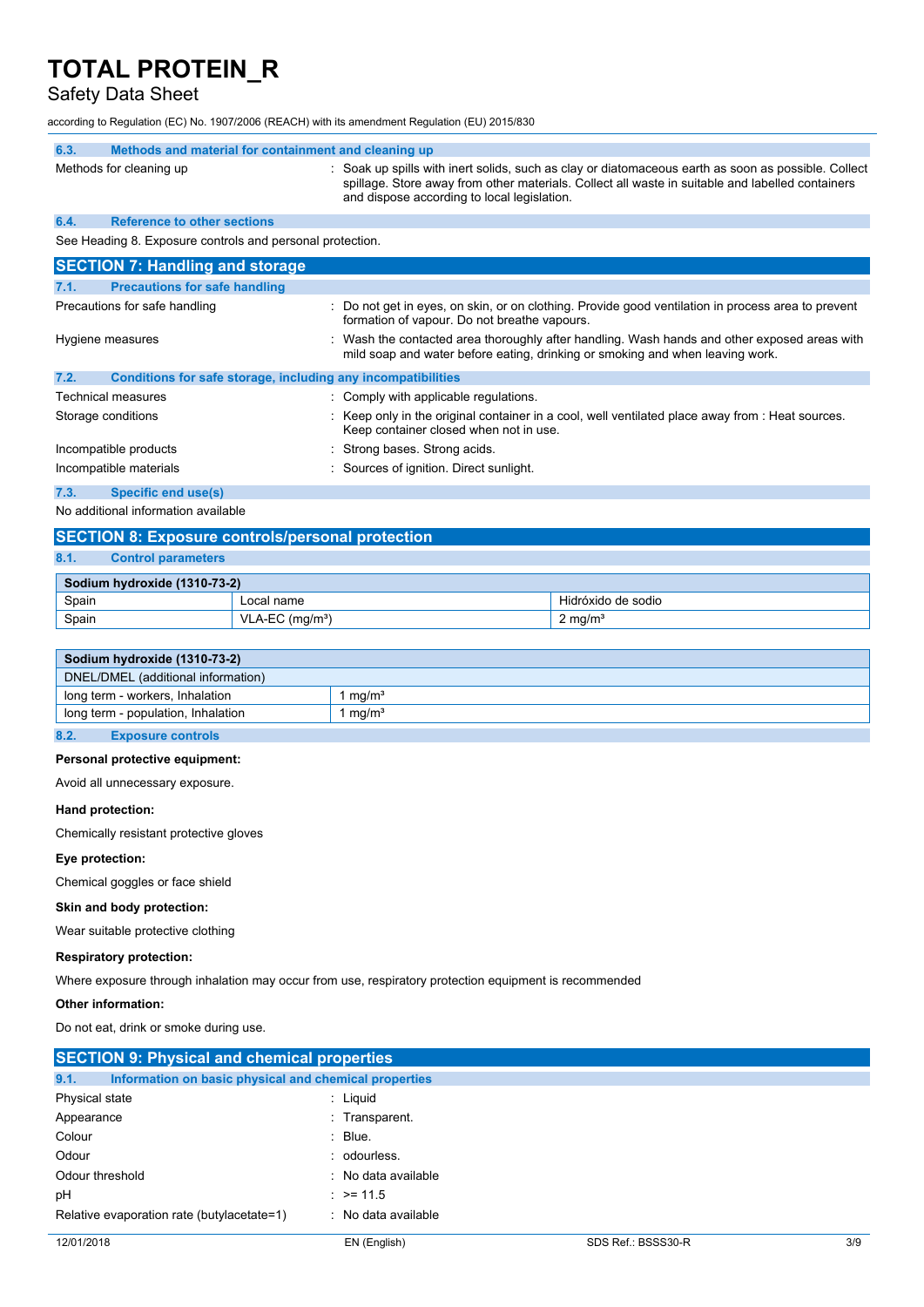## Safety Data Sheet

according to Regulation (EC) No. 1907/2006 (REACH) with its amendment Regulation (EU) 2015/830

| Melting point                    | No data available |
|----------------------------------|-------------------|
| Freezing point                   | No data available |
| Boiling point                    | No data available |
| Flash point                      | No data available |
| Auto-ignition temperature        | No data available |
| Decomposition temperature        | No data available |
| Flammability (solid, gas)        | Non flammable.    |
| Vapour pressure                  | No data available |
| Relative vapour density at 20 °C | No data available |
| Relative density                 | No data available |
| Solubility                       | No data available |
| Log Pow                          | No data available |
| Viscosity, kinematic             | No data available |
| Viscosity, dynamic               | No data available |
| <b>Explosive properties</b>      | No data available |
| Oxidising properties             | No data available |
| <b>Explosive limits</b>          | No data available |
|                                  |                   |

### **9.2. Other information**

No additional information available

|                  | <b>SECTION 10: Stability and reactivity</b>                               |
|------------------|---------------------------------------------------------------------------|
| 10.1.            | <b>Reactivity</b>                                                         |
|                  | Corrosive vapours.                                                        |
| 10.2.            | <b>Chemical stability</b>                                                 |
|                  | Stable under recommended handling and storage conditions (see section 7). |
| 10.3.            | <b>Possibility of hazardous reactions</b>                                 |
| Not established. |                                                                           |
| 10.4.            | <b>Conditions to avoid</b>                                                |
|                  | Direct sunlight. Extremely high or low temperatures.                      |
| 10.5.            | <b>Incompatible materials</b>                                             |
|                  | Strong acids. Strong bases. hydroxylamine.                                |
| 10.6.            | <b>Hazardous decomposition products</b>                                   |

Sulphur oxides.

| <b>SECTION 11: Toxicological information</b>  |                                          |  |
|-----------------------------------------------|------------------------------------------|--|
| 11.1.<br>Information on toxicological effects |                                          |  |
| Acute toxicity (oral)                         | : Not classified                         |  |
| Acute toxicity (dermal)                       | Not classified                           |  |
| Acute toxicity (inhalation)                   | Not classified<br>÷.                     |  |
| Copper sulphate pentahydrate (7758-99-8)      |                                          |  |
| LD50 oral rat                                 | 300 mg/kg (anhidrous substance)          |  |
| Skin corrosion/irritation                     | Causes severe skin burns and eye damage. |  |
|                                               | $pH$ : $>= 11.5$                         |  |
| Serious eye damage/irritation                 | Causes serious eye damage.               |  |
|                                               | $pH$ : $>= 11.5$                         |  |
| Respiratory or skin sensitisation             | Not classified                           |  |
| Germ cell mutagenicity                        | Not classified                           |  |
| Carcinogenicity                               | : Not classified                         |  |
| Reproductive toxicity                         | : Not classified                         |  |
| STOT-single exposure                          | Not classified                           |  |
| STOT-repeated exposure                        | Not classified                           |  |
| Aspiration hazard                             | Not classified<br>٠                      |  |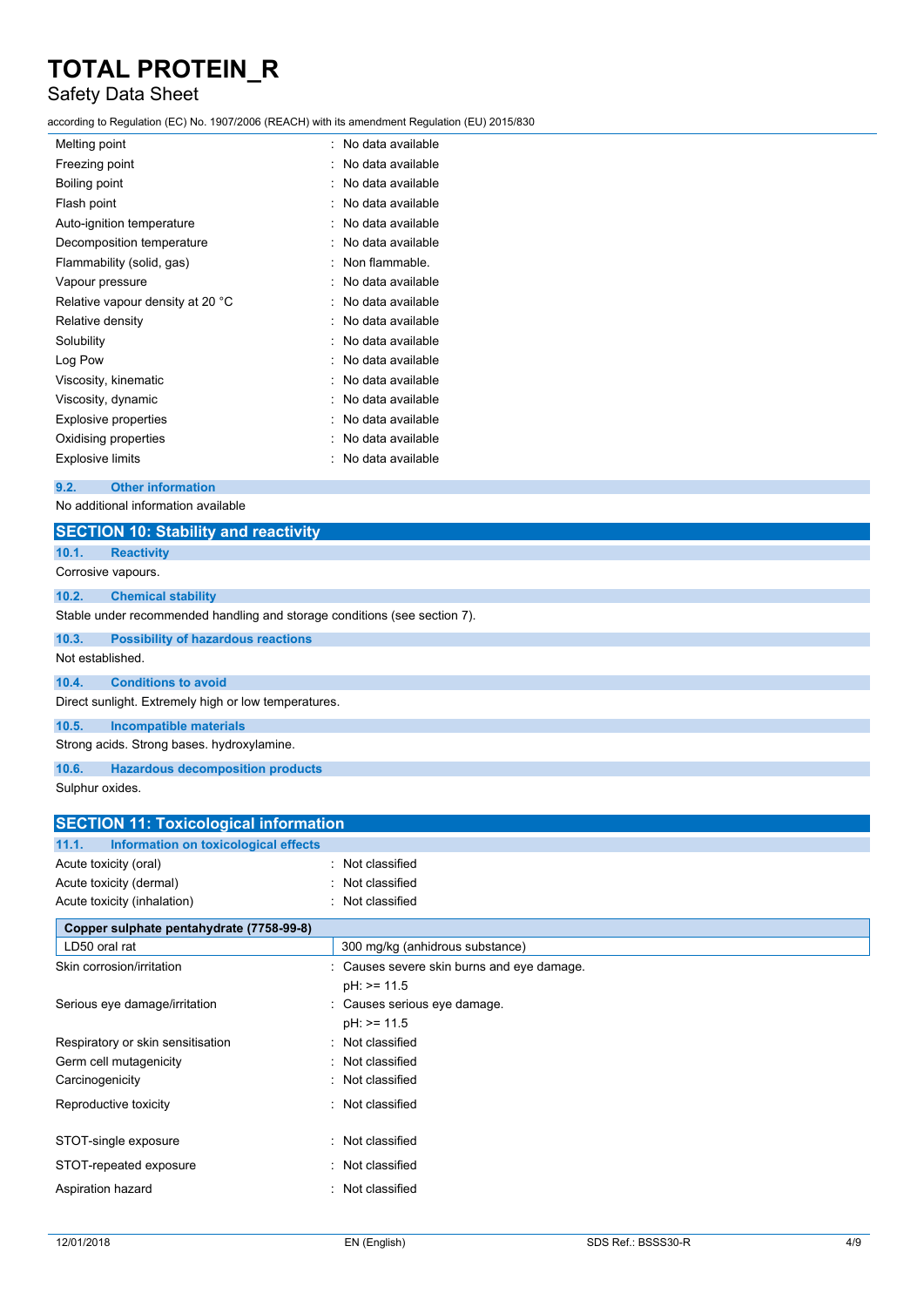## Safety Data Sheet

according to Regulation (EC) No. 1907/2006 (REACH) with its amendment Regulation (EU) 2015/830

| <b>SECTION 12: Ecological information</b>                  |                                                                                                  |
|------------------------------------------------------------|--------------------------------------------------------------------------------------------------|
| 12.1.<br><b>Toxicity</b>                                   |                                                                                                  |
| Ecology - general                                          | : Avoid release to the environment.                                                              |
| Acute aquatic toxicity                                     | Not classified                                                                                   |
| Chronic aquatic toxicity                                   | : Harmful to aquatic life with long lasting effects.                                             |
| Sodium hydroxide (1310-73-2)                               |                                                                                                  |
| LC50 fish 1                                                | 35 - 189 mg/l (96h)                                                                              |
| LC50 fish 2                                                | 125 mg/l                                                                                         |
| EC50 Daphnia 1                                             | 40.4 mg/l (Daphnia magna, 48h)                                                                   |
| EC50 72h algae (1)                                         | $\approx$ mg/l                                                                                   |
| 12.2.<br><b>Persistence and degradability</b>              |                                                                                                  |
| <b>TOTAL PROTEIN R</b>                                     |                                                                                                  |
| Persistence and degradability                              | Not established.                                                                                 |
| 12.3.                                                      |                                                                                                  |
| <b>Bioaccumulative potential</b><br><b>TOTAL PROTEIN R</b> |                                                                                                  |
| Bioaccumulative potential                                  | Not established.                                                                                 |
|                                                            |                                                                                                  |
| 12.4.<br><b>Mobility in soil</b>                           |                                                                                                  |
| No additional information available                        |                                                                                                  |
| 12.5.<br><b>Results of PBT and vPvB assessment</b>         |                                                                                                  |
| No additional information available                        |                                                                                                  |
| <b>Other adverse effects</b><br>12.6.                      |                                                                                                  |
| No additional information available                        |                                                                                                  |
| <b>SECTION 13: Disposal considerations</b>                 |                                                                                                  |
| <b>Waste treatment methods</b><br>13.1.                    |                                                                                                  |
| Product/Packaging disposal recommendations                 | : Dispose in a safe manner in accordance with local/national regulations. Dispose of contents in |
|                                                            | an appropriate container observing applicable local regulations.                                 |
| Ecology - waste materials                                  | : Avoid release to the environment.                                                              |
| <b>SECTION 14: Transport information</b>                   |                                                                                                  |
| In accordance with ADR / RID / IMDG / IATA / ADN           |                                                                                                  |
|                                                            |                                                                                                  |
| 14.1.<br><b>UN number</b>                                  |                                                                                                  |
| UN-No. (ADR)                                               | : 1824                                                                                           |
| UN-No. (IMDG)                                              | : 1824                                                                                           |
| UN-No. (IATA)                                              | : 1824                                                                                           |
| UN-No. (ADN)<br>UN-No. (RID)                               | : 1824<br>: 1824                                                                                 |
|                                                            |                                                                                                  |
| 14.2.<br><b>UN proper shipping name</b>                    |                                                                                                  |
| Proper Shipping Name (ADR)                                 | : SODIUM HYDROXIDE SOLUTION                                                                      |
| Proper Shipping Name (IMDG)                                | SODIUM HYDROXIDE SOLUTION                                                                        |
| Proper Shipping Name (IATA)<br>Proper Shipping Name (ADN)  | Sodium hydroxide solution<br>SODIUM HYDROXIDE SOLUTION                                           |
| Proper Shipping Name (RID)                                 | SODIUM HYDROXIDE SOLUTION                                                                        |
| Transport document description (ADR)                       | UN 1824 SODIUM HYDROXIDE SOLUTION, 8, III, (E)                                                   |
| Transport document description (IMDG)                      | : UN 1824 SODIUM HYDROXIDE SOLUTION, 8, III                                                      |
| Transport document description (IATA)                      | : UN 1824 Sodium hydroxide solution, 8, III                                                      |
| Transport document description (ADN)                       | : UN 1824 SODIUM HYDROXIDE SOLUTION, 8, III                                                      |
| Transport document description (RID)                       | : UN 1824 SODIUM HYDROXIDE SOLUTION, 8, III                                                      |
| 14.3.<br><b>Transport hazard class(es)</b>                 |                                                                                                  |
| <b>ADR</b>                                                 |                                                                                                  |
| Transport hazard class(es) (ADR)                           | : 8                                                                                              |
| Danger labels (ADR)                                        | : 8                                                                                              |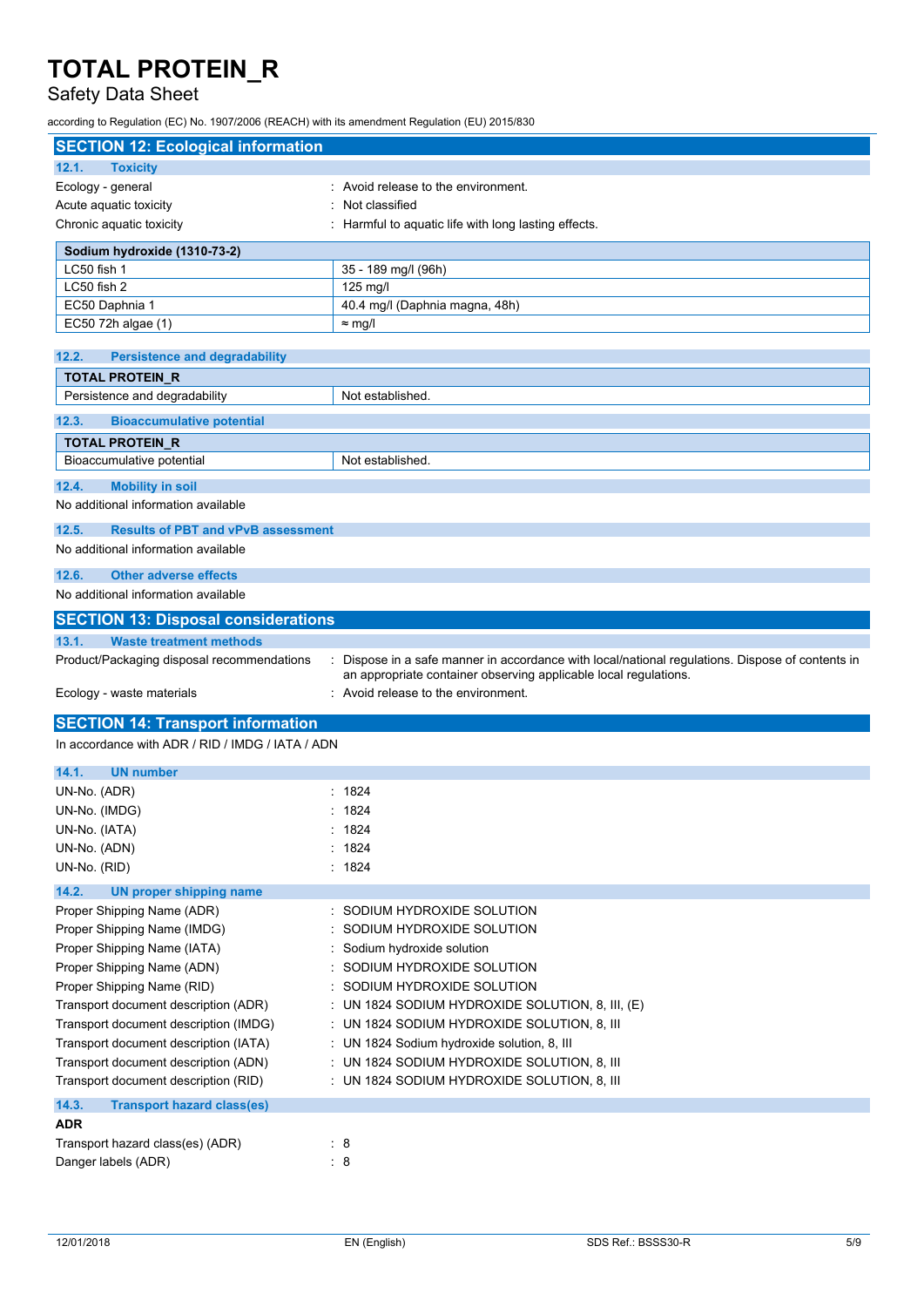## Safety Data Sheet

according to Regulation (EC) No. 1907/2006 (REACH) with its amendment Regulation (EU) 2015/830

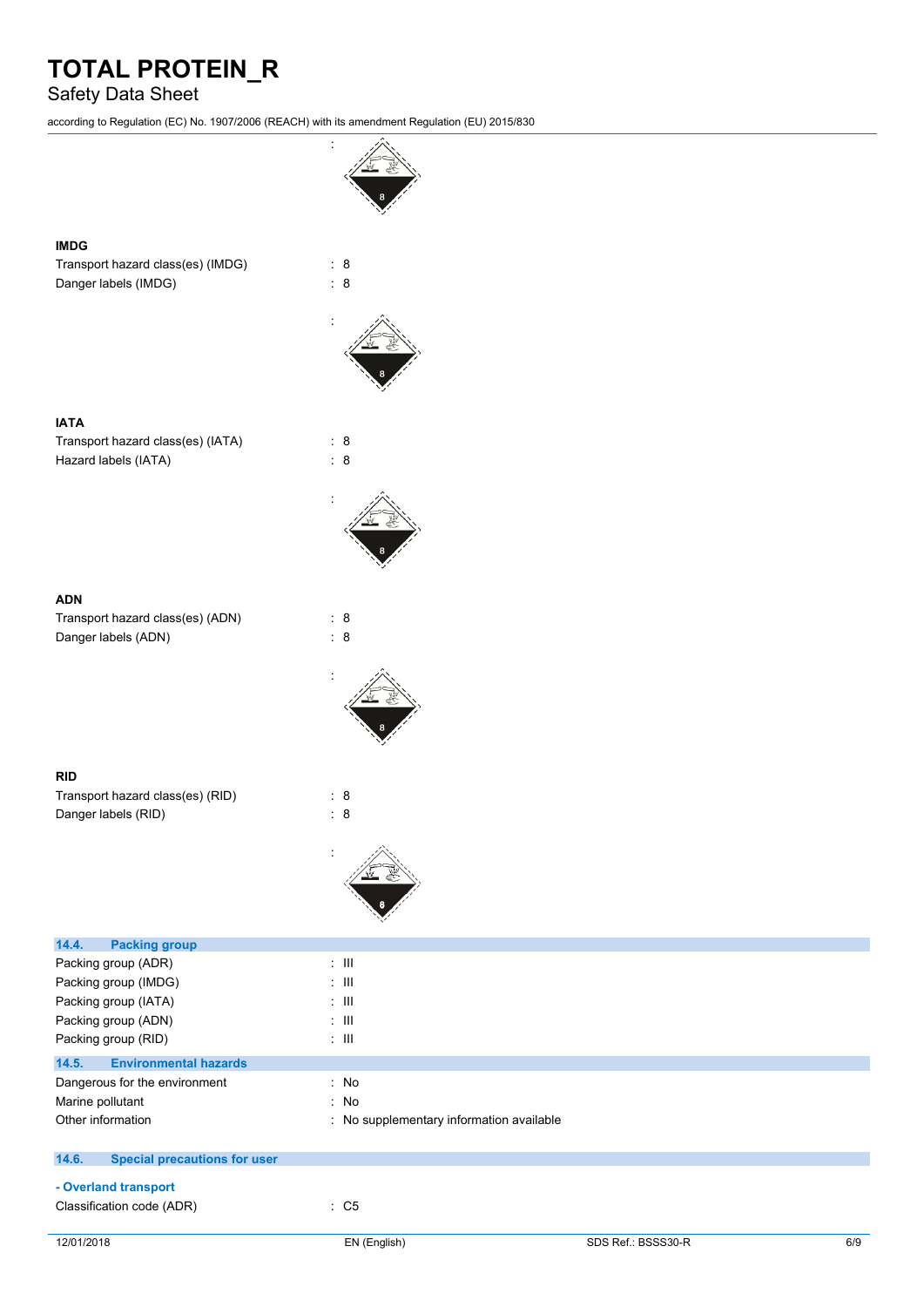## Safety Data Sheet

according to Regulation (EC) No. 1907/2006 (REACH) with its amendment Regulation (EU) 2015/830

| according to Regulation (EC) No. 1907/2000 (REACH) with its amendment Regulation (EO) 2019/630 |                                                                                                                                                                            |
|------------------------------------------------------------------------------------------------|----------------------------------------------------------------------------------------------------------------------------------------------------------------------------|
| Limited quantities (ADR)                                                                       | : 51                                                                                                                                                                       |
| Excepted quantities (ADR)                                                                      | : E1                                                                                                                                                                       |
| Packing instructions (ADR)                                                                     | : P001, IBC03, LP01, R001                                                                                                                                                  |
| Special packing provisions (ADR)                                                               | : B4                                                                                                                                                                       |
| Mixed packing provisions (ADR)                                                                 | : MP19                                                                                                                                                                     |
| Portable tank and bulk container instructions<br>(ADR)                                         | : T4                                                                                                                                                                       |
| Portable tank and bulk container special<br>provisions (ADR)                                   | $:$ TP1                                                                                                                                                                    |
| Tank code (ADR)                                                                                | : L4BN                                                                                                                                                                     |
| Vehicle for tank carriage                                                                      | : AT                                                                                                                                                                       |
| Transport category (ADR)                                                                       | : 3                                                                                                                                                                        |
| Special provisions for carriage - Packages<br>(ADR)                                            | : V12                                                                                                                                                                      |
| Hazard identification number (Kemler No.)                                                      | : 80                                                                                                                                                                       |
| Orange plates                                                                                  | 80<br>1824                                                                                                                                                                 |
| Tunnel restriction code (ADR)                                                                  | ÷Ε                                                                                                                                                                         |
| - Transport by sea                                                                             |                                                                                                                                                                            |
| Special provisions (IMDG)                                                                      | : 223                                                                                                                                                                      |
| Limited quantities (IMDG)                                                                      | : 5L                                                                                                                                                                       |
| Excepted quantities (IMDG)                                                                     | : E1                                                                                                                                                                       |
| Packing instructions (IMDG)                                                                    | : P001, LP01                                                                                                                                                               |
| IBC packing instructions (IMDG)                                                                | : IBC03                                                                                                                                                                    |
| Tank instructions (IMDG)                                                                       | : T4                                                                                                                                                                       |
| Tank special provisions (IMDG)                                                                 | $:$ TP1                                                                                                                                                                    |
| EmS-No. (Fire)                                                                                 | $: F-A$                                                                                                                                                                    |
| EmS-No. (Spillage)                                                                             | $: S-B$                                                                                                                                                                    |
| Stowage category (IMDG)                                                                        | ÷Α                                                                                                                                                                         |
| Segregation (IMDG)                                                                             | : SG35                                                                                                                                                                     |
| Properties and observations (IMDG)                                                             | : Colourless liquid. Colourless liquid. Reacts with ammonium salts, evolving ammonia<br>gas. Causes burns to skin, eyes and mucous membranes. Reacts violently with acids. |
| - Air transport                                                                                |                                                                                                                                                                            |
| PCA Excepted quantities (IATA)                                                                 | $\therefore$ E1                                                                                                                                                            |
| PCA Limited quantities (IATA)                                                                  | : Y841                                                                                                                                                                     |
| PCA limited quantity max net quantity (IATA)                                                   | : 1L                                                                                                                                                                       |
| PCA packing instructions (IATA)                                                                | : 852                                                                                                                                                                      |
| PCA max net quantity (IATA)                                                                    | 5L                                                                                                                                                                         |
| CAO packing instructions (IATA)                                                                | : 856                                                                                                                                                                      |
| CAO max net quantity (IATA)                                                                    | : 60L                                                                                                                                                                      |
| Special provisions (IATA)                                                                      | : A3                                                                                                                                                                       |
| ERG code (IATA)                                                                                | : 8L                                                                                                                                                                       |
| - Inland waterway transport                                                                    |                                                                                                                                                                            |
| Classification code (ADN)                                                                      | $\therefore$ C5                                                                                                                                                            |
| Limited quantities (ADN)                                                                       | : 5L                                                                                                                                                                       |
| Excepted quantities (ADN)                                                                      | $\therefore$ E1                                                                                                                                                            |
| Carriage permitted (ADN)                                                                       | : T                                                                                                                                                                        |
| Equipment required (ADN)                                                                       | $:$ PP, EP                                                                                                                                                                 |
| Number of blue cones/lights (ADN)                                                              | $\therefore$ 0                                                                                                                                                             |
| - Rail transport                                                                               |                                                                                                                                                                            |
| Classification code (RID)                                                                      | $\therefore$ C5                                                                                                                                                            |
| Limited quantities (RID)                                                                       | : 5L                                                                                                                                                                       |
| Excepted quantities (RID)                                                                      | $\therefore$ E1                                                                                                                                                            |
| Packing instructions (RID)                                                                     | : P001, IBC03, LP01, R001                                                                                                                                                  |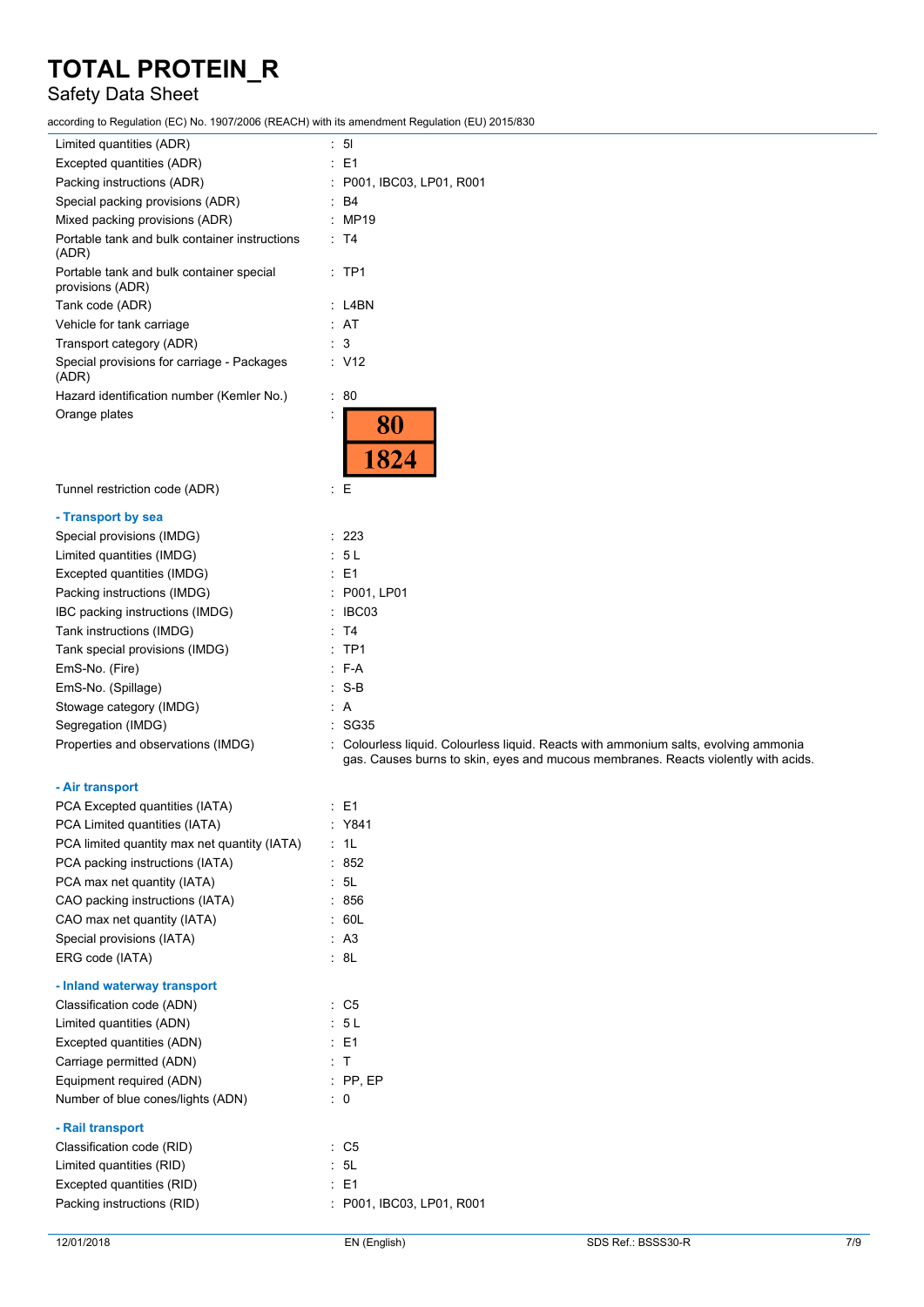## Safety Data Sheet

according to Regulation (EC) No. 1907/2006 (REACH) with its amendment Regulation (EU) 2015/830

| Mixed packing provisions (RID)                               | : MP19      |
|--------------------------------------------------------------|-------------|
| Portable tank and bulk container instructions<br>(RID)       | $·$ T4      |
| Portable tank and bulk container special<br>provisions (RID) | $:$ TP1     |
| Tank codes for RID tanks (RID)                               | · I4BN      |
| Transport category (RID)                                     | : 3         |
| Special provisions for carriage - Packages<br>(RID)          | $\cdot$ W12 |
| Colis express (express parcels) (RID)                        | · CF8       |
| Hazard identification number (RID)                           | 80          |
|                                                              |             |

**14.7. Transport in bulk according to Annex II of Marpol and the IBC Code**

Not applicable

#### **SECTION 15: Regulatory information**

**15.1. Safety, health and environmental regulations/legislation specific for the substance or mixture**

#### **15.1.1. EU-Regulations**

The following restrictions are applicable according to Annex XVII of the REACH Regulation (EC) No 1907/2006:

| 3(b) Substances or mixtures fulfilling the criteria for any of the following<br>hazard classes or categories set out in Annex I to Regulation (EC) No<br>1272/2008: Hazard classes 3.1 to 3.6, 3.7 adverse effects on sexual<br>function and fertility or on development, 3.8 effects other than narcotic<br>effects, $3.9$ and $3.10$ | Sodium hydroxide - Copper sulphate pentahydrate |
|----------------------------------------------------------------------------------------------------------------------------------------------------------------------------------------------------------------------------------------------------------------------------------------------------------------------------------------|-------------------------------------------------|
| 3(c) Substances or mixtures fulfilling the criteria for any of the following<br>hazard classes or categories set out in Annex I to Regulation (EC) No<br>1272/2008: Hazard class 4.1                                                                                                                                                   | Copper sulphate pentahydrate                    |

Contains no substance on the REACH candidate list

Contains no REACH Annex XIV substances

#### **15.1.2. National regulations**

No additional information available

#### **15.2. Chemical safety assessment**

No chemical safety assessment has been carried out

### **SECTION 16: Other information**

Indication of changes: Transport information.

**Section Changed item Change Comments** 14 CLASSIFICATION ACCORDING ADR/RID/IMDG/IATA/ADN Modified **Change of transport requirements.** Abbreviations and acronyms: EC50 Median effective concentration LC50 Median lethal concentration vPvB Very Persistent and Very Bioaccumulative PBT Persistent Bioaccumulative Toxic Data sources : REGULATION (EC) No 1272/2008 OF THE EUROPEAN PARLIAMENT AND OF THE COUNCIL of 16 December 2008 on classification, labelling and packaging of substances and mixtures, amending and repealing Directives 67/548/EEC and 1999/45/EC, and amending Regulation (EC) No 1907/2006. Other information in the set of the set of the set of the set of the set of the set of the set of the set of the set of the set of the set of the set of the set of the set of the set of the set of the set of the set of the Full text of H- and EUH-statements: Acute Tox. 4 (Oral) Acute toxicity (oral), Category 4

| $10110 + 0111$    | $1$ touto tomony (oral), outogoily is                             |
|-------------------|-------------------------------------------------------------------|
| Aquatic Acute 1   | Hazardous to the aquatic environment - Acute Hazard, Category 1   |
| Aquatic Chronic 1 | Hazardous to the aquatic environment - Chronic Hazard, Category 1 |
| Eye Irrit. 2      | Serious eye damage/eye irritation, Category 2                     |
| Met. Corr. 1      | Corrosive to metals, Category 1                                   |
| Skin Corr. 1A     | Skin corrosion/irritation, Category 1A                            |
| Skin Irrit. 2     | Skin corrosion/irritation, Category 2                             |
| H <sub>290</sub>  | May be corrosive to metals.                                       |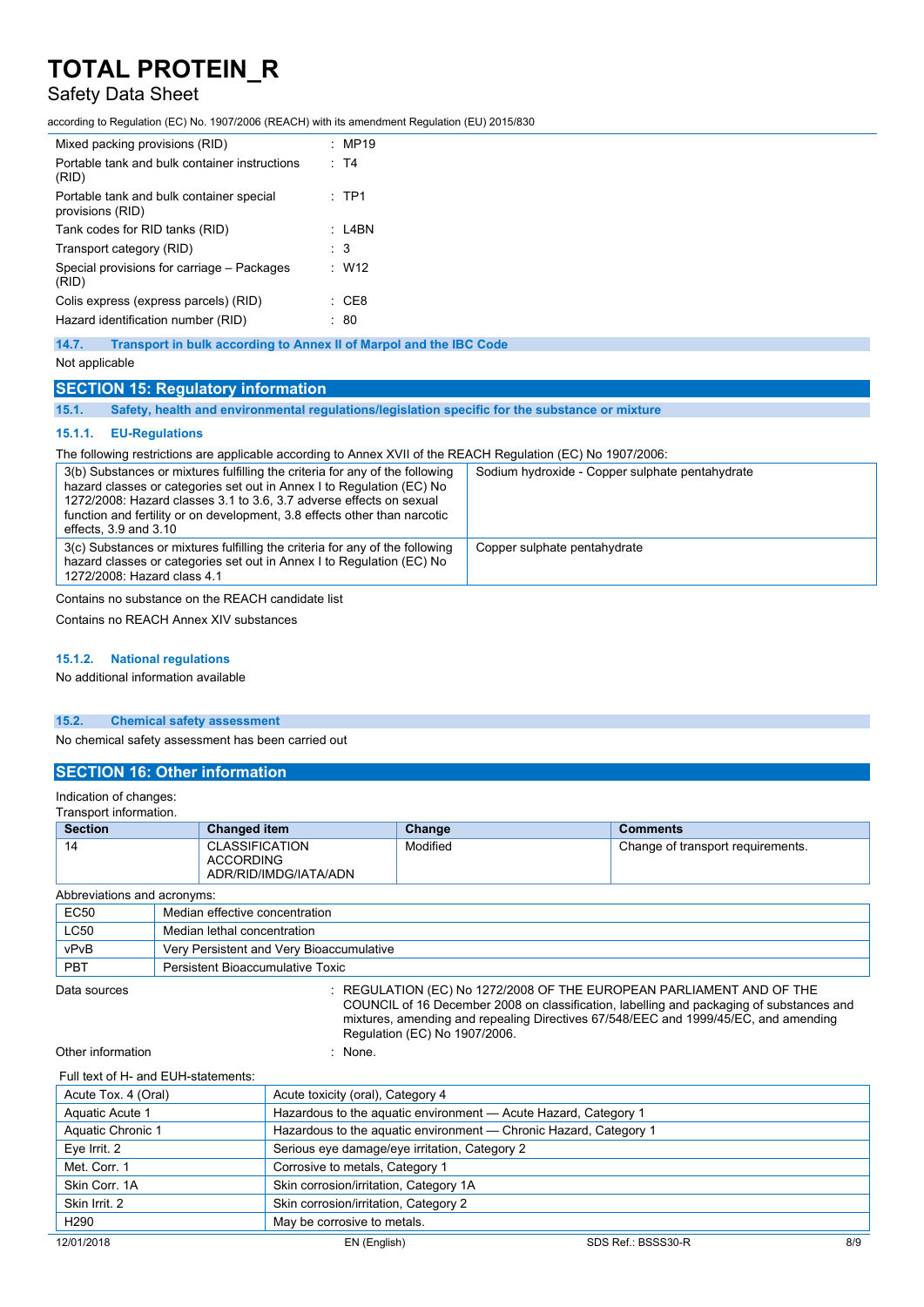## Safety Data Sheet

according to Regulation (EC) No. 1907/2006 (REACH) with its amendment Regulation (EU) 2015/830

| H302 | Harmful if swallowed.                                 |
|------|-------------------------------------------------------|
| H314 | Causes severe skin burns and eye damage.              |
| H315 | Causes skin irritation.                               |
| H318 | Causes serious eye damage.                            |
| H319 | Causes serious eye irritation.                        |
| H400 | Very toxic to aquatic life.                           |
| H410 | Very toxic to aquatic life with long lasting effects. |
| H412 | Harmful to aquatic life with long lasting effects.    |

Classification and procedure used to derive the classification for mixtures according to Regulation (EC) 1272/2008 [CLP]:

| Skin Corr. 1A     | H314 | On basis of test data |
|-------------------|------|-----------------------|
| Eve Dam.          | H318 | On basis of test data |
| Aquatic Chronic 3 | H412 | Calculation method    |

SDS EU (REACH Annex II)

This information is based on our current knowledge and is intended to describe the product for the purposes of health, safety and environmental requirements only. It should not therefore be<br>construed as guaranteeing any sp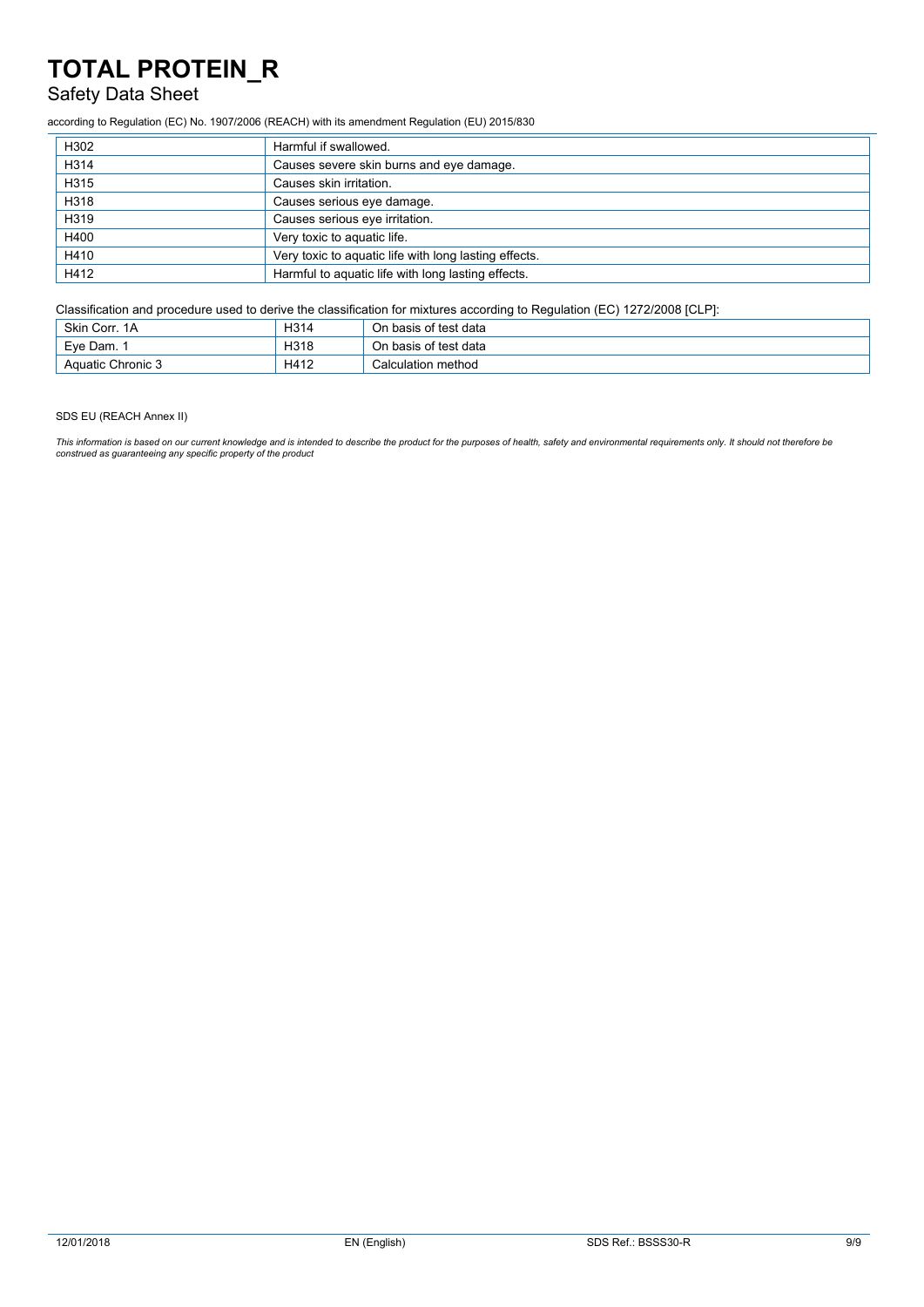

## Safety Data Sheet

A safety data sheet is not required for this product under Article 31 of REACH. This Product Safety Information Sheet has been created on a voluntary basis

Date of issue: 09/11/2017 Revision date: 09/11/2017 Supersedes: 13/04/2015 Version: 2.0

|                                                                                                                                                                                   | SECTION 1: Identification of the substance/mixture and of the company/undertaking                                                                                                                                                                                |
|-----------------------------------------------------------------------------------------------------------------------------------------------------------------------------------|------------------------------------------------------------------------------------------------------------------------------------------------------------------------------------------------------------------------------------------------------------------|
| <b>Product identifier</b><br>1.1.                                                                                                                                                 |                                                                                                                                                                                                                                                                  |
| Product form                                                                                                                                                                      | : Mixture                                                                                                                                                                                                                                                        |
| Product name                                                                                                                                                                      | : TOTAL PROTEIN_CAL                                                                                                                                                                                                                                              |
| Product group                                                                                                                                                                     | This SDS applies for any reference of this product.                                                                                                                                                                                                              |
| 1.2.                                                                                                                                                                              | Relevant identified uses of the substance or mixture and uses advised against                                                                                                                                                                                    |
| 1.2.1.<br><b>Relevant identified uses</b>                                                                                                                                         |                                                                                                                                                                                                                                                                  |
| Industrial/Professional use spec                                                                                                                                                  | : In vitro diagnostics use                                                                                                                                                                                                                                       |
| 1.2.2.<br><b>Uses advised against</b>                                                                                                                                             |                                                                                                                                                                                                                                                                  |
| No additional information available                                                                                                                                               |                                                                                                                                                                                                                                                                  |
| 1.3.<br>Details of the supplier of the safety data sheet                                                                                                                          |                                                                                                                                                                                                                                                                  |
| SPINREACT, S.A.U.<br>Ctra. Santa Coloma, 7<br>E-17176 Sant Esteve de Bas (GIRONA) - SPAIN<br>T +34 972 690 800 - F +34 972 690 099<br>spinreact@spinreact.com - www.spinreact.com |                                                                                                                                                                                                                                                                  |
| 1.4.<br><b>Emergency telephone number</b>                                                                                                                                         |                                                                                                                                                                                                                                                                  |
| Emergency number                                                                                                                                                                  | $: +34972690800$                                                                                                                                                                                                                                                 |
| <b>SECTION 2: Hazards identification</b>                                                                                                                                          |                                                                                                                                                                                                                                                                  |
| <b>Classification of the substance or mixture</b><br>2.1.                                                                                                                         |                                                                                                                                                                                                                                                                  |
| Classification according to Regulation (EC) No. 1272/2008 [CLP]<br>Not classified                                                                                                 |                                                                                                                                                                                                                                                                  |
| Adverse physicochemical, human health and environmental effects<br>No additional information available                                                                            |                                                                                                                                                                                                                                                                  |
| 2.2.<br><b>Label elements</b>                                                                                                                                                     |                                                                                                                                                                                                                                                                  |
| Labelling according to Regulation (EC) No. 1272/2008 [CLP]<br>No labelling applicable                                                                                             |                                                                                                                                                                                                                                                                  |
| 2.3.<br><b>Other hazards</b>                                                                                                                                                      |                                                                                                                                                                                                                                                                  |
| Other hazards not contributing to the<br>classification                                                                                                                           | Contains material from animal origin. No known test method can guarantee that products<br>derived from human or animal sources will not transmit infectious agents. It is recommended<br>that this product and assay material be handled as potential biohazard. |
| <b>SECTION 3: Composition/information on ingredients</b>                                                                                                                          |                                                                                                                                                                                                                                                                  |
| 3.1.<br><b>Substances</b>                                                                                                                                                         |                                                                                                                                                                                                                                                                  |
| Not applicable                                                                                                                                                                    |                                                                                                                                                                                                                                                                  |
| 3.2.<br><b>Mixtures</b>                                                                                                                                                           |                                                                                                                                                                                                                                                                  |
|                                                                                                                                                                                   | This mixture does not contain any substances to be mentioned according to the criteria of section 3.2 of REACH annex II                                                                                                                                          |
| <b>SECTION 4: First aid measures</b>                                                                                                                                              |                                                                                                                                                                                                                                                                  |
| <b>Description of first aid measures</b><br>4.1.                                                                                                                                  |                                                                                                                                                                                                                                                                  |
| First-aid measures general                                                                                                                                                        | Never give anything by mouth to an unconscious person. If you feel unwell, seek medical<br>advice (show the label where possible).                                                                                                                               |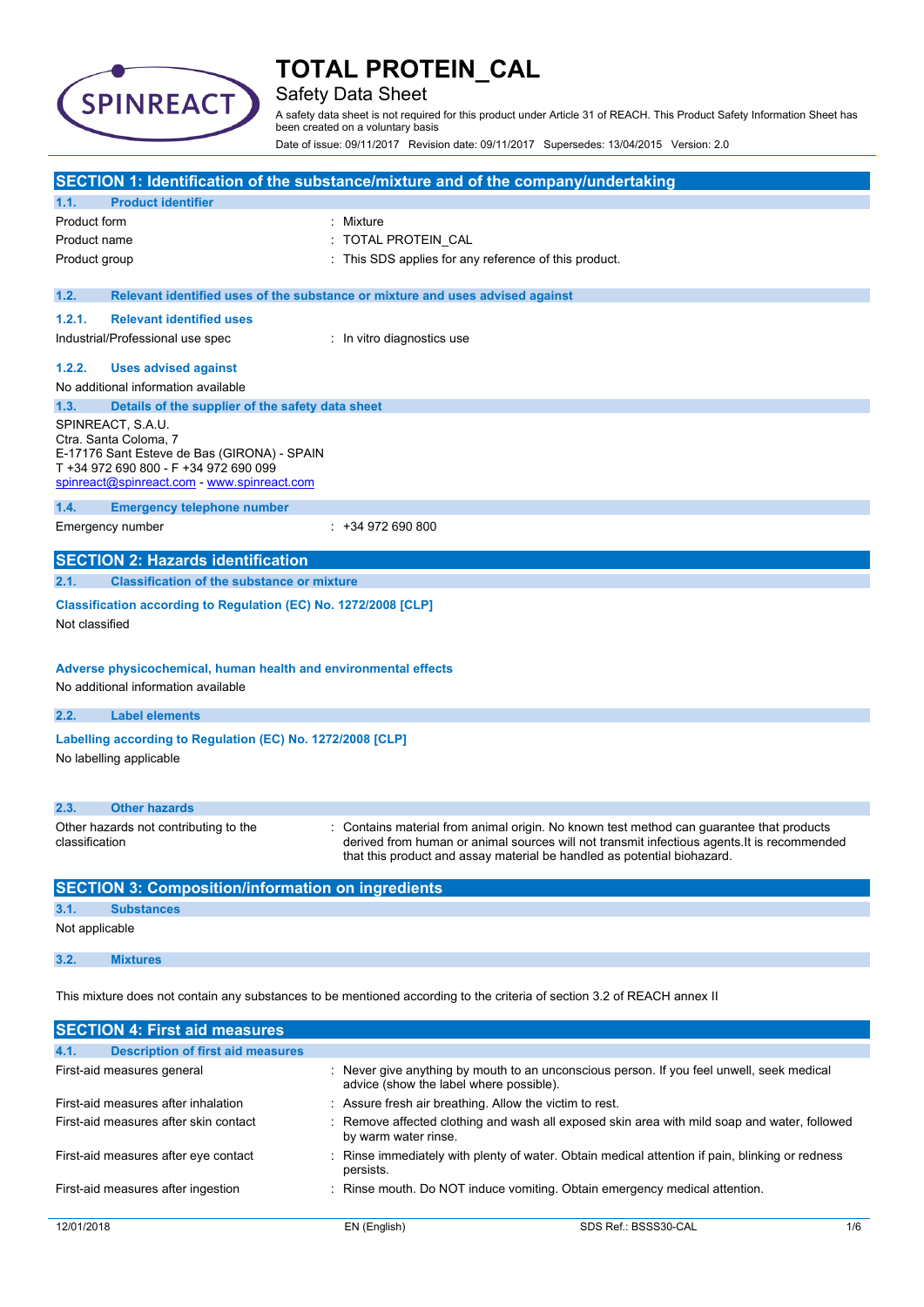Safety Data Sheet

A safety data sheet is not required for this product under Article 31 of REACH. This Product Safety Information Sheet has been created on a voluntary basis

| 4.2.                                                                               | Most important symptoms and effects, both acute and delayed                                             |                                                                                                                                                                                          |
|------------------------------------------------------------------------------------|---------------------------------------------------------------------------------------------------------|------------------------------------------------------------------------------------------------------------------------------------------------------------------------------------------|
| Symptoms/effects                                                                   |                                                                                                         | : Not expected to present a significant hazard under anticipated conditions of normal use.                                                                                               |
| 4.3.<br>Indication of any immediate medical attention and special treatment needed |                                                                                                         |                                                                                                                                                                                          |
| No additional information available                                                |                                                                                                         |                                                                                                                                                                                          |
|                                                                                    |                                                                                                         |                                                                                                                                                                                          |
| <b>SECTION 5: Firefighting measures</b>                                            |                                                                                                         |                                                                                                                                                                                          |
| <b>Extinguishing media</b><br>5.1.                                                 |                                                                                                         |                                                                                                                                                                                          |
| Suitable extinguishing media                                                       |                                                                                                         | : Foam. Dry powder. Carbon dioxide. Water spray. Sand.                                                                                                                                   |
| Unsuitable extinguishing media                                                     | : Do not use a heavy water stream.                                                                      |                                                                                                                                                                                          |
| 5.2.                                                                               | Special hazards arising from the substance or mixture                                                   |                                                                                                                                                                                          |
| No additional information available                                                |                                                                                                         |                                                                                                                                                                                          |
| 5.3.<br><b>Advice for firefighters</b>                                             |                                                                                                         |                                                                                                                                                                                          |
| Firefighting instructions                                                          |                                                                                                         | Use water spray or fog for cooling exposed containers. Exercise caution when fighting any                                                                                                |
|                                                                                    |                                                                                                         | chemical fire. Prevent fire fighting water from entering the environment.                                                                                                                |
| Protection during firefighting                                                     |                                                                                                         | Do not enter fire area without proper protective equipment, including respiratory protection.                                                                                            |
| <b>SECTION 6: Accidental release measures</b>                                      |                                                                                                         |                                                                                                                                                                                          |
| 6.1.                                                                               | Personal precautions, protective equipment and emergency procedures                                     |                                                                                                                                                                                          |
| 6.1.1.<br>For non-emergency personnel                                              |                                                                                                         |                                                                                                                                                                                          |
| <b>Emergency procedures</b>                                                        | : Evacuate unnecessary personnel.                                                                       |                                                                                                                                                                                          |
|                                                                                    |                                                                                                         |                                                                                                                                                                                          |
| 6.1.2.<br>For emergency responders                                                 |                                                                                                         |                                                                                                                                                                                          |
| Protective equipment                                                               | Equip cleanup crew with proper protection.                                                              |                                                                                                                                                                                          |
| <b>Emergency procedures</b>                                                        | : Ventilate area.                                                                                       |                                                                                                                                                                                          |
| 6.2.<br><b>Environmental precautions</b>                                           |                                                                                                         |                                                                                                                                                                                          |
|                                                                                    | Prevent entry to sewers and public waters. Notify authorities if liquid enters sewers or public waters. |                                                                                                                                                                                          |
| 6.3.                                                                               | Methods and material for containment and cleaning up                                                    |                                                                                                                                                                                          |
| Methods for cleaning up                                                            | spillage. Store away from other materials.                                                              | Soak up spills with inert solids, such as clay or diatomaceous earth as soon as possible. Collect                                                                                        |
| <b>Reference to other sections</b><br>6.4.                                         |                                                                                                         |                                                                                                                                                                                          |
| See Heading 8. Exposure controls and personal protection.                          |                                                                                                         |                                                                                                                                                                                          |
|                                                                                    |                                                                                                         |                                                                                                                                                                                          |
| <b>SECTION 7: Handling and storage</b>                                             |                                                                                                         |                                                                                                                                                                                          |
| <b>Precautions for safe handling</b><br>7.1.                                       |                                                                                                         |                                                                                                                                                                                          |
| Precautions for safe handling                                                      | of vapour.                                                                                              | : Wash hands and other exposed areas with mild soap and water before eating, drinking or<br>smoking and when leaving work. Provide good ventilation in process area to prevent formation |
| 7.2.                                                                               | <b>Conditions for safe storage, including any incompatibilities</b>                                     |                                                                                                                                                                                          |
| Storage conditions                                                                 | Keep container closed when not in use.                                                                  | Keep only in the original container in a cool, well ventilated place away from : Heat sources.                                                                                           |
| Incompatible products                                                              | Strong bases. Strong acids.                                                                             |                                                                                                                                                                                          |
| Incompatible materials                                                             | Sources of ignition. Direct sunlight.                                                                   |                                                                                                                                                                                          |
| <b>Specific end use(s)</b><br>7.3.                                                 |                                                                                                         |                                                                                                                                                                                          |
| No additional information available                                                |                                                                                                         |                                                                                                                                                                                          |
|                                                                                    | <b>SECTION 8: Exposure controls/personal protection</b>                                                 |                                                                                                                                                                                          |
| <b>Control parameters</b><br>8.1.                                                  |                                                                                                         |                                                                                                                                                                                          |
|                                                                                    |                                                                                                         |                                                                                                                                                                                          |
| Sodium azide (26628-22-8)                                                          |                                                                                                         |                                                                                                                                                                                          |
| EU<br>EU                                                                           | Local name<br>IOELV TWA (mg/m <sup>3</sup> )                                                            | Sodium azide<br>$0.1$ mg/m <sup>3</sup>                                                                                                                                                  |
| EU                                                                                 | IOELV STEL (mg/m <sup>3</sup> )                                                                         | $0.3$ mg/m <sup>3</sup>                                                                                                                                                                  |
| EU                                                                                 | <b>Notes</b>                                                                                            | Skin                                                                                                                                                                                     |
| Spain                                                                              | Local name                                                                                              | Azida de sodio (Aziduro de sodio; Trinitruro de sodio)                                                                                                                                   |
| Spain                                                                              | VLA-ED (mg/m <sup>3</sup> )                                                                             | 0.1 mg/m <sup>3</sup> Vía dérmica, VLI                                                                                                                                                   |

Spain VLA-EC (mg/m<sup>3</sup>) VLA-EC (mg/m<sup>3</sup>) 0.3 mg/m<sup>3</sup> Vía dérmica, VLI

Spain Notes Notes vía dérmica, VLI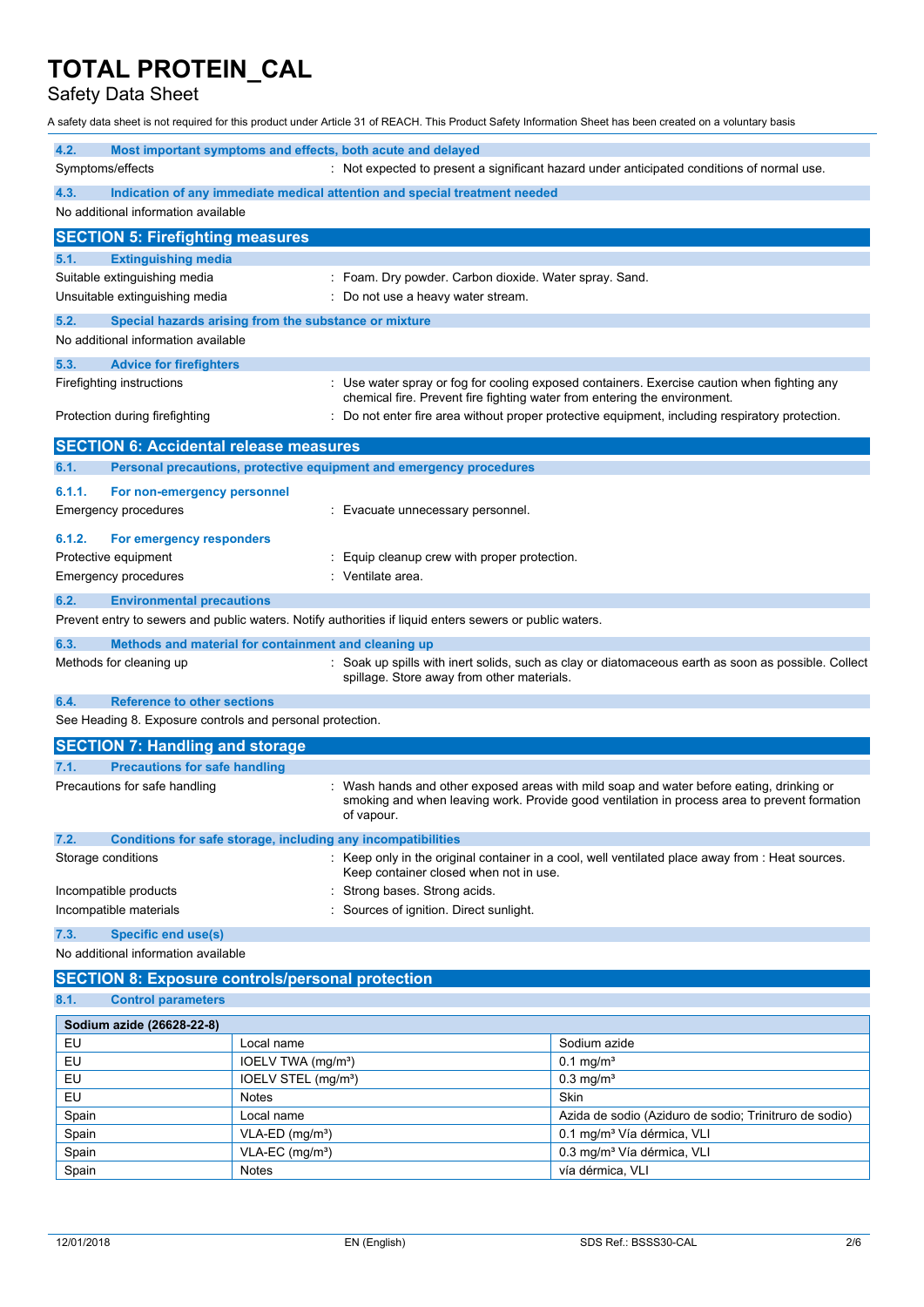## Safety Data Sheet

A safety data sheet is not required for this product under Article 31 of REACH. This Product Safety Information Sheet has been created on a voluntary basis

### **8.2. Exposure controls**

#### **Personal protective equipment:**

Avoid all unnecessary exposure.

#### **Hand protection:**

Wear protective gloves.

#### **Eye protection:**

Chemical goggles or safety glasses

### **Respiratory protection:**

Wear appropriate mask

#### **Other information:**

Do not eat, drink or smoke during use.

| <b>SECTION 9: Physical and chemical properties</b>            |                   |
|---------------------------------------------------------------|-------------------|
| Information on basic physical and chemical properties<br>9.1. |                   |
| Physical state                                                | : Liquid          |
| Colour                                                        | Colourless.       |
| Odour                                                         | Odorless.         |
| Odour threshold                                               | No data available |
| рH                                                            | No data available |
| Relative evaporation rate (butylacetate=1)                    | No data available |
| Melting point                                                 | No data available |
| Freezing point                                                | No data available |
| Boiling point                                                 | No data available |
| Flash point                                                   | No data available |
| Auto-ignition temperature                                     | No data available |
| Decomposition temperature                                     | No data available |
| Flammability (solid, gas)                                     | Non flammable.    |
| Vapour pressure                                               | No data available |
| Relative vapour density at 20 °C                              | No data available |
| Relative density                                              | No data available |
| Solubility                                                    | No data available |
| Log Pow                                                       | No data available |
| Viscosity, kinematic                                          | No data available |
| Viscosity, dynamic                                            | No data available |
| <b>Explosive properties</b>                                   | No data available |
| Oxidising properties                                          | No data available |
| <b>Explosive limits</b>                                       | No data available |
| <b>Other information</b><br>9.2.                              |                   |
| No additional information available                           |                   |
| <b>SECTION 10: Stability and reactivity</b>                   |                   |
| 10.1.<br><b>Reactivity</b>                                    |                   |
| No additional information available                           |                   |
| 10.2.<br><b>Chemical stability</b>                            |                   |
| Not established.                                              |                   |
| 10.3.<br><b>Possibility of hazardous reactions</b>            |                   |
| Not established.                                              |                   |

### **10.4. Conditions to avoid**

Direct sunlight. Extremely high or low temperatures.

### **10.5. Incompatible materials**

Not known when used appropiately.

| 10.6.<br><b>Hazardous decomposition products</b> |  |
|--------------------------------------------------|--|
|--------------------------------------------------|--|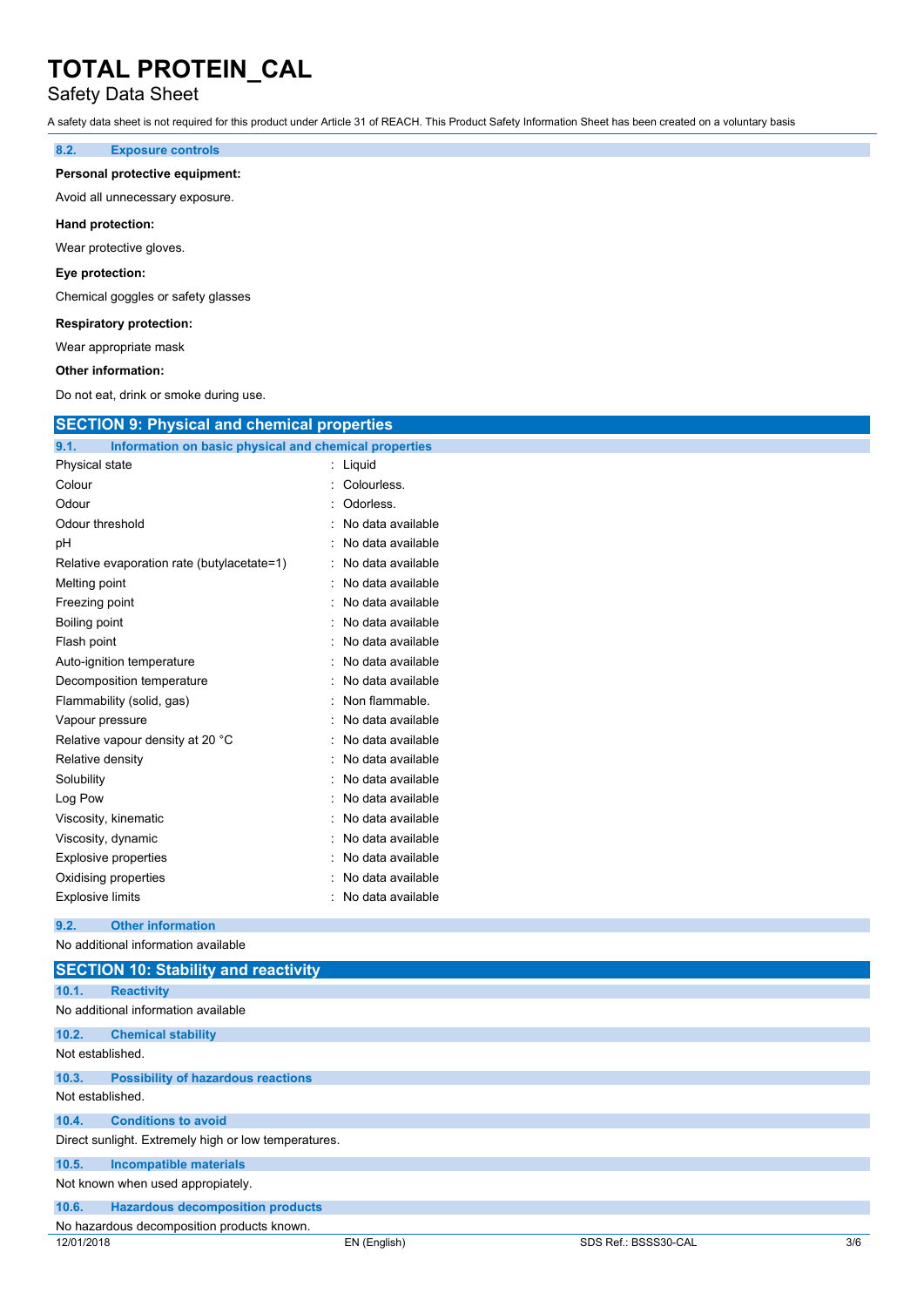Safety Data Sheet

A safety data sheet is not required for this product under Article 31 of REACH. This Product Safety Information Sheet has been created on a voluntary basis

|  |  | <b>SECTION 11: Toxicological information</b> |
|--|--|----------------------------------------------|
|  |  |                                              |

| Information on toxicological effects<br>11.1.          |                                                                     |
|--------------------------------------------------------|---------------------------------------------------------------------|
| Acute toxicity (oral)                                  | Not classified                                                      |
| Acute toxicity (dermal)                                | Not classified                                                      |
| Acute toxicity (inhalation)                            | Not classified                                                      |
| Skin corrosion/irritation                              | Not classified<br>۰                                                 |
| Additional information                                 | Based on available data, the classification criteria are not met    |
| Serious eye damage/irritation                          | Not classified                                                      |
| Additional information                                 | Based on available data, the classification criteria are not met    |
| Respiratory or skin sensitisation                      | Not classified                                                      |
| Additional information                                 | Based on available data, the classification criteria are not met    |
| Germ cell mutagenicity                                 | Not classified                                                      |
| Additional information                                 | Based on available data, the classification criteria are not met    |
| Carcinogenicity                                        | Not classified                                                      |
| Additional information                                 | Based on available data, the classification criteria are not met    |
| Reproductive toxicity                                  | Not classified                                                      |
| Additional information                                 | Based on available data, the classification criteria are not met    |
| STOT-single exposure                                   | Not classified<br>۰                                                 |
| Additional information                                 | Based on available data, the classification criteria are not met    |
| STOT-repeated exposure                                 | Not classified                                                      |
| Additional information                                 | Based on available data, the classification criteria are not met    |
| Aspiration hazard                                      | Not classified                                                      |
| Additional information                                 | Based on available data, the classification criteria are not met    |
| Potential adverse human health effects and<br>symptoms | : Based on available data, the classification criteria are not met. |

| <b>SECTION 12: Ecological information</b> |                  |
|-------------------------------------------|------------------|
| 12.1.<br><b>Toxicity</b>                  |                  |
| Acute aguatic toxicity                    | : Not classified |
| Chronic aquatic toxicity                  | Not classified   |

| 12.2.<br><b>Persistence and degradability</b>      |                                     |                                                                           |     |
|----------------------------------------------------|-------------------------------------|---------------------------------------------------------------------------|-----|
| TOTAL PROTEIN_CAL                                  |                                     |                                                                           |     |
| Persistence and degradability                      | Not established.                    |                                                                           |     |
| <b>Bioaccumulative potential</b><br>12.3.          |                                     |                                                                           |     |
| <b>TOTAL PROTEIN CAL</b>                           |                                     |                                                                           |     |
| Bioaccumulative potential                          | Not established.                    |                                                                           |     |
| <b>Mobility in soil</b><br>12.4.                   |                                     |                                                                           |     |
| No additional information available                |                                     |                                                                           |     |
| 12.5.<br><b>Results of PBT and vPvB assessment</b> |                                     |                                                                           |     |
| No additional information available                |                                     |                                                                           |     |
| <b>Other adverse effects</b><br>12.6.              |                                     |                                                                           |     |
| Additional information                             | : Avoid release to the environment. |                                                                           |     |
| <b>SECTION 13: Disposal considerations</b>         |                                     |                                                                           |     |
| 13.1.<br><b>Waste treatment methods</b>            |                                     |                                                                           |     |
| Product/Packaging disposal recommendations         |                                     | : Dispose in a safe manner in accordance with local/national regulations. |     |
| Ecology - waste materials                          | : Avoid release to the environment. |                                                                           |     |
| <b>SECTION 14: Transport information</b>           |                                     |                                                                           |     |
| In accordance with ADR / RID / IMDG / IATA / ADN   |                                     |                                                                           |     |
| 14.1.<br><b>UN number</b>                          |                                     |                                                                           |     |
| UN-No. (ADR)                                       | : Not applicable                    |                                                                           |     |
| 12/01/2018                                         | EN (English)                        | SDS Ref.: BSSS30-CAL                                                      | 4/6 |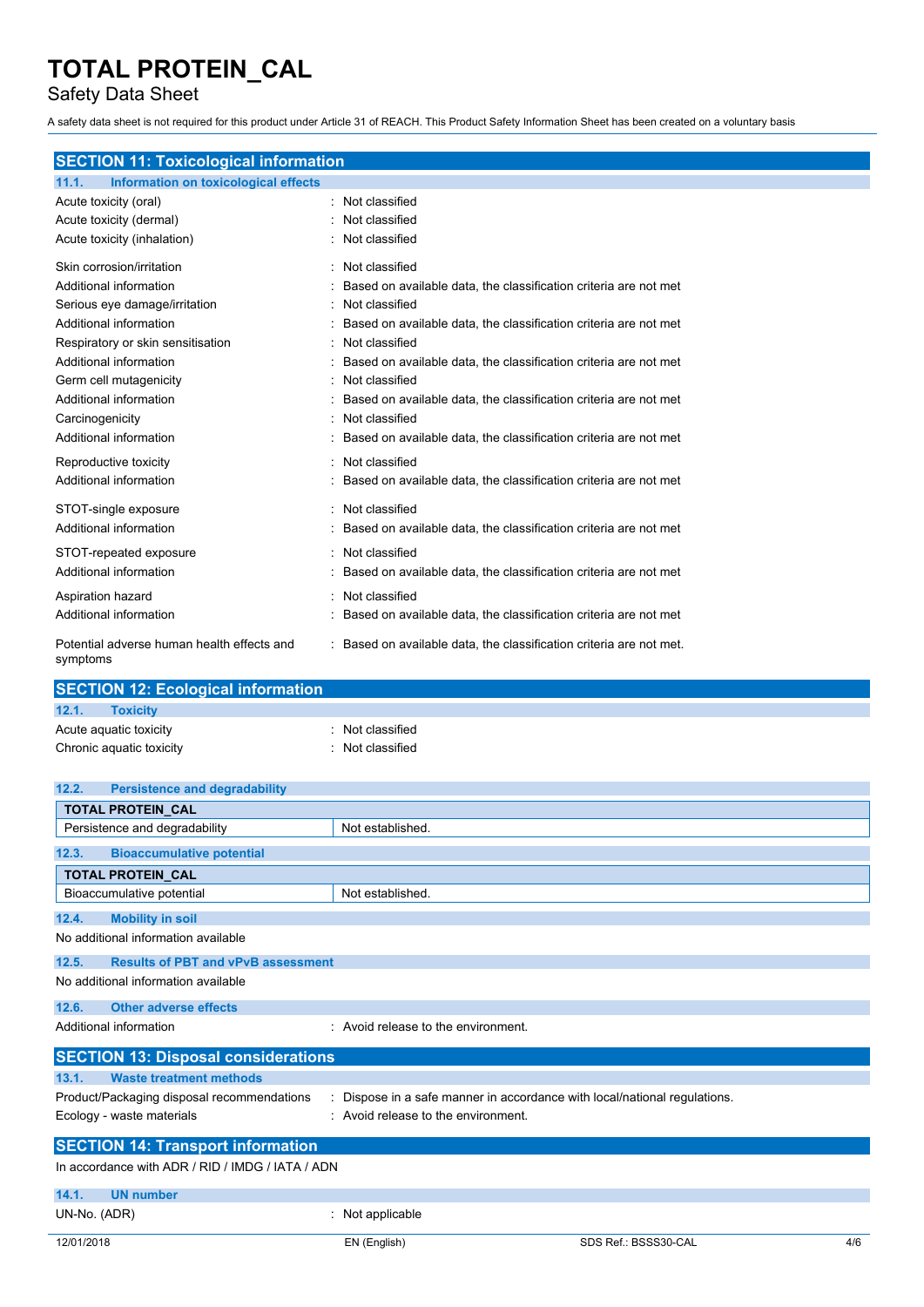## Safety Data Sheet

A safety data sheet is not required for this product under Article 31 of REACH. This Product Safety Information Sheet has been created on a voluntary basis

| UN-No. (IMDG)                                                               | Not applicable                                                                                 |
|-----------------------------------------------------------------------------|------------------------------------------------------------------------------------------------|
| UN-No. (IATA)                                                               | Not applicable                                                                                 |
| UN-No. (ADN)                                                                | Not applicable                                                                                 |
| UN-No. (RID)                                                                | Not applicable                                                                                 |
| 14.2.<br><b>UN proper shipping name</b>                                     |                                                                                                |
| Proper Shipping Name (ADR)                                                  | : Not applicable                                                                               |
| Proper Shipping Name (IMDG)                                                 | Not applicable                                                                                 |
| Proper Shipping Name (IATA)                                                 | Not applicable                                                                                 |
| Proper Shipping Name (ADN)                                                  | Not applicable                                                                                 |
| Proper Shipping Name (RID)                                                  | Not applicable                                                                                 |
|                                                                             |                                                                                                |
| 14.3.<br><b>Transport hazard class(es)</b><br><b>ADR</b>                    |                                                                                                |
| Transport hazard class(es) (ADR)                                            | : Not applicable                                                                               |
|                                                                             |                                                                                                |
| <b>IMDG</b>                                                                 |                                                                                                |
| Transport hazard class(es) (IMDG)                                           | : Not applicable                                                                               |
|                                                                             |                                                                                                |
| <b>IATA</b>                                                                 |                                                                                                |
| Transport hazard class(es) (IATA)                                           | : Not applicable                                                                               |
|                                                                             |                                                                                                |
| <b>ADN</b>                                                                  |                                                                                                |
| Transport hazard class(es) (ADN)                                            | : Not applicable                                                                               |
|                                                                             |                                                                                                |
| <b>RID</b>                                                                  |                                                                                                |
| Transport hazard class(es) (RID)                                            | : Not applicable                                                                               |
|                                                                             |                                                                                                |
| 14.4.<br><b>Packing group</b>                                               |                                                                                                |
| Packing group (ADR)                                                         | Not applicable                                                                                 |
| Packing group (IMDG)                                                        | Not applicable                                                                                 |
| Packing group (IATA)                                                        | Not applicable                                                                                 |
| Packing group (ADN)                                                         | Not applicable                                                                                 |
| Packing group (RID)                                                         | Not applicable                                                                                 |
| 14.5.<br><b>Environmental hazards</b>                                       |                                                                                                |
| Dangerous for the environment                                               | : No                                                                                           |
| Marine pollutant                                                            | No                                                                                             |
| Other information                                                           | No supplementary information available                                                         |
|                                                                             |                                                                                                |
| <b>Special precautions for user</b><br>14.6.                                |                                                                                                |
| - Overland transport                                                        |                                                                                                |
| Not applicable                                                              |                                                                                                |
|                                                                             |                                                                                                |
| - Transport by sea                                                          |                                                                                                |
| Not applicable                                                              |                                                                                                |
| - Air transport                                                             |                                                                                                |
| Not applicable                                                              |                                                                                                |
|                                                                             |                                                                                                |
| - Inland waterway transport                                                 |                                                                                                |
| Not applicable                                                              |                                                                                                |
| - Rail transport                                                            |                                                                                                |
| Not applicable                                                              |                                                                                                |
| Transport in bulk according to Annex II of Marpol and the IBC Code<br>14.7. |                                                                                                |
| Not applicable                                                              |                                                                                                |
| <b>SECTION 15: Regulatory information</b>                                   |                                                                                                |
|                                                                             |                                                                                                |
| 15.1.                                                                       | Safety, health and environmental regulations/legislation specific for the substance or mixture |
| <b>EU-Regulations</b><br>15.1.1.                                            |                                                                                                |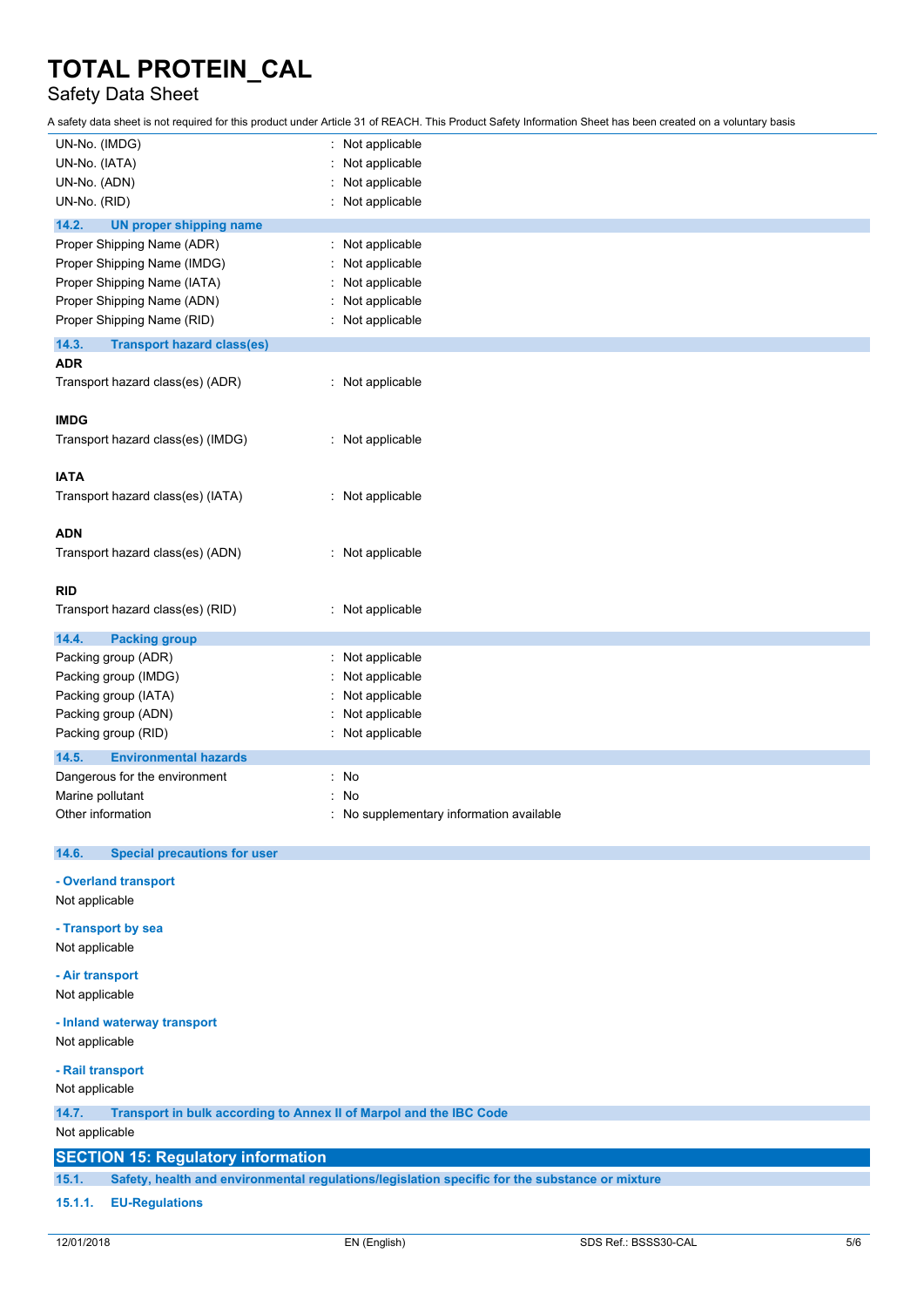## Safety Data Sheet

A safety data sheet is not required for this product under Article 31 of REACH. This Product Safety Information Sheet has been created on a voluntary basis

Contains no REACH substances with Annex XVII restrictions

Contains no substance on the REACH candidate list

Contains no REACH Annex XIV substances

#### **15.1.2. National regulations**

No additional information available

### **15.2. Chemical safety assessment**

No chemical safety assessment has been carried out

### **SECTION 16: Other information**

A safety data sheet is not required for this product under Article 31 of REACH. This Product Safety Information Sheet has been created on a voluntary basis

Indication of changes:

Hazards identification.

| <b>Section</b>    | <b>Changed item</b>    | Change                                                                                                | <b>Comments</b>                                                                                                                                                                 |
|-------------------|------------------------|-------------------------------------------------------------------------------------------------------|---------------------------------------------------------------------------------------------------------------------------------------------------------------------------------|
| 2.3               | Additional information | Added                                                                                                 | Origin of certain components.                                                                                                                                                   |
| Data sources      |                        | : REGULATION (EC) No 1272/2008 OF THE EUROPEAN PARLIAMENT AND OF THE<br>Regulation (EC) No 1907/2006. | COUNCIL of 16 December 2008 on classification, labelling and packaging of substances and<br>mixtures, amending and repealing Directives 67/548/EEC and 1999/45/EC, and amending |
| Other information | $:$ None.              |                                                                                                       |                                                                                                                                                                                 |
|                   |                        |                                                                                                       |                                                                                                                                                                                 |

#### SDS EU (REACH Annex II)

This information is based on our current knowledge and is intended to describe the product for the purposes of health, safety and environmental requirements only. It should not therefore be<br>construed as guaranteeing any sp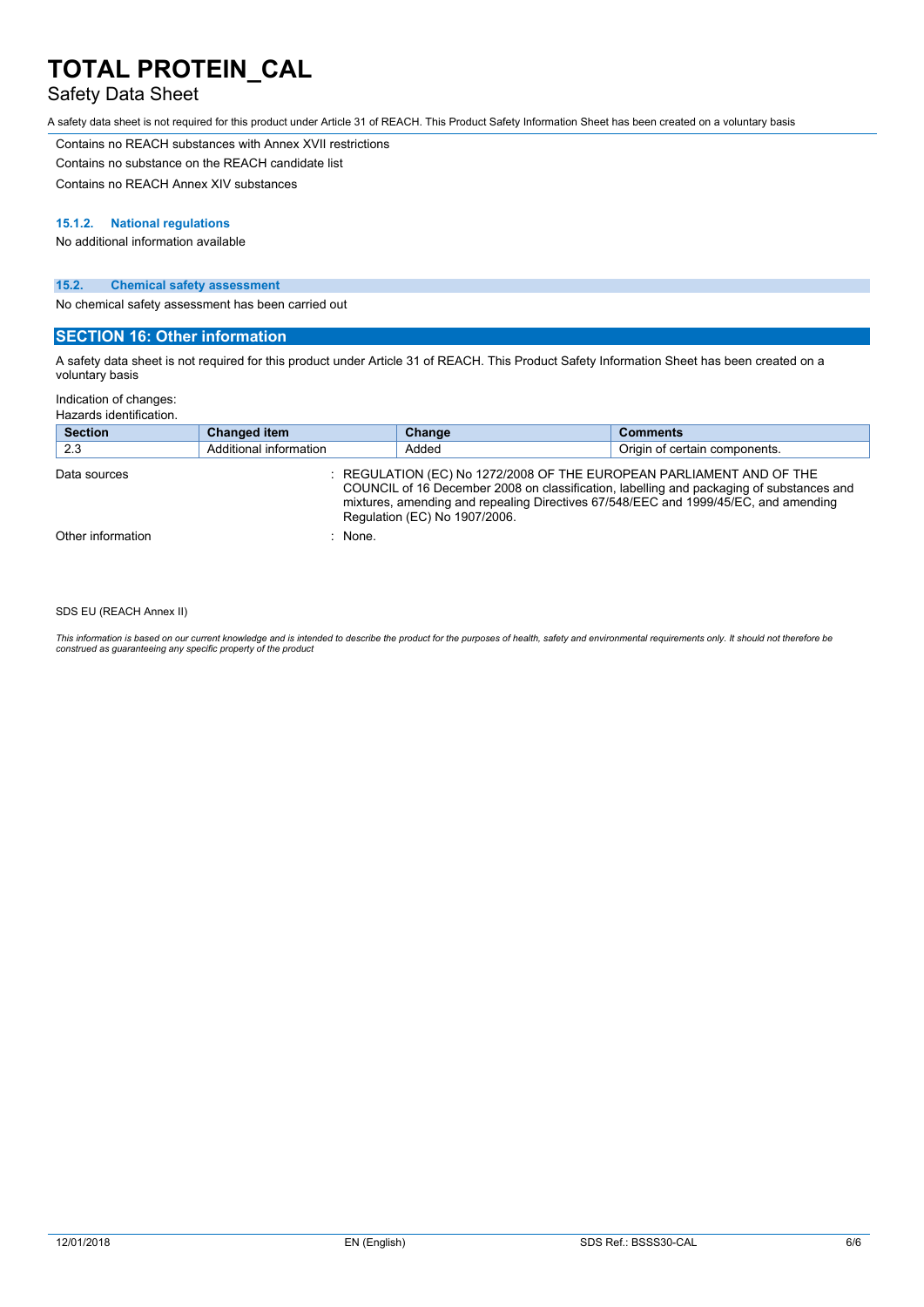

Ficha de datos de seguridad

conforme al Reglamento (CE) N° 1907/2006 (REACH), modificado por el Reglamento (UE) 2015/830 Fecha de emisión: 28/12/2016 Fecha de revisión: 28/12/2016 Reemplaza la ficha: 28/04/2015 Versión: 2.0

|                   |                                                                                                                                                                                   | SECCIÓN 1: Identificación de la sustancia o la mezcla y de la sociedad o la empresa                                                                                                                           |
|-------------------|-----------------------------------------------------------------------------------------------------------------------------------------------------------------------------------|---------------------------------------------------------------------------------------------------------------------------------------------------------------------------------------------------------------|
| 1.1.              | Identificador del producto                                                                                                                                                        |                                                                                                                                                                                                               |
|                   | Forma del producto                                                                                                                                                                | : Mezcla                                                                                                                                                                                                      |
| Nombre comercial  |                                                                                                                                                                                   | : PROTEÍNAS TOTALES_R                                                                                                                                                                                         |
|                   | Grupo de productos                                                                                                                                                                | : Esta FDS aplica a cualquier referencia del producto.                                                                                                                                                        |
| 1.2.              |                                                                                                                                                                                   | Usos pertinentes identificados de la sustancia o de la mezcla y usos desaconsejados                                                                                                                           |
| 1.2.1.            | Usos pertinentes identificados                                                                                                                                                    |                                                                                                                                                                                                               |
|                   | Especificaciones de utilización<br>industrial/profesional                                                                                                                         | : Solo para diagnostico in vitro profesional                                                                                                                                                                  |
| 1.2.2.            | <b>Usos desaconsejados</b>                                                                                                                                                        |                                                                                                                                                                                                               |
|                   | No se dispone de más información                                                                                                                                                  |                                                                                                                                                                                                               |
| 1.3.              | Datos del proveedor de la ficha de datos de seguridad                                                                                                                             |                                                                                                                                                                                                               |
|                   | SPINREACT, S.A.U.<br>Ctra. Santa Coloma, 7<br>E-17176 Sant Esteve de Bas (GIRONA) - SPAIN<br>T +34 972 690 800 - F +34 972 690 099<br>spinreact@spinreact.com - www.spinreact.com |                                                                                                                                                                                                               |
| 1.4.              | Teléfono de emergencia                                                                                                                                                            |                                                                                                                                                                                                               |
|                   | Número de emergencia                                                                                                                                                              | $: +34972690800$                                                                                                                                                                                              |
|                   | <b>SECCIÓN 2: Identificación de los peligros</b>                                                                                                                                  |                                                                                                                                                                                                               |
| 2.1.              | Clasificación de la sustancia o de la mezcla                                                                                                                                      |                                                                                                                                                                                                               |
|                   | Clasificación según reglamento (UE) No. 1272/2008 [CLP]                                                                                                                           |                                                                                                                                                                                                               |
| 1Α<br>Categoría 1 | Irritación o corrosión cutáneas, Categoría<br>H314<br>Lesiones oculares graves o irritación ocular, H318                                                                          |                                                                                                                                                                                                               |
|                   | Peligroso para el medio ambiente acuático<br>H412<br>- Peligro crónico, Categoría 3                                                                                               |                                                                                                                                                                                                               |
|                   | Texto completo de las frases H: véase la Sección 16                                                                                                                               |                                                                                                                                                                                                               |
|                   | Efectos adversos fisicoquímicos, para la salud humana y el medio ambiente                                                                                                         |                                                                                                                                                                                                               |
|                   | No se dispone de más información                                                                                                                                                  |                                                                                                                                                                                                               |
| 2.2.              | Elementos de la etiqueta                                                                                                                                                          |                                                                                                                                                                                                               |
|                   | Etiquetado según el Reglamento (CE) Nº 1272/2008 [CLP]                                                                                                                            |                                                                                                                                                                                                               |
|                   | Pictogramas de peligro (CLP)                                                                                                                                                      | GHS05                                                                                                                                                                                                         |
|                   | Palabra de advertencia (CLP)                                                                                                                                                      | : Peligro                                                                                                                                                                                                     |
|                   | Componentes peligrosos                                                                                                                                                            | Hidróxido de sodio                                                                                                                                                                                            |
|                   | Indicaciones de peligro (CLP)                                                                                                                                                     | : H314 - Provoca quemaduras graves en la piel y lesiones oculares graves.<br>H412 - Nocivo para los organismos acuáticos, con efectos nocivos duraderos.                                                      |
|                   | Consejos de prudencia (CLP)                                                                                                                                                       | P280 - Llevar gafas de protección, prendas de protección, máscara, guantes de protección.<br>P501 - Eliminar el contenido/recipiente en un contenedor adecuado siguiendo las regulaciones<br>locales vigentes |
| 2.3.              | <b>Otros peligros</b>                                                                                                                                                             |                                                                                                                                                                                                               |
|                   | No se dispone de más información                                                                                                                                                  |                                                                                                                                                                                                               |

### **SECCIÓN 3: Composición/información sobre los componentes**

### **3.1. Sustancias**

No aplicable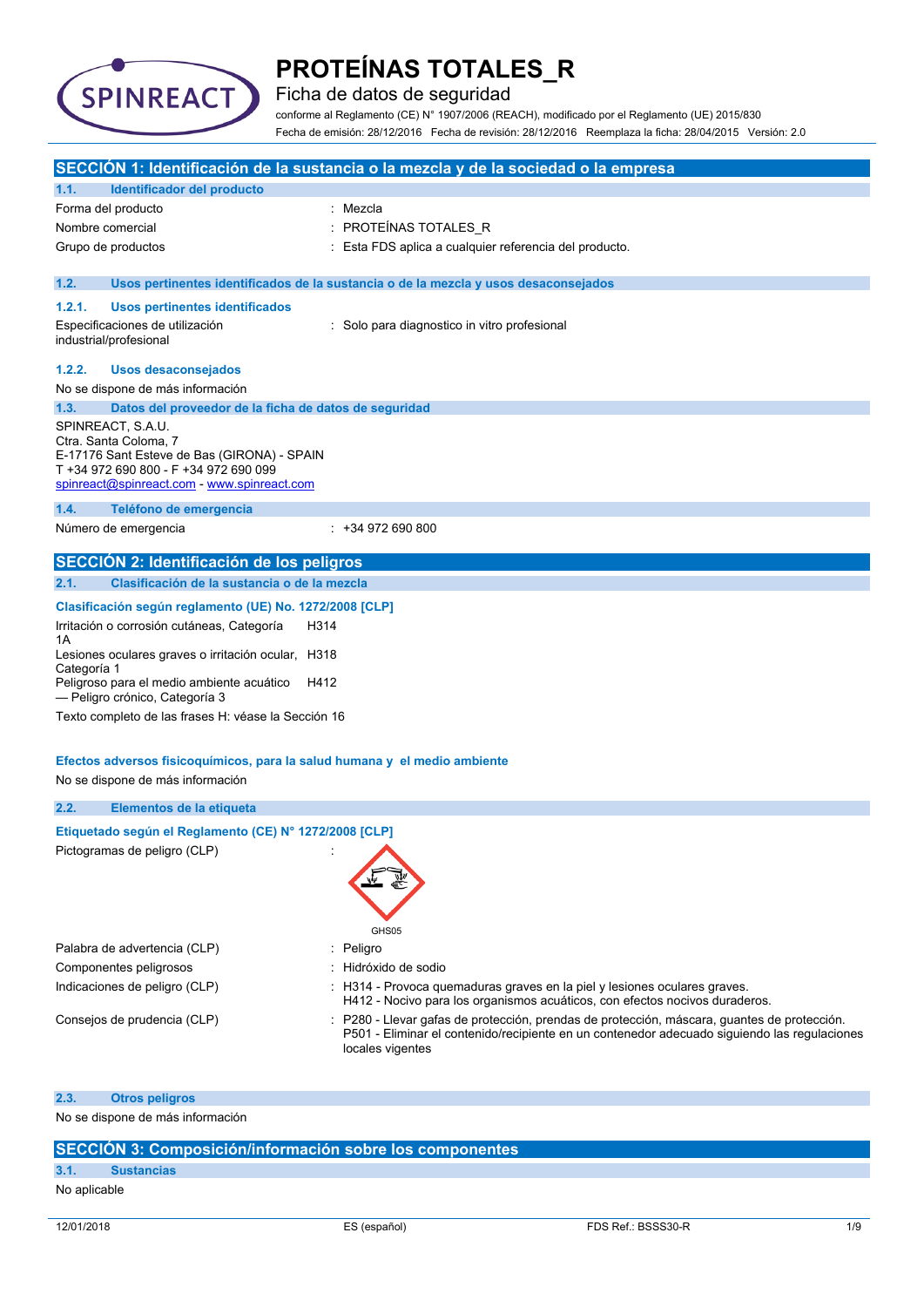## Ficha de datos de seguridad

conforme al Reglamento (CE) N° 1907/2006 (REACH), modificado por el Reglamento (UE) 2015/830

### **3.2. Mezclas**

| <b>Nombre</b>                         | Identificador del producto                                                                         | $\frac{9}{6}$ | Clasificación según<br>reglamento (UE) No.<br>1272/2008 [CLP]                                                              |
|---------------------------------------|----------------------------------------------------------------------------------------------------|---------------|----------------------------------------------------------------------------------------------------------------------------|
| Hidróxido de sodio                    | (N° CAS) 1310-73-2<br>(N° CE) 215-185-5<br>(N° Índice) 011-002-00-6<br>(REACH-no) 01-2119457892-27 | $3 - 5$       | Met. Corr. 1, H290<br>Skin Corr. 1A, H314                                                                                  |
| Sulfato de cobre pentahidrato         | (N° CAS) 7758-99-8<br>(N° CE) 231-847-6<br>(N° Índice) 029-004-00-0<br>(REACH-no) 01-2119520566-40 | $0.5 - 1$     | Acute Tox. 4 (Oral), H302<br>Eye Irrit. 2, H319<br>Skin Irrit. 2. H315<br>Aquatic Acute 1, H400<br>Aquatic Chronic 1, H410 |
| Límites de concentración específicos: |                                                                                                    |               |                                                                                                                            |
| <b>Nombre</b>                         | Identificador del producto                                                                         |               | Límites de concentración específicos                                                                                       |
| Hidróxido de sodio                    | (N° CAS) 1310-73-2<br>(N° CE) 215-185-5<br>(N° Índice) 011-002-00-6                                |               | $(0.5 = < C < 2)$ Eye Irrit. 2, H319<br>(0,5 = < C < 2) Skin Irrit. 2, H315<br>(2 = < C < 5) Skin Corr. 1B, H314           |

(REACH-no) 01-2119457892-27

Texto completo de las frases H: ver sección 16

| <b>SECCIÓN 4: Primeros auxilios</b>                                |                                                                                                                                                                                                                                                        |
|--------------------------------------------------------------------|--------------------------------------------------------------------------------------------------------------------------------------------------------------------------------------------------------------------------------------------------------|
| 4.1.<br>Descripción de los primeros auxilios                       |                                                                                                                                                                                                                                                        |
| Medidas de primeros auxilios general                               | No administrar nada por vía oral a las personas en estado de inconsciencia. En caso de<br>malestar consultar a un médico (mostrarle la etiqueta siempre que sea posible).                                                                              |
| Medidas de primeros auxilios en caso de<br>inhalación              | Transportar a la persona al aire libre y mantenerla en una posición que le facilite la respiración.<br>Llamar inmediatamente a un CENTRO DE TOXICOLOGÍA/médico.                                                                                        |
| Medidas de primeros auxilios en caso de<br>contacto con la piel    | Quitar inmediatamente todas las prendas contaminadas. Aclararse la piel con agua/ducharse.<br>Llamar inmediatamente a un CENTRO DE TOXICOLOGÍA/médico.                                                                                                 |
| Medidas de primeros auxilios en caso de<br>contacto con los ojos   | Aclarar cuidadosamente con agua durante varios minutos. Quitar las lentes de contacto, si<br>lleva y resulta fácil. Seguir aclarando. Llamar inmediatamente a un CENTRO DE<br>TOXICOLOGÍA/médico.                                                      |
| Medidas de primeros auxilios en caso de<br>ingestión               | Enjuagarse la boca. NO provocar el vómito. Llamar inmediatamente a un CENTRO DE<br>TOXICOLOGÍA/médico.                                                                                                                                                 |
| 4.2.<br>Principales síntomas y efectos, agudos y retardados        |                                                                                                                                                                                                                                                        |
| Síntomas/efectos                                                   | : Provoca quemaduras graves en la piel y lesiones oculares graves.                                                                                                                                                                                     |
| 4.3.                                                               | Indicación de toda atención médica y de los tratamientos especiales que deban dispensarse inmediatamente                                                                                                                                               |
| Tratamiento sintomático.                                           |                                                                                                                                                                                                                                                        |
| SECCIÓN 5: Medidas de lucha contra incendios                       |                                                                                                                                                                                                                                                        |
| 5.1.<br>Medios de extinción                                        |                                                                                                                                                                                                                                                        |
| Medios de extinción apropiados                                     | Espuma. Polvo seco. Dióxido de carbono. Agua pulverizada.                                                                                                                                                                                              |
| Medios de extinción no apropiados                                  | No utilizar flujos de agua potentes.                                                                                                                                                                                                                   |
| Peligros específicos derivados de la sustancia o la mezcla<br>5.2. |                                                                                                                                                                                                                                                        |
| Peligro de incendio                                                | $:$ No inflamable.                                                                                                                                                                                                                                     |
| Productos de descomposición peligrosos en<br>caso de incendio      | Posible emisión de humos tóxicos.                                                                                                                                                                                                                      |
| 5.3.<br>Recomendaciones para el personal de lucha contra incendios |                                                                                                                                                                                                                                                        |
| Instrucciones para extinción de incendio                           | Enfriar los contenedores expuestos mediante agua pulverizada o nebulizada. Sea prudente a<br>la hora de extinguir cualquier incendio de productos químicos. Evitar que las aguas residuales<br>de extinción de incendios contaminen el medio ambiente. |
| Protección durante la extinción de incendios                       | No entrar en la zona de fuego sin el equipo de protección adecuado, incluida la protección<br>respiratoria.                                                                                                                                            |

## **SECCIÓN 6: Medidas en caso de vertido accidental**

|        | IULUUIUN U. MEUNGS EN CASU UE VEINUU ACCIUENIAI                    |                                                                              |
|--------|--------------------------------------------------------------------|------------------------------------------------------------------------------|
| 6.1.   |                                                                    | Precauciones personales, equipo de protección y procedimientos de emergencia |
| 6.1.1. | Para el personal que no forma parte de los servicios de emergencia |                                                                              |
|        | Procedimientos de emergencia                                       | : Evacuar el personal no necesario.                                          |
| 6.1.2. | Para el personal de emergencia                                     |                                                                              |
|        | Equipo de protección                                               | : Proporcionar una protección adecuada a los equipos de limpieza.            |
|        | Procedimientos de emergencia                                       | : Ventilar la zona.                                                          |

(C >= 5) Skin Corr. 1A, H314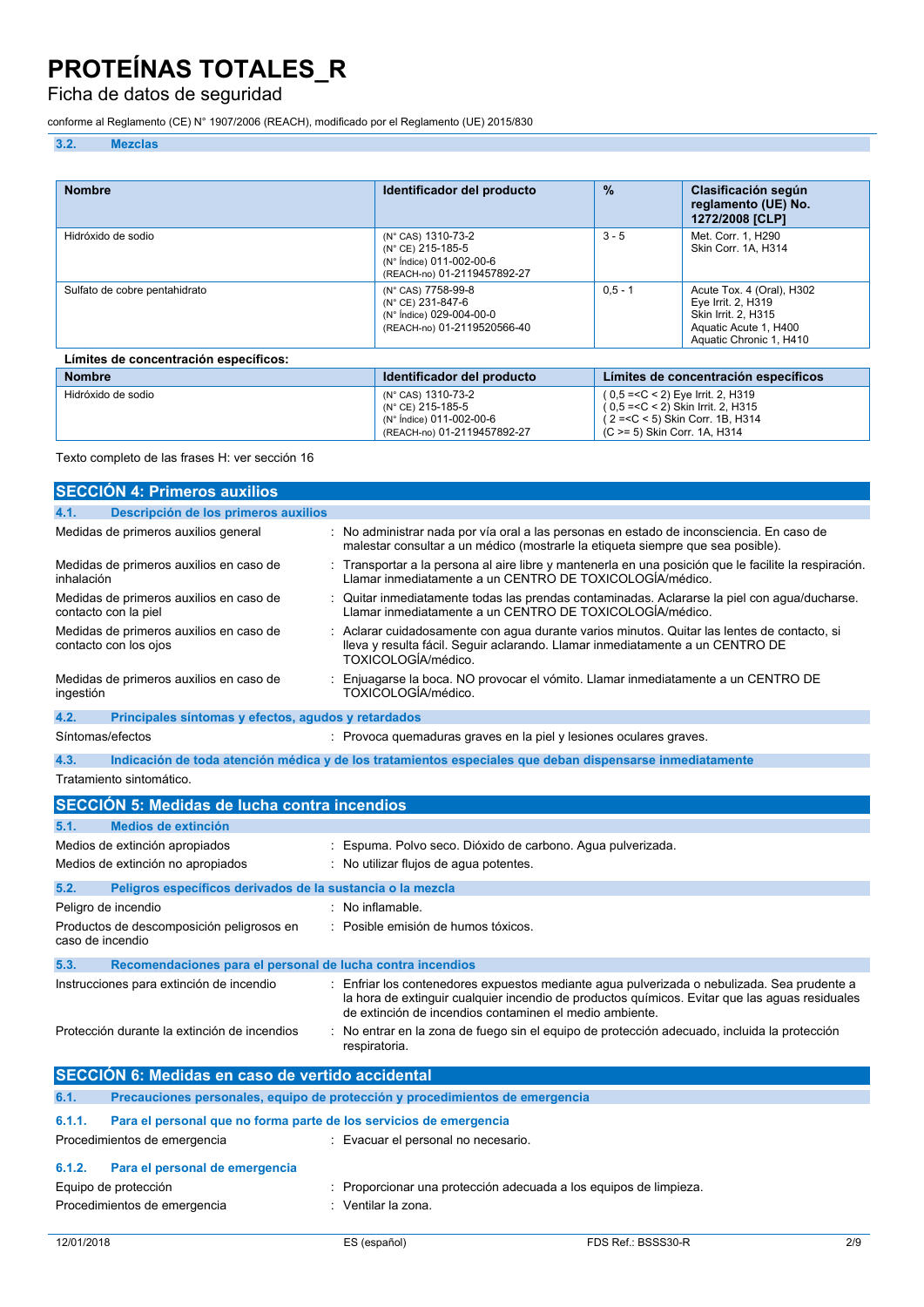## Ficha de datos de seguridad

conforme al Reglamento (CE) N° 1907/2006 (REACH), modificado por el Reglamento (UE) 2015/830

#### **6.2. Precauciones relativas al medio ambiente**

Evitar la penetración en alcantarillas y aguas potables. Advertir a las autoridades si el líquido penetra en sumideros o en aguas públicas. Evitar su liberación al medio ambiente.

| 6.3. | Métodos y material de contención y de limpieza |                                                                                                                                                                                                                                                                                                                           |
|------|------------------------------------------------|---------------------------------------------------------------------------------------------------------------------------------------------------------------------------------------------------------------------------------------------------------------------------------------------------------------------------|
|      | Procedimientos de limpieza                     | : Absorber inmediatamente el producto derramado mediante sólidos inertes como arcilla o tierra<br>de diatomeas. Recoger el vertido. Almacenar alejado de otros materiales. Depositar todos los<br>residuos en recipientes adecuados y etiquetados para su posterior eliminación en función de la<br>reglamentación local. |

#### **6.4. Referencia a otras secciones**

Ver la Sección 8. Control de exposición/protección individual.

| <b>SECCIÓN 7: Manipulación y almacenamiento</b>   |                                                                                                                                                                                                          |
|---------------------------------------------------|----------------------------------------------------------------------------------------------------------------------------------------------------------------------------------------------------------|
| 7.1.<br>Precauciones para una manipulación segura |                                                                                                                                                                                                          |
| Precauciones para una manipulación segura         | : Evitar el contacto con los ojos, la piel o la ropa. Garantizar una buena ventilación de la zona de<br>trabajo para evitar la formación de vapores. No respirar los vapores.                            |
| Medidas de higiene                                | : Lavarse la zona afectada concienzudamente tras la manipulación. Lavarse las manos y otras<br>zonas expuestas con un jabón suave y con agua antes de comer, beber y fumar o de<br>abandonar el trabajo. |
| 7.2.                                              | Condiciones de almacenamiento seguro, incluidas posibles incompatibilidades                                                                                                                              |
| Medidas técnicas                                  | : Respetar la normativa vigente.                                                                                                                                                                         |
| Condiciones de almacenamiento                     | $\therefore$ Consérvese únicamente en el recipiente de origen, en lugar fresco y bien ventilado lejos de $\therefore$<br>Fuentes de calor. Mantener los envases cerrados cuando no se estén utilizando.  |
| Productos incompatibles                           | : Bases fuertes. Acidos fuertes.                                                                                                                                                                         |
| Materiales incompatibles                          | : Fuentes de ignición. Luz directa del sol.                                                                                                                                                              |
| 7.3.<br><b>Usos específicos finales</b>           |                                                                                                                                                                                                          |
|                                                   |                                                                                                                                                                                                          |

#### No se dispone de más información

|        | SECCIÓN 8: Controles de exposición/protección individual |                               |                    |  |
|--------|----------------------------------------------------------|-------------------------------|--------------------|--|
| 8.1.   | Parámetros de control                                    |                               |                    |  |
|        | Hidróxido de sodio (1310-73-2)                           |                               |                    |  |
|        | España<br>Hidróxido de sodio<br>Nombre local             |                               |                    |  |
| España |                                                          | $VLA-EC$ (mg/m <sup>3</sup> ) | $2 \text{ mg/m}^3$ |  |

| Hidróxido de sodio (1310-73-2)                 |                   |
|------------------------------------------------|-------------------|
| DNEL/DMEL (información adicional)              |                   |
| largo plazo - trabajadores, Inhalación         | ma/m <sup>3</sup> |
| largo plazo - población en general, Inhalación | mq/m <sup>3</sup> |

### **8.2. Controles de la exposición**

#### **Equipo de protección individual:**

Evitar toda exposición innecesaria.

#### **Protección de las manos:**

Guantes de protección resistentes a los productos químicos

#### **Protección ocular:**

Gafas químicas o pantalla facial

### **Protección de la piel y del cuerpo:**

Llevar ropa de protección adecuada

### **Protección de las vías respiratorias:**

Si el modo de utilización del producto conlleva un riesgo de exposición por inhalación, llevar un equipo de protección respiratoria

#### **Otros datos:**

No comer, beber ni fumar durante la utilización.

|              | SECCIÓN 9: Propiedades físicas y químicas                |               |  |
|--------------|----------------------------------------------------------|---------------|--|
| 9.1.         | Información sobre propiedades físicas y químicas básicas |               |  |
| Forma/estado |                                                          | Líauido       |  |
| Apariencia   |                                                          | Transparente. |  |
|              |                                                          |               |  |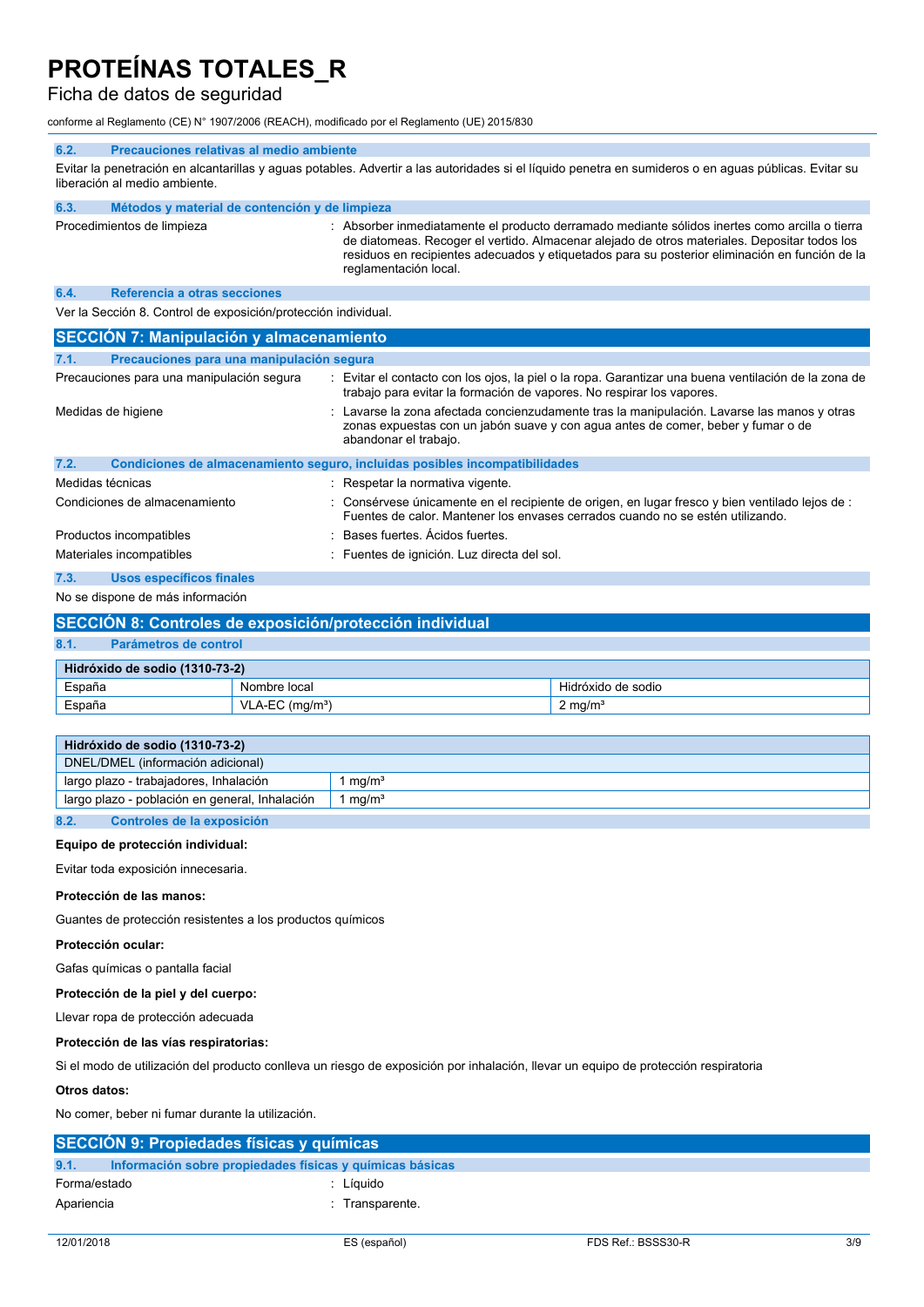## Ficha de datos de seguridad

conforme al Reglamento (CE) N° 1907/2006 (REACH), modificado por el Reglamento (UE) 2015/830

| Color                                      | Azul.                    |
|--------------------------------------------|--------------------------|
| Olor                                       | inodoro.                 |
| Umbral olfativo                            | No hay datos disponibles |
| рH                                         | $>= 11.5$                |
| Grado de evaporación (acetato de butilo=1) | No hay datos disponibles |
| Punto de fusión                            | No hay datos disponibles |
| Punto de solidificación                    | No hay datos disponibles |
| Punto de ebullición                        | No hay datos disponibles |
| Punto de inflamación                       | No hay datos disponibles |
| Temperatura de autoignición                | No hay datos disponibles |
| Temperatura de descomposición              | No hay datos disponibles |
| Inflamabilidad (sólido, gas)               | No inflamable.           |
| Presión de vapor                           | No hay datos disponibles |
| Densidad relativa de vapor a 20 °C         | No hay datos disponibles |
| Densidad relativa                          | No hay datos disponibles |
| Solubilidad                                | No hay datos disponibles |
| Log Pow                                    | No hay datos disponibles |
| Viscosidad, cinemática                     | No hay datos disponibles |
| Viscosidad, dinámica                       | No hay datos disponibles |
| Propiedades explosivas                     | No hay datos disponibles |
| Propiedad de provocar incendios            | No hay datos disponibles |
| Límites de explosión                       | No hay datos disponibles |

#### **9.2. Otros datos**

No se dispone de más información

|                   | <b>SECCIÓN 10: Estabilidad y reactividad</b>                                         |
|-------------------|--------------------------------------------------------------------------------------|
| 10.1.             | <b>Reactividad</b>                                                                   |
|                   | Vapores corrosivos.                                                                  |
| 10.2.             | <b>Estabilidad química</b>                                                           |
|                   | Es estable bajo condiciones recomendadas de manejo y almacenamiento (ver seccion 7). |
| 10.3.             | Posibilidad de reacciones peligrosas                                                 |
| No establecido.   |                                                                                      |
| 10.4.             | <b>Condiciones que deben evitarse</b>                                                |
|                   | Luz directa del sol. Temperaturas extremadamente elevadas o extremadamente bajas.    |
| 10.5.             | <b>Materiales incompatibles</b>                                                      |
|                   | Ácidos fuertes. Bases fuertes, hidroxilamina.                                        |
| 10.6.             | Productos de descomposición peligrosos                                               |
| Óxidos de azufre. |                                                                                      |
|                   | SECCIÓN 11 <sup>-</sup> Información toxicológica                                     |

**SECCIÓN 11: Información toxicológica 11.1. Información sobre los efectos toxicológicos** Toxicidad aguda (oral) : No clasificado Toxicidad aguda (cutánea) : No clasificado Toxicidad aguda (inhalación) : No clasificado **Sulfato de cobre pentahidrato (7758-99-8)** DL50 oral rata 300 mg/kg (sustancia anhidra) Corrosión o irritación cutáneas : Provoca quemaduras graves en la piel y lesiones oculares graves. pH: >= 11,5 Lesiones oculares graves o irritación ocular : Provoca lesiones oculares graves. pH: >= 11,5 Sensibilización respiratoria o cutánea : No clasificado Mutagenicidad en células germinales : No clasificado Carcinogenicidad : No clasificado Toxicidad para la reproducción : No clasificado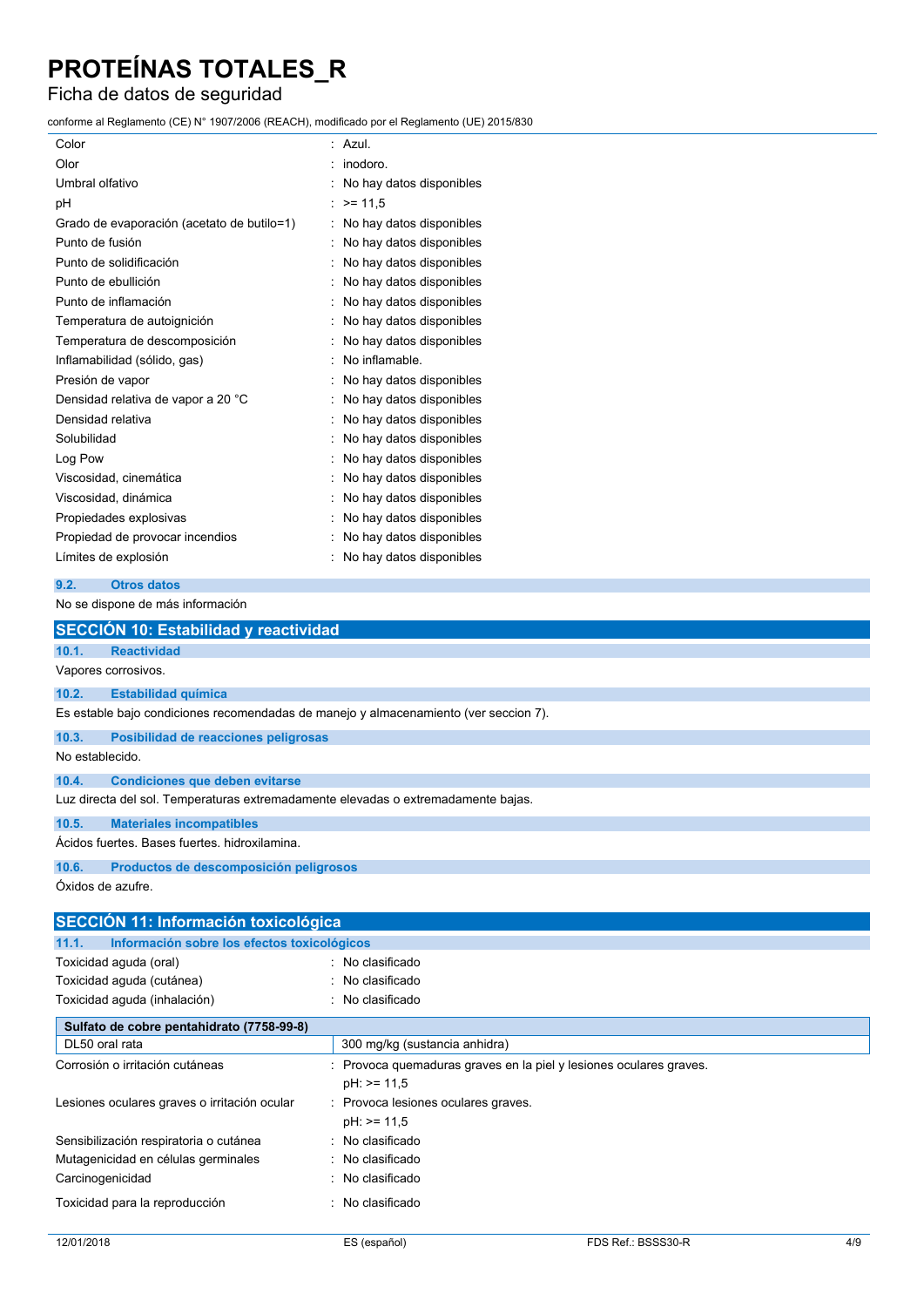## Ficha de datos de seguridad

conforme al Reglamento (CE) N° 1907/2006 (REACH), modificado por el Reglamento (UE) 2015/830

| Toxicidad específica en determinados órganos<br>(STOT) - exposición única    | : No clasificado |
|------------------------------------------------------------------------------|------------------|
| Toxicidad específica en determinados órganos<br>(STOT) – exposición repetida | : No clasificado |
| Peligro por aspiración                                                       | : No clasificado |

| <b>SECCIÓN 12: Información ecológica</b>                          |                                                                                                                                                                                                 |
|-------------------------------------------------------------------|-------------------------------------------------------------------------------------------------------------------------------------------------------------------------------------------------|
| <b>Toxicidad</b><br>12.1.                                         |                                                                                                                                                                                                 |
| Ecología - general                                                | Evitar su liberación al medio ambiente.                                                                                                                                                         |
| Toxicidad acuática aguda                                          | No clasificado                                                                                                                                                                                  |
| Toxicidad acuática crónica                                        | Nocivo para los organismos acuáticos, con efectos nocivos duraderos.                                                                                                                            |
| Hidróxido de sodio (1310-73-2)                                    |                                                                                                                                                                                                 |
| CL50 peces 1                                                      | 35 - 189 mg/l (96h)                                                                                                                                                                             |
| CL50 peces 2                                                      | 125 mg/l Gambusia affinis                                                                                                                                                                       |
| CE50 Daphnia 1                                                    | 40,4 mg/l (Daphnia magna, 48h)                                                                                                                                                                  |
| EC50 72h algae 1                                                  | $\approx$ mg/l                                                                                                                                                                                  |
| 12.2.<br>Persistencia y degradabilidad                            |                                                                                                                                                                                                 |
| <b>PROTEINAS TOTALES R</b>                                        |                                                                                                                                                                                                 |
| Persistencia y degradabilidad                                     | No establecido.                                                                                                                                                                                 |
| 12.3.<br>Potencial de bioacumulación                              |                                                                                                                                                                                                 |
| <b>PROTEINAS TOTALES_R</b>                                        |                                                                                                                                                                                                 |
| Potencial de bioacumulación                                       | No establecido.                                                                                                                                                                                 |
| <b>Movilidad en el suelo</b><br>12.4.                             |                                                                                                                                                                                                 |
| No se dispone de más información                                  |                                                                                                                                                                                                 |
| 12.5.<br>Resultados de la valoración PBT y mPmB                   |                                                                                                                                                                                                 |
| No se dispone de más información                                  |                                                                                                                                                                                                 |
| 12.6.<br><b>Otros efectos adversos</b>                            |                                                                                                                                                                                                 |
| No se dispone de más información                                  |                                                                                                                                                                                                 |
| <b>SECCIÓN 13: Consideraciones relativas a la eliminación</b>     |                                                                                                                                                                                                 |
|                                                                   |                                                                                                                                                                                                 |
| 13.1.<br>Métodos para el tratamiento de residuos                  |                                                                                                                                                                                                 |
| Recomendaciones para la eliminación de<br>productos/envases       | : Destruir cumpliendo las condiciones de seguridad exigidas por la legislación local/nacional.<br>Eliminar el contenido/recipiente en un contenedor adecuado siguiendo las regulaciones locales |
| Ecología - residuos                                               | vigentes.<br>Evitar su liberación al medio ambiente.                                                                                                                                            |
| SECCIÓN 14: Información relativa al transporte                    |                                                                                                                                                                                                 |
| Según los requisitos de ADR / RID / IMDG / IATA / ADN             |                                                                                                                                                                                                 |
| 14.1.<br><b>Número ONU</b>                                        |                                                                                                                                                                                                 |
| N° ONU (ADR)                                                      | : 1824                                                                                                                                                                                          |
| N° ONU (IMDG)                                                     | 1824                                                                                                                                                                                            |
| N° ONU (IATA)                                                     | : 1824                                                                                                                                                                                          |
| N° ONU (ADN)                                                      | 1824                                                                                                                                                                                            |
| $N^{\circ}$ ONU (RID)                                             | : 1824                                                                                                                                                                                          |
| Designación oficial de transporte de las Naciones Unidas<br>14.2. |                                                                                                                                                                                                 |
| Designación oficial de transporte (ADR)                           | : HIDRÓXIDO SÓDICO EN SOLUCIÓN                                                                                                                                                                  |
| Designación oficial de transporte (IMDG)                          | : HIDRÓXIDO SÓDICO EN SOLUCIÓN                                                                                                                                                                  |
| Designación oficial de transporte (IATA)                          | Sodium hydroxide solution                                                                                                                                                                       |
| Designación oficial de transporte (ADN)                           | HIDRÓXIDO SÓDICO EN SOLUCIÓN                                                                                                                                                                    |
| Designación oficial de transporte (RID)                           | HIDRÓXIDO SÓDICO EN SOLUCIÓN                                                                                                                                                                    |
| Descripción del documento del transporte<br>(ADR)                 | : UN 1824 HIDRÓXIDO SÓDICO EN SOLUCIÓN, 8, III, (E)                                                                                                                                             |
| Descripción del documento del transporte<br>(IMDG)                | : UN 1824 HIDRÓXIDO SÓDICO EN SOLUCIÓN, 8, III                                                                                                                                                  |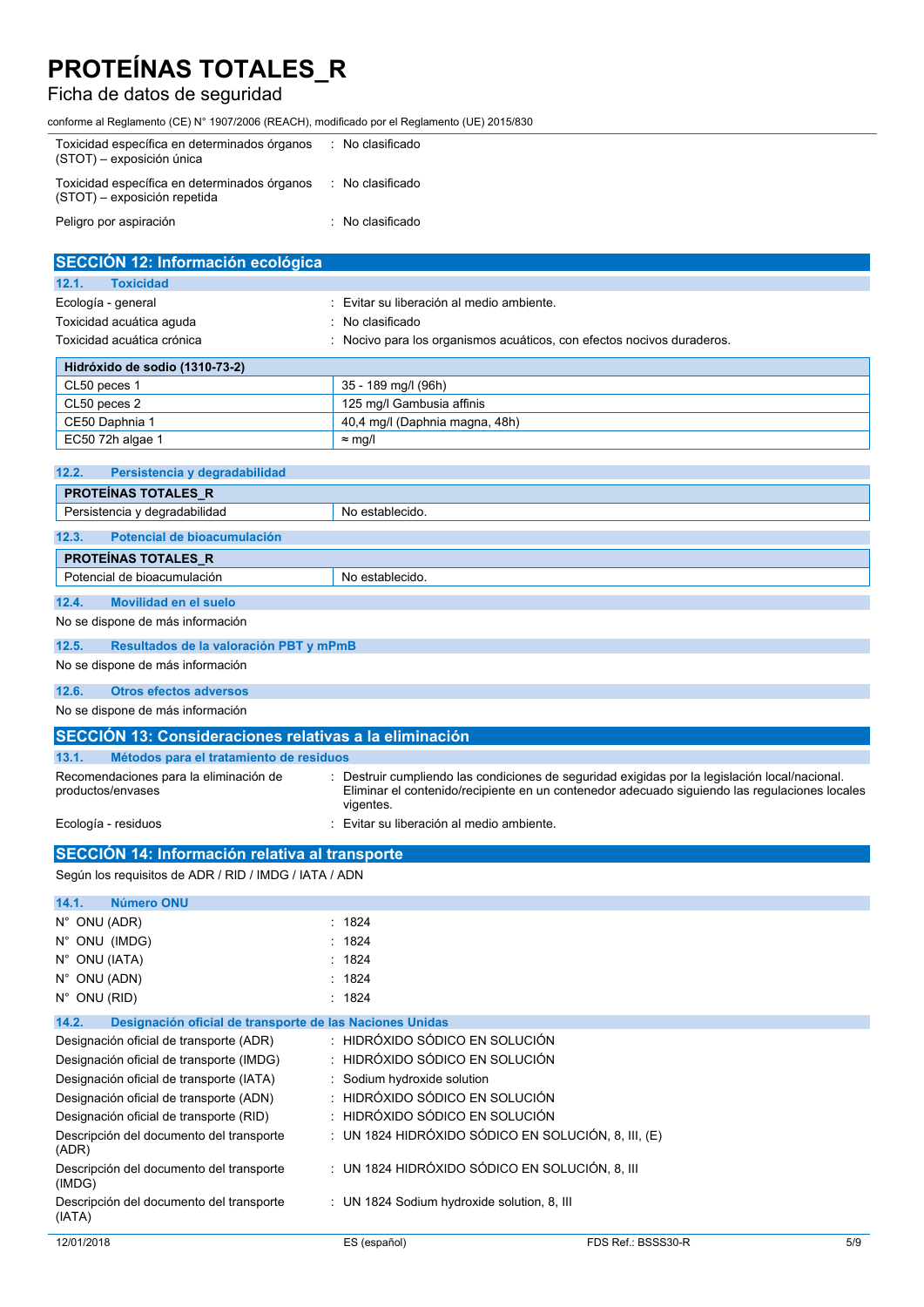## Ficha de datos de seguridad

| conforme al Reglamento (CE) Nº 1907/2006 (REACH), modificado por el Reglamento (UE) 2015/830  |                                                |                    |     |
|-----------------------------------------------------------------------------------------------|------------------------------------------------|--------------------|-----|
| Descripción del documento del transporte<br>(ADN)                                             | : UN 1824 HIDRÓXIDO SÓDICO EN SOLUCIÓN, 8, III |                    |     |
| Descripción del documento del transporte (RID) : UN 1824 HIDRÓXIDO SÓDICO EN SOLUCIÓN, 8, III |                                                |                    |     |
| 14.3.<br>Clase(s) de peligro para el transporte                                               |                                                |                    |     |
| <b>ADR</b><br>Clase(s) de peligro para el transporte (ADR)<br>Etiquetas de peligro (ADR)      | $\therefore$ 8<br>: 8                          |                    |     |
|                                                                                               |                                                |                    |     |
| <b>IMDG</b><br>Clase(s) de peligro para el transporte (IMDG)<br>Etiquetas de peligro (IMDG)   | : 8<br>$\therefore$ 8                          |                    |     |
|                                                                                               |                                                |                    |     |
| <b>IATA</b><br>Clase(s) de peligro para el transporte (IATA)<br>Etiquetas de peligro (IATA)   | $\therefore$ 8<br>$\therefore$ 8               |                    |     |
|                                                                                               |                                                |                    |     |
| <b>ADN</b><br>Clase(s) de peligro para el transporte (ADN)<br>Etiquetas de peligro (ADN)      | $\therefore$ 8<br>$\therefore$ 8               |                    |     |
|                                                                                               |                                                |                    |     |
| <b>RID</b>                                                                                    |                                                |                    |     |
| Clase(s) de peligro para el transporte (RID)<br>Etiquetas de peligro (RID)                    | : 8<br>$\therefore$ 8                          |                    |     |
|                                                                                               |                                                |                    |     |
| 14.4.<br>Grupo de embalaje                                                                    |                                                |                    |     |
| Grupo de embalaje (ADR)                                                                       | $\lesssim 10$                                  |                    |     |
| Grupo de embalaje (IMDG)                                                                      | $\lesssim 10$                                  |                    |     |
| Grupo de embalaje (IATA)<br>Grupo de embalaje (ADN)                                           | $\colon$ III<br>$\div$ III                     |                    |     |
| Grupo de embalaje (RID)                                                                       | $\div$ III                                     |                    |     |
| 12/01/2018                                                                                    | ES (español)                                   | FDS Ref.: BSSS30-R | 6/9 |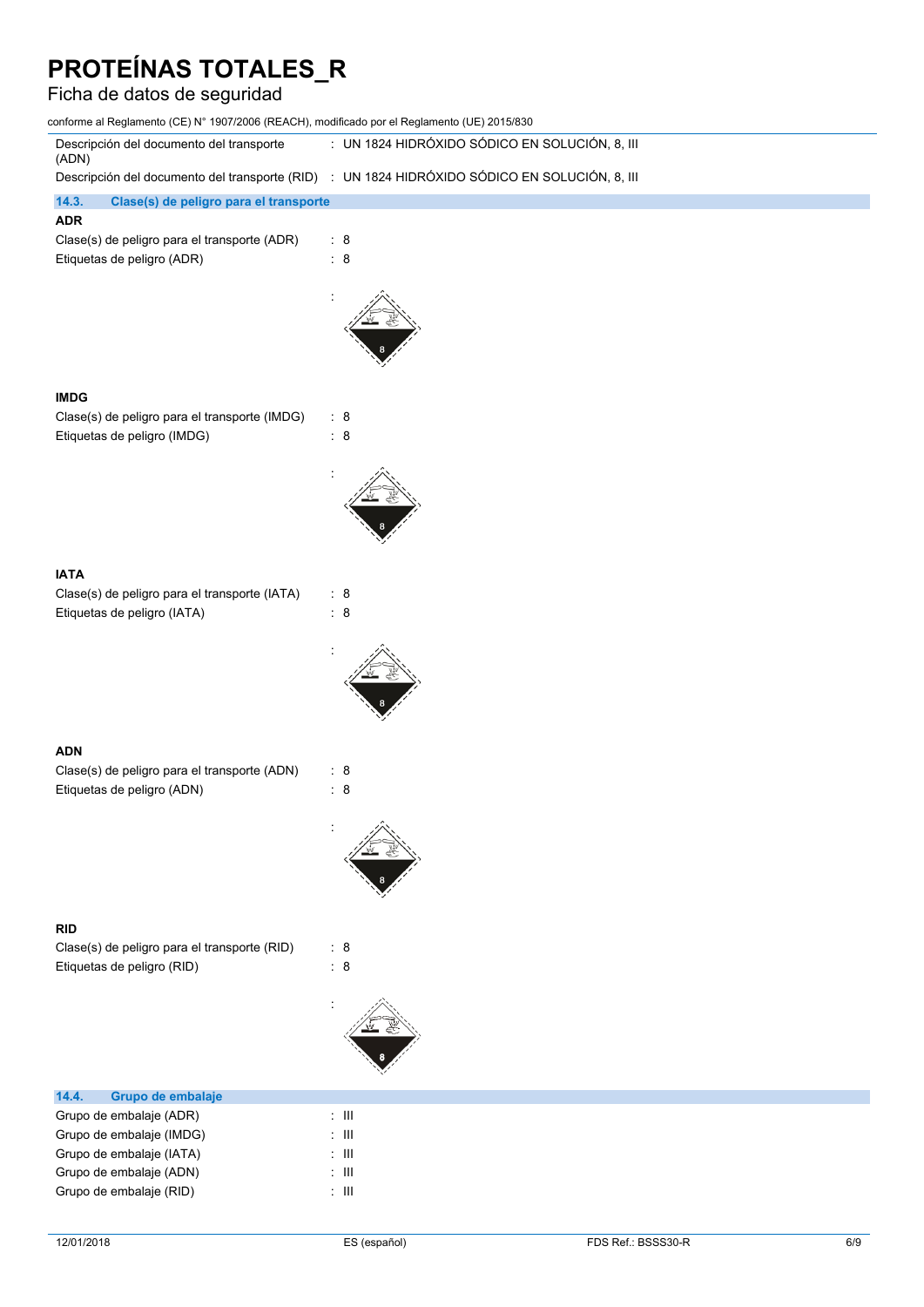## Ficha de datos de seguridad

conforme al Reglamento (CE) N° 1907/2006 (REACH), modificado por el Reglamento (UE) 2015/830

| 14.5.<br>Peligros para el medio ambiente                                                      |                 |                                                                                      |
|-----------------------------------------------------------------------------------------------|-----------------|--------------------------------------------------------------------------------------|
| Peligroso para el medio ambiente                                                              | : No            |                                                                                      |
| Contaminante marino                                                                           | : No            |                                                                                      |
| Otros datos                                                                                   |                 | : No se dispone de información adicional                                             |
|                                                                                               |                 |                                                                                      |
| 14.6.<br>Precauciones particulares para los usuarios                                          |                 |                                                                                      |
| - Transporte por vía terrestre                                                                |                 |                                                                                      |
| Código de clasificación (ADR)                                                                 | $\therefore$ C5 |                                                                                      |
| Cantidades limitadas (ADR)                                                                    | $\therefore$ 51 |                                                                                      |
| Cantidades exceptuadas (ADR)                                                                  | : E1            |                                                                                      |
| Instrucciones de embalaje (ADR)                                                               |                 | : P001, IBC03, LP01, R001                                                            |
| Disposiciones especiales de embalaje (ADR)                                                    | $\therefore$ B4 |                                                                                      |
| Disposiciones particulares relativas al embalaje<br>común (ADR)                               |                 | : MP19                                                                               |
| Instrucciones para cisternas portátiles y<br>contenedores para granel (ADR)                   | : T4            |                                                                                      |
| Disposiciones especiales para cisternas<br>portátiles y contenedores para granel (ADR)        | $:$ TP1         |                                                                                      |
| Código cisterna (ADR)                                                                         |                 | : L4BN                                                                               |
| Vehículo para el transporte en cisterna                                                       | : AT            |                                                                                      |
| Categoría de transporte (ADR)                                                                 | $\therefore$ 3  |                                                                                      |
| Disposiciones especiales de transporte - Bultos<br>(ADR)                                      | : V12           |                                                                                      |
| N° Peligro (código Kemler)                                                                    | $\therefore 80$ |                                                                                      |
| Panel naranja                                                                                 |                 | 80<br>1824                                                                           |
| Código de restricción en túneles (ADR)                                                        | ÷Ε              |                                                                                      |
| - Transporte marítimo                                                                         |                 |                                                                                      |
| Disposiciones especiales (IMDG)                                                               | : 223           |                                                                                      |
| Cantidades limitadas (IMDG)                                                                   | : 5 L           |                                                                                      |
| Cantidades exceptuadas (IMDG)                                                                 | $\therefore$ E1 |                                                                                      |
| Instrucciones de embalaje (IMDG)                                                              |                 | : P001, LP01                                                                         |
| Instrucciones de embalaje GRG (IMDG)                                                          |                 | : IBC03                                                                              |
| Instrucciones para cisternas (IMDG)                                                           | : T4            |                                                                                      |
| Disposiciones especiales para las cisternas<br>(IMDG)                                         | $:$ TP1         |                                                                                      |
| N.º FS (Fuego)                                                                                | : F-A           |                                                                                      |
| N.º FS (Derrame)                                                                              | $: S-B$         |                                                                                      |
| Categoría de carga (IMDG)                                                                     | : A             | $\therefore$ SG35                                                                    |
| Segregación (IMDG)<br>Propiedades y observaciones (IMDG)                                      |                 | : Colourless liquid. Colourless liquid. Reacts with ammonium salts, evolving ammonia |
|                                                                                               |                 | gas. Causes burns to skin, eyes and mucous membranes. Reacts violently with acids.   |
| - Transporte aéreo                                                                            |                 |                                                                                      |
| Cantidades exceptuadas para aviones de<br>pasajeros y de carga (IATA)                         | : E1            |                                                                                      |
| Cantidades limitadas para aviones de pasajeros : Y841<br>y de carga (IATA)                    |                 |                                                                                      |
| Cantidad neta máxima para cantidad limitada en : 1L<br>aviones de pasajeros y de carga (IATA) |                 |                                                                                      |
| Instrucciones de embalaje para aviones de<br>pasajeros y de carga (IATA)                      | : 852           |                                                                                      |
| Cantidad neta máxima para aviones de<br>pasajeros y de carga (IATA)                           | : 5L            |                                                                                      |
| Instrucciones de embalaje exclusivamente para<br>aviones de carga (IATA)                      | ∵ 856           |                                                                                      |
| Cantidad máx. neta exclusivamente para<br>aviones de carga (IATA)                             | : 60L           |                                                                                      |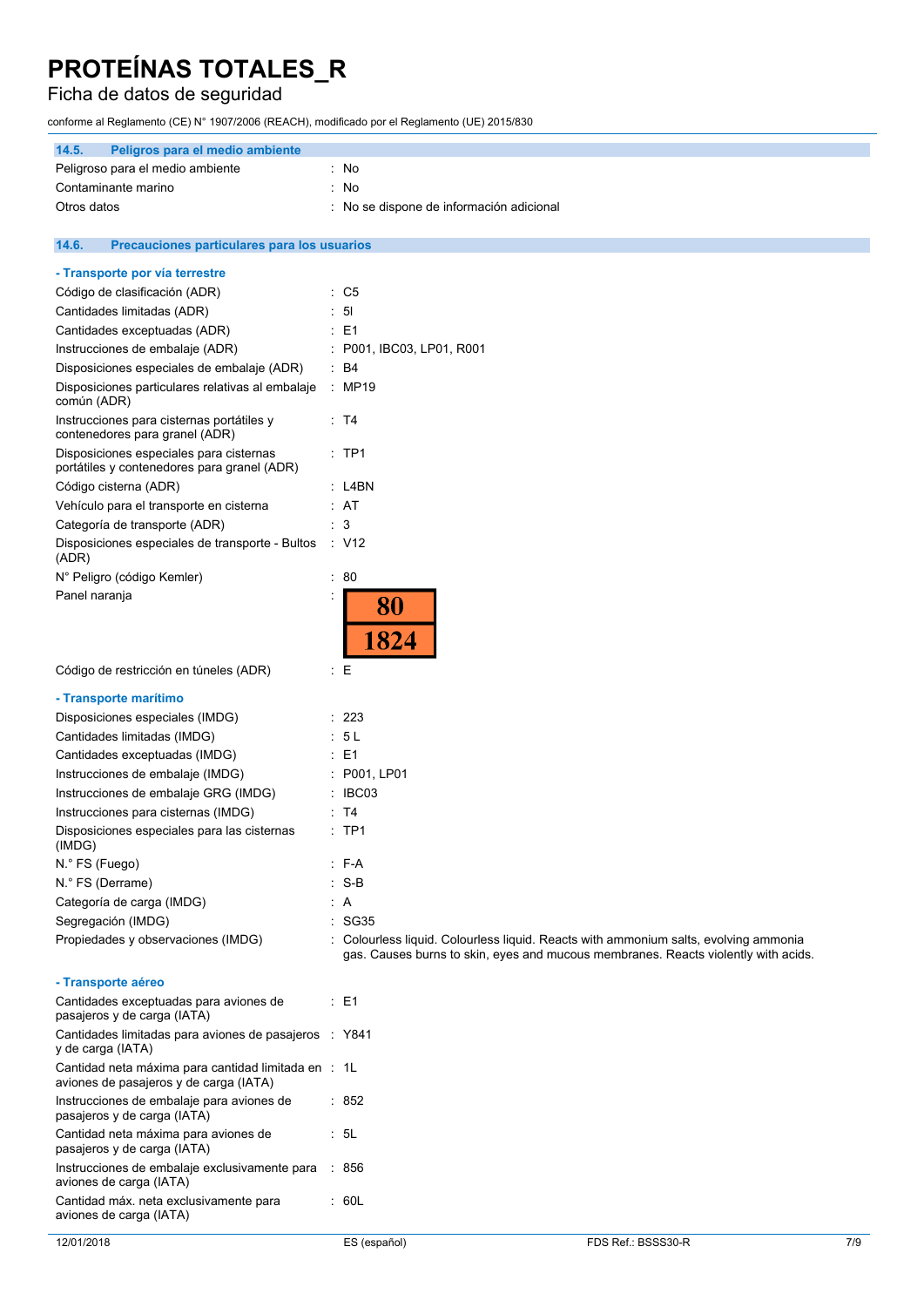## Ficha de datos de seguridad

conforme al Reglamento (CE) N° 1907/2006 (REACH), modificado por el Reglamento (UE) 2015/830

| Disposiciones especiales (IATA)                                                        | : A3                                                                            |
|----------------------------------------------------------------------------------------|---------------------------------------------------------------------------------|
| Código GRE (IATA)                                                                      | : 8L                                                                            |
| - Transporte por vía fluvial                                                           |                                                                                 |
| Código de clasificación (ADN)                                                          | $\therefore$ C5                                                                 |
| Cantidades limitadas (ADN)                                                             | : 5L                                                                            |
| Cantidades exceptuadas (ADN)                                                           | $\therefore$ E1                                                                 |
| Transporte admitido (ADN)                                                              | : T                                                                             |
| Equipo requerido (ADN)                                                                 | $:$ PP, EP                                                                      |
| Número de conos/luces azules (ADN)                                                     | $\therefore$ 0                                                                  |
| - Transporte ferroviario                                                               |                                                                                 |
| Código de clasificación (RID)                                                          | $\therefore$ C5                                                                 |
| Cantidades limitadas (RID)                                                             | : 5L                                                                            |
| Cantidades exceptuadas (RID)                                                           | : E1                                                                            |
| Instrucciones de embalaje (RID)                                                        | : P001, IBC03, LP01, R001                                                       |
| Disposiciones particulares relativas al embalaje<br>común (RID)                        | : MP19                                                                          |
| Instrucciones para cisternas portátiles y<br>contenedores para granel (RID)            | : T4                                                                            |
| Disposiciones especiales para cisternas<br>portátiles y contenedores para granel (RID) | $:$ TP1                                                                         |
| Códigos de cisterna para las cisternas RID<br>(RID)                                    | $:$ L4BN                                                                        |
| Categoría de transporte (RID)                                                          | : 3                                                                             |
| Disposiciones especiales de transporte - Bultos<br>(RID)                               | $\therefore$ W12                                                                |
| Paquetes exprés (RID)                                                                  | : CE8                                                                           |
| N.º de identificación del peligro (RID)                                                | : 80                                                                            |
| 14.7.                                                                                  | Transporte a granel con arregio al anexo II del Convenio MARPOL y el Código IBC |

No aplicable

### **SECCIÓN 15: Información reglamentaria**

15.1. Reglamentación y legislación en materia de seguridad, salud y medio ambiente específicas para la sustancia o la mezcla

#### **15.1.1. UE-Reglamentos**

Las siguientes restricciones son aplicables de acuerdo con el anexo XVII del Reglamento (CE) N° 1907/2006 (REACH):

| 3(b) Sustancias o mezclas que respondan a los criterios de una de las<br>clases o categorías de peligro siguientes, contempladas en el anexo l<br>del Reglamento (CE) n.º 1272/2008: Clases de peligro 3.1 a 3.6, 3.7<br>efectos adversos sobre la función sexual y la fertilidad o sobre el<br>desarrollo, 3.8 efectos distintos de los narcóticos, $3.9 \text{ y } 3.10$ | Hidróxido de sodio - Sulfato de cobre pentahidrato |
|----------------------------------------------------------------------------------------------------------------------------------------------------------------------------------------------------------------------------------------------------------------------------------------------------------------------------------------------------------------------------|----------------------------------------------------|
| 3(c) Sustancias o mezclas que respondan a los criterios de una de las<br>clases o categorías de peligro siguientes, contempladas en el anexo l<br>del Reglamento (CE) n.º 1272/2008: Clase de peligro 4.1                                                                                                                                                                  | Sulfato de cobre pentahidrato                      |

No contiene ninguna sustancia incluida en la lista de sustancias candidatas de REACH

No contiene ninguna sustancia que figure en la lista del Anexo XIV de REACH

#### **15.1.2. Reglamentos nacionales**

No se dispone de más información

#### **15.2. Evaluación de la seguridad química**

No se ha llevado a cabo la Evaluación de la Seguridad Química

### **SECCIÓN 16: Información adicional**

Indicación de modificaciones:

#### Información relativa al transporte.

| <b>Sección</b>            | Item modificado                              | <b>Modificación</b> | <b>Observaciones</b>                                   |  |
|---------------------------|----------------------------------------------|---------------------|--------------------------------------------------------|--|
| 14                        | CLASIFICACION SEGUN<br>ADR/RID/IMDG/IATA/ADN | Modificado          | Modificación de condiciones relativas al<br>transporte |  |
| Abreviaturas y acrónimos: |                                              |                     |                                                        |  |
| EC50                      | Concentración efectiva media                 |                     |                                                        |  |
|                           |                                              |                     |                                                        |  |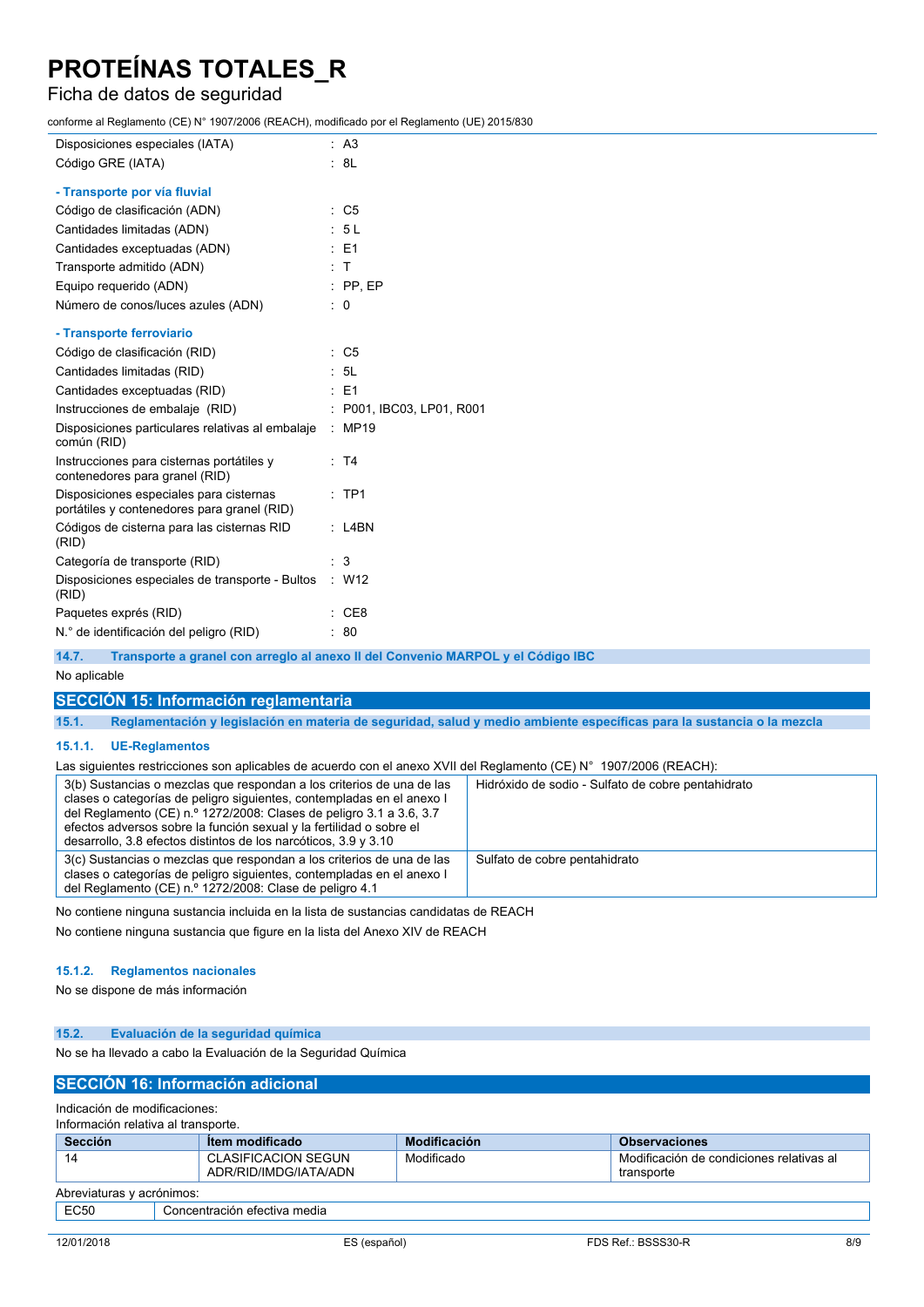## Ficha de datos de seguridad

conforme al Reglamento (CE) N° 1907/2006 (REACH), modificado por el Reglamento (UE) 2015/830

| <b>LC50</b>                                                                  | Concentración letal para el 50 % de una población de pruebas |                                                                                                                                                                                                                                                                      |  |
|------------------------------------------------------------------------------|--------------------------------------------------------------|----------------------------------------------------------------------------------------------------------------------------------------------------------------------------------------------------------------------------------------------------------------------|--|
| mPmB                                                                         | Muy persistente y muy bioacumulable                          |                                                                                                                                                                                                                                                                      |  |
| PBT                                                                          |                                                              | Sustancia persistente, bioacumulativa y tóxica                                                                                                                                                                                                                       |  |
| Fuentes de los datos<br>Reglamento (CE) N° 1907/2006.                        |                                                              | : REGLAMENTO (CE) N° 1272/2008 DEL PARLAMENTO EUROPEO Y DEL CONSEJO de 16<br>de diciembre de 2008 sobre clasificación, etiquetado y envasado de sustancias y mezclas, y<br>por el que se modifican y derogan las Directivas 67/548/CEE y 1999/45/CE y se modifica el |  |
| Otros datos                                                                  |                                                              | Ninguno(a).                                                                                                                                                                                                                                                          |  |
|                                                                              | Texto íntegro de las frases H y EUH:                         |                                                                                                                                                                                                                                                                      |  |
| Acute Tox. 4 (Oral)                                                          |                                                              | Toxicidad aguda (oral), Categoría 4                                                                                                                                                                                                                                  |  |
| Aquatic Acute 1                                                              |                                                              | Peligroso para el medio ambiente acuático - Peligro agudo, Categoría 1                                                                                                                                                                                               |  |
| Aquatic Chronic 1                                                            |                                                              | Peligroso para el medio ambiente acuático - Peligro crónico, Categoría 1                                                                                                                                                                                             |  |
| Eye Irrit. 2<br>Lesiones oculares graves o irritación ocular, Categoría 2    |                                                              |                                                                                                                                                                                                                                                                      |  |
| Met. Corr. 1<br>Corrosivos para los metales, Categoría 1                     |                                                              |                                                                                                                                                                                                                                                                      |  |
| Skin Corr. 1A<br>Irritación o corrosión cutáneas, Categoría 1A               |                                                              |                                                                                                                                                                                                                                                                      |  |
| Irritación o corrosión cutáneas, Categoría 2<br>Skin Irrit. 2                |                                                              |                                                                                                                                                                                                                                                                      |  |
| H <sub>290</sub><br>Puede ser corrosivo para los metales.                    |                                                              |                                                                                                                                                                                                                                                                      |  |
| H302<br>Nocivo en caso de ingestión.                                         |                                                              |                                                                                                                                                                                                                                                                      |  |
| H314                                                                         |                                                              | Provoca quemaduras graves en la piel y lesiones oculares graves.                                                                                                                                                                                                     |  |
| H315                                                                         |                                                              | Provoca irritación cutánea.                                                                                                                                                                                                                                          |  |
| H318                                                                         |                                                              | Provoca lesiones oculares graves.                                                                                                                                                                                                                                    |  |
| H319                                                                         |                                                              | Provoca irritación ocular grave.                                                                                                                                                                                                                                     |  |
| H400                                                                         |                                                              | Muy tóxico para los organismos acuáticos.                                                                                                                                                                                                                            |  |
| H410                                                                         |                                                              | Muy tóxico para los organismos acuáticos, con efectos nocivos duraderos.                                                                                                                                                                                             |  |
| H412<br>Nocivo para los organismos acuáticos, con efectos nocivos duraderos. |                                                              |                                                                                                                                                                                                                                                                      |  |

Clasificación y procedimiento utilizados para determinar la clasificación de las mezclas de conformidad con el Reglamento (CE) 1272/2008 [CLP]:

| Skin Corr. 1A     | H314 | Conforme a datos obtenidos de ensayos |
|-------------------|------|---------------------------------------|
| Eve Dam.          | H318 | Conforme a datos obtenidos de ensayos |
| Aquatic Chronic 3 | H412 | Método de cálculo                     |

SDS EU (Anexo II de REACH)

Esta información se basa en nuestro conocimiento actual y tiene como finalidad describir el producto para la tutela de la salud, seguridad y medio ambiente. Por lo tanto, no debe ser interpretada<br>como garantía de ninguna c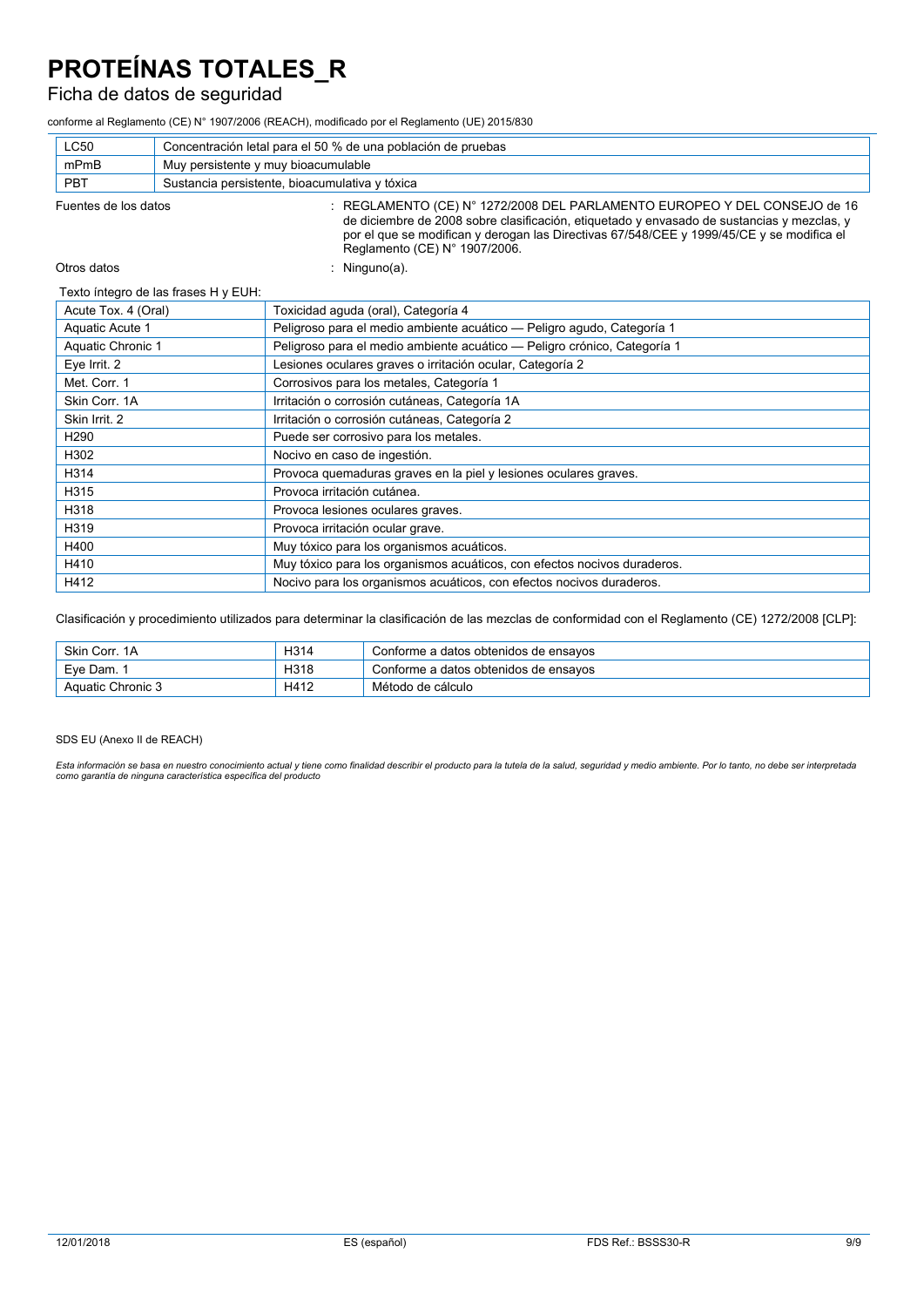

## Ficha de datos de seguridad

Según el artículo 31 del reglamento REACH, este producto no requiere una ficha de datos de seguridad. La presente ficha de información sobre la seguridad del producto se redactó de forma voluntaria Fecha de emisión: 09/11/2017 Fecha de revisión: 09/11/2017 Reemplaza la ficha: 13/04/2015 Versión: 2.0

|                |                                                                                                                                                                                   | SECCIÓN 1: Identificación de la sustancia o la mezcla y de la sociedad o la empresa                                                                                                                                                                           |
|----------------|-----------------------------------------------------------------------------------------------------------------------------------------------------------------------------------|---------------------------------------------------------------------------------------------------------------------------------------------------------------------------------------------------------------------------------------------------------------|
| 1.1.           | Identificador del producto                                                                                                                                                        |                                                                                                                                                                                                                                                               |
|                | Forma del producto                                                                                                                                                                | : Mezcla                                                                                                                                                                                                                                                      |
|                | Nombre del producto                                                                                                                                                               | PROTEINAS TOTALES_CAL                                                                                                                                                                                                                                         |
|                | Grupo de productos                                                                                                                                                                | Esta FDS aplica a cualquier referencia del producto.                                                                                                                                                                                                          |
|                |                                                                                                                                                                                   |                                                                                                                                                                                                                                                               |
| 1.2.           |                                                                                                                                                                                   | Usos pertinentes identificados de la sustancia o de la mezcla y usos desaconsejados                                                                                                                                                                           |
| 1.2.1.         | Usos pertinentes identificados                                                                                                                                                    |                                                                                                                                                                                                                                                               |
|                | Especificaciones de utilización<br>industrial/profesional                                                                                                                         | : Solo para diagnostico in vitro profesional                                                                                                                                                                                                                  |
| 1.2.2.         | <b>Usos desaconsejados</b>                                                                                                                                                        |                                                                                                                                                                                                                                                               |
|                | No se dispone de más información                                                                                                                                                  |                                                                                                                                                                                                                                                               |
| 1.3.           | Datos del proveedor de la ficha de datos de seguridad                                                                                                                             |                                                                                                                                                                                                                                                               |
|                | SPINREACT, S.A.U.<br>Ctra. Santa Coloma, 7<br>E-17176 Sant Esteve de Bas (GIRONA) - SPAIN<br>T +34 972 690 800 - F +34 972 690 099<br>spinreact@spinreact.com - www.spinreact.com |                                                                                                                                                                                                                                                               |
| 1.4.           | Teléfono de emergencia                                                                                                                                                            |                                                                                                                                                                                                                                                               |
|                | Número de emergencia                                                                                                                                                              | $: +34972690800$                                                                                                                                                                                                                                              |
|                | SECCIÓN 2: Identificación de los peligros                                                                                                                                         |                                                                                                                                                                                                                                                               |
| 2.1.           | Clasificación de la sustancia o de la mezcla                                                                                                                                      |                                                                                                                                                                                                                                                               |
| No clasificado | Clasificación según reglamento (UE) No. 1272/2008 [CLP]                                                                                                                           |                                                                                                                                                                                                                                                               |
|                | Efectos adversos fisicoquímicos, para la salud humana y el medio ambiente<br>No se dispone de más información                                                                     |                                                                                                                                                                                                                                                               |
| 2.2.           | Elementos de la etiqueta                                                                                                                                                          |                                                                                                                                                                                                                                                               |
|                | Etiquetado según el Reglamento (CE) Nº 1272/2008 [CLP]<br>Etiquetado no aplicable                                                                                                 |                                                                                                                                                                                                                                                               |
| 2.3.           | <b>Otros peligros</b>                                                                                                                                                             |                                                                                                                                                                                                                                                               |
|                | Otros peligros que no conllevan clasificación                                                                                                                                     | : Contiene material de origen animal. Ningún método puede garantizar que los productos de<br>origen humano o animal no puedan transmitir agentes infecciosos. Se recomienda manipular<br>este producto y material de ensayo como potencialmente biopeligroso. |
|                | SECCIÓN 3: Composición/información sobre los componentes                                                                                                                          |                                                                                                                                                                                                                                                               |
| 3.1.           | <b>Sustancias</b>                                                                                                                                                                 |                                                                                                                                                                                                                                                               |
| No aplicable   |                                                                                                                                                                                   |                                                                                                                                                                                                                                                               |
| 3.2.           | <b>Mezclas</b>                                                                                                                                                                    |                                                                                                                                                                                                                                                               |

Esta mezcla no contiene ninguna sustancia a mencionar según los criterios de la sección 3.2 del Anexo II del Reglamento REACH

| <b>SECCION 4: Primeros auxilios</b>                              |                                           |                                                                                                                                                                             |     |
|------------------------------------------------------------------|-------------------------------------------|-----------------------------------------------------------------------------------------------------------------------------------------------------------------------------|-----|
| 4.1.<br>Descripción de los primeros auxilios                     |                                           |                                                                                                                                                                             |     |
| Medidas de primeros auxilios general                             |                                           | : No administrar nada por vía oral a las personas en estado de inconsciencia. En caso de<br>malestar consultar a un médico (mostrarle la etiqueta siempre que sea posible). |     |
| Medidas de primeros auxilios en caso de<br>inhalación            |                                           | Hacer respirar aire fresco. Colocar a la víctima en reposo.                                                                                                                 |     |
| Medidas de primeros auxilios en caso de<br>contacto con la piel  | continuación, enjuagar con aqua caliente. | $\therefore$ Retirar la ropa afectada y lavar las zonas de piel expuestas con un jabón suave y aqua; a                                                                      |     |
| Medidas de primeros auxilios en caso de<br>contacto con los ojos | la irritación.                            | Enjuagar inmediatamente con agua abundante. Consúltese con el médico si persiste el dolor o                                                                                 |     |
| 12/01/2018                                                       | ES (español)                              | FDS Ref.: BSSS30-CAL                                                                                                                                                        | 1/6 |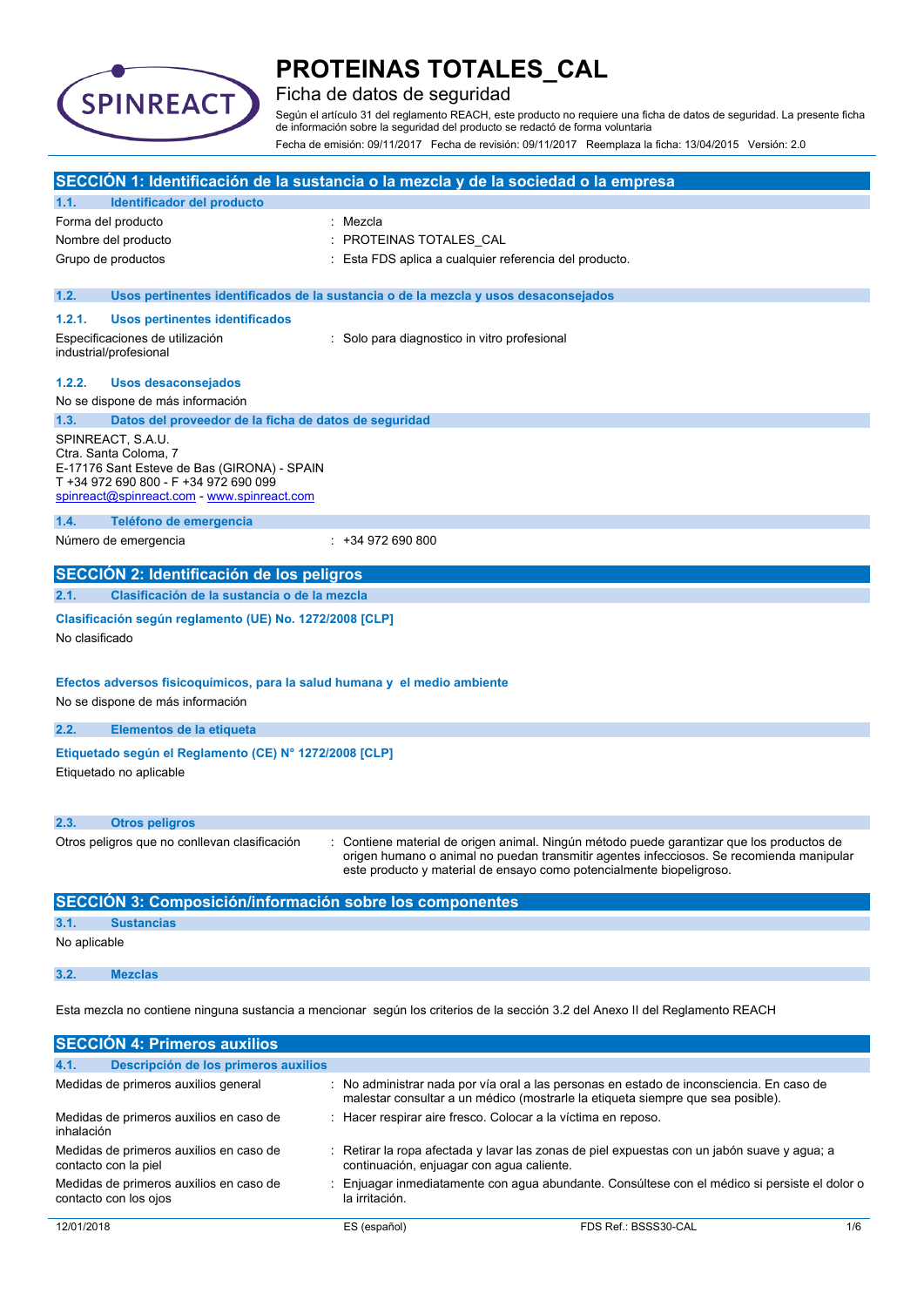## Ficha de datos de seguridad

Según el artículo 31 del reglamento REACH, este producto no requiere una ficha de datos de seguridad. La presente ficha de información sobre la seguridad del producto se redactó de forma voluntaria

| Medidas de primeros auxilios en caso de<br>ingestión                        |                                                                                                                                                                            | : Enjuagarse la boca. NO provocar el vómito. Acudir urgentemente al médico.  |                                                                                                                                                                                             |  |  |
|-----------------------------------------------------------------------------|----------------------------------------------------------------------------------------------------------------------------------------------------------------------------|------------------------------------------------------------------------------|---------------------------------------------------------------------------------------------------------------------------------------------------------------------------------------------|--|--|
| 4.2.<br>Principales síntomas y efectos, agudos y retardados                 |                                                                                                                                                                            |                                                                              |                                                                                                                                                                                             |  |  |
| Síntomas/efectos                                                            |                                                                                                                                                                            | : No se considera peligroso en condiciones normales de utilización.          |                                                                                                                                                                                             |  |  |
|                                                                             | 4.3.<br>Indicación de toda atención médica y de los tratamientos especiales que deban dispensarse inmediatamente<br>No se dispone de más información                       |                                                                              |                                                                                                                                                                                             |  |  |
| <b>SECCIÓN 5: Medidas de lucha contra incendios</b>                         |                                                                                                                                                                            |                                                                              |                                                                                                                                                                                             |  |  |
| <b>Medios de extinción</b><br>5.1.                                          |                                                                                                                                                                            |                                                                              |                                                                                                                                                                                             |  |  |
| Medios de extinción apropiados                                              |                                                                                                                                                                            | Espuma. Polvo seco. Dióxido de carbono. Agua pulverizada. Arena.             |                                                                                                                                                                                             |  |  |
| Medios de extinción no apropiados                                           |                                                                                                                                                                            | : No utilizar flujos de aqua potentes.                                       |                                                                                                                                                                                             |  |  |
| 5.2.<br>Peligros específicos derivados de la sustancia o la mezcla          |                                                                                                                                                                            |                                                                              |                                                                                                                                                                                             |  |  |
| No se dispone de más información                                            |                                                                                                                                                                            |                                                                              |                                                                                                                                                                                             |  |  |
| 5.3.                                                                        |                                                                                                                                                                            | Recomendaciones para el personal de lucha contra incendios                   |                                                                                                                                                                                             |  |  |
| Instrucciones para extinción de incendio                                    |                                                                                                                                                                            | de extinción de incendios contaminen el medio ambiente.                      | Enfriar los contenedores expuestos mediante agua pulverizada o nebulizada. Sea prudente a<br>la hora de extinguir cualquier incendio de productos químicos. Evitar que las aguas residuales |  |  |
| Protección durante la extinción de incendios                                |                                                                                                                                                                            | respiratoria.                                                                | No entrar en la zona de fuego sin el equipo de protección adecuado, incluida la protección                                                                                                  |  |  |
| SECCIÓN 6: Medidas en caso de vertido accidental                            |                                                                                                                                                                            |                                                                              |                                                                                                                                                                                             |  |  |
| 6.1.                                                                        |                                                                                                                                                                            | Precauciones personales, equipo de protección y procedimientos de emergencia |                                                                                                                                                                                             |  |  |
| 6.1.1.                                                                      |                                                                                                                                                                            | Para el personal que no forma parte de los servicios de emergencia           |                                                                                                                                                                                             |  |  |
| Procedimientos de emergencia                                                |                                                                                                                                                                            | : Evacuar el personal no necesario.                                          |                                                                                                                                                                                             |  |  |
| 6.1.2.<br>Para el personal de emergencia<br>Equipo de protección            |                                                                                                                                                                            | Proporcionar una protección adecuada a los equipos de limpieza.              |                                                                                                                                                                                             |  |  |
| Procedimientos de emergencia                                                | : Ventilar la zona.                                                                                                                                                        |                                                                              |                                                                                                                                                                                             |  |  |
| 6.2.<br>Precauciones relativas al medio ambiente                            |                                                                                                                                                                            |                                                                              |                                                                                                                                                                                             |  |  |
|                                                                             |                                                                                                                                                                            |                                                                              | Evitar la penetración en alcantarillas y aguas potables. Advertir a las autoridades si el líquido penetra en sumideros o en aguas públicas.                                                 |  |  |
| 6.3.<br>Métodos y material de contención y de limpieza                      |                                                                                                                                                                            |                                                                              |                                                                                                                                                                                             |  |  |
| Procedimientos de limpieza                                                  | : Absorber inmediatamente el producto derramado mediante sólidos inertes como arcilla o tierra<br>de diatomeas. Recoger el vertido. Almacenar alejado de otros materiales. |                                                                              |                                                                                                                                                                                             |  |  |
| 6.4.<br>Referencia a otras secciones                                        |                                                                                                                                                                            |                                                                              |                                                                                                                                                                                             |  |  |
| Ver la Sección 8. Control de exposición/protección individual.              |                                                                                                                                                                            |                                                                              |                                                                                                                                                                                             |  |  |
| <b>SECCIÓN 7: Manipulación y almacenamiento</b>                             |                                                                                                                                                                            |                                                                              |                                                                                                                                                                                             |  |  |
| Precauciones para una manipulación segura<br>7.1.                           |                                                                                                                                                                            |                                                                              |                                                                                                                                                                                             |  |  |
| Precauciones para una manipulación segura                                   |                                                                                                                                                                            | trabajo para evitar la formación de vapores.                                 | : Lavarse las manos y otras zonas expuestas con un jabón suave y con agua antes de comer,<br>beber y fumar o de abandonar el trabajo. Garantizar una buena ventilación de la zona de        |  |  |
| 7.2.                                                                        |                                                                                                                                                                            | Condiciones de almacenamiento seguro, incluidas posibles incompatibilidades  |                                                                                                                                                                                             |  |  |
| Condiciones de almacenamiento                                               |                                                                                                                                                                            |                                                                              | : Consérvese únicamente en el recipiente de origen, en lugar fresco y bien ventilado lejos de :                                                                                             |  |  |
|                                                                             |                                                                                                                                                                            | Bases fuertes. Acidos fuertes.                                               | Fuentes de calor. Mantener los envases cerrados cuando no se estén utilizando.                                                                                                              |  |  |
| Productos incompatibles<br>Materiales incompatibles                         |                                                                                                                                                                            | Fuentes de ignición. Luz directa del sol.                                    |                                                                                                                                                                                             |  |  |
|                                                                             |                                                                                                                                                                            |                                                                              |                                                                                                                                                                                             |  |  |
| 7.3.<br><b>Usos específicos finales</b><br>No se dispone de más información |                                                                                                                                                                            |                                                                              |                                                                                                                                                                                             |  |  |
| SECCIÓN 8: Controles de exposición/protección individual                    |                                                                                                                                                                            |                                                                              |                                                                                                                                                                                             |  |  |
| Parámetros de control<br>8.1.                                               |                                                                                                                                                                            |                                                                              |                                                                                                                                                                                             |  |  |
|                                                                             |                                                                                                                                                                            |                                                                              |                                                                                                                                                                                             |  |  |
| Azida sódica (26628-22-8)                                                   |                                                                                                                                                                            |                                                                              |                                                                                                                                                                                             |  |  |
| UE<br>UE                                                                    | Nombre local<br>IOELV TWA (mg/m <sup>3</sup> )                                                                                                                             |                                                                              | Sodium azide<br>$0,1$ mg/m <sup>3</sup>                                                                                                                                                     |  |  |
| UE                                                                          | IOELV STEL (mg/m <sup>3</sup> )                                                                                                                                            |                                                                              | $0,3$ mg/m <sup>3</sup>                                                                                                                                                                     |  |  |
| UE<br>Notas                                                                 |                                                                                                                                                                            |                                                                              | Skin                                                                                                                                                                                        |  |  |
| España                                                                      | Nombre local                                                                                                                                                               |                                                                              | Azida de sodio (Aziduro de sodio; Trinitruro de sodio)                                                                                                                                      |  |  |
| España                                                                      | $VLA-ED$ (mg/m <sup>3</sup> )                                                                                                                                              |                                                                              | 0,1 mg/m <sup>3</sup> Vía dérmica, VLI                                                                                                                                                      |  |  |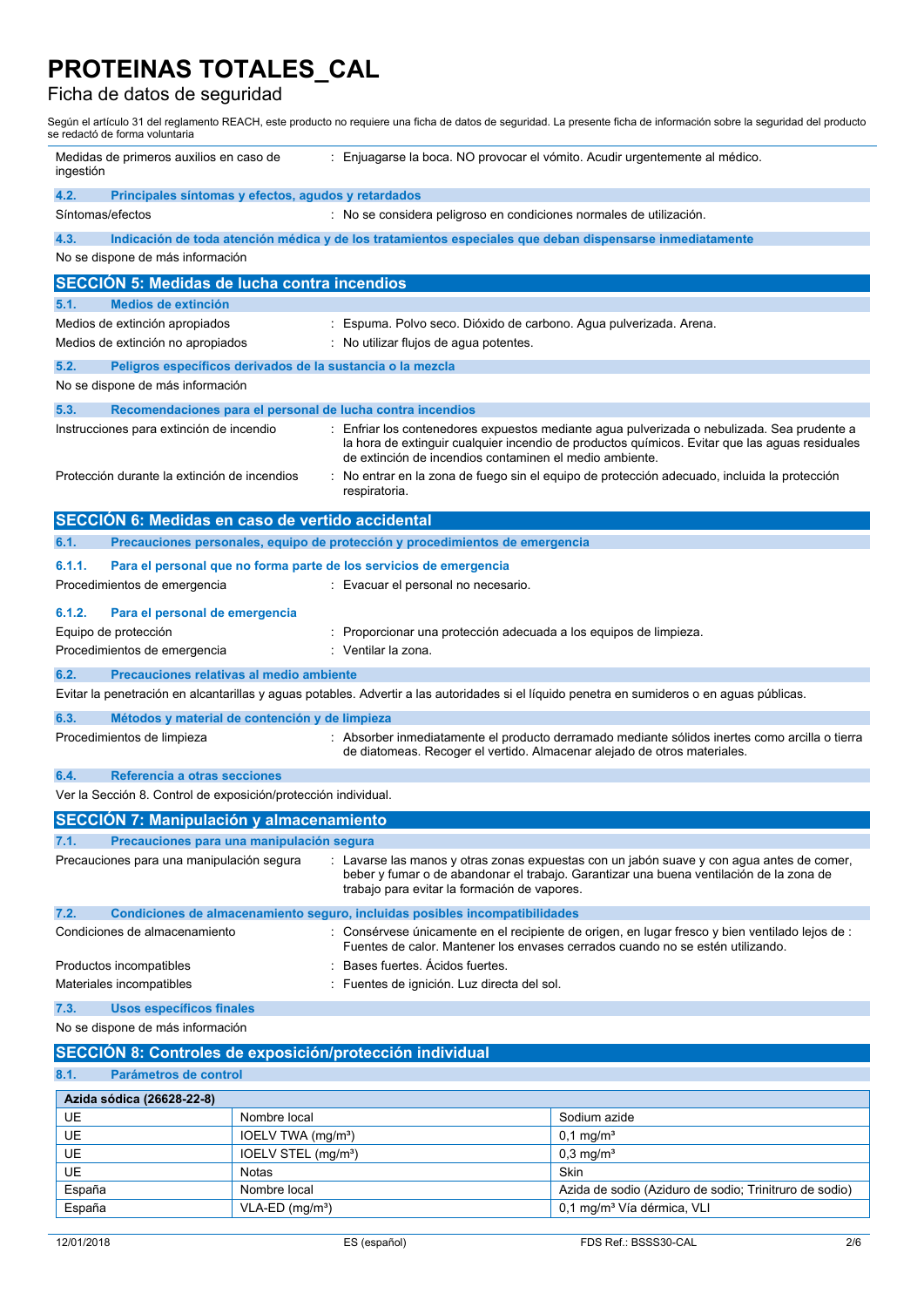## Ficha de datos de seguridad

Según el artículo 31 del reglamento REACH, este producto no requiere una ficha de datos de seguridad. La presente ficha de información sobre la seguridad del producto se redactó de forma voluntaria

| Azida sódica (26628-22-8) |                  |                                        |  |
|---------------------------|------------------|----------------------------------------|--|
| España                    | $VLA-EC (ma/m3)$ | 0,3 mg/m <sup>3</sup> Vía dérmica, VLI |  |
| España                    | <b>Notas</b>     | vía dérmica. VLI                       |  |

#### **8.2. Controles de la exposición**

### **Equipo de protección individual:**

Evitar toda exposición innecesaria.

#### **Protección de las manos:**

Llevar guantes de protección.

#### **Protección ocular:**

Gafas químicas o gafas de seguridad

#### **Protección de las vías respiratorias:**

Llevar una máscara adecuada

#### **Otros datos:**

No comer, beber ni fumar durante la utilización.

### **SECCIÓN 9: Propiedades físicas y químicas**

| 9.1.<br>Información sobre propiedades físicas y químicas básicas |                          |
|------------------------------------------------------------------|--------------------------|
| Forma/estado                                                     | Líquido<br>t             |
| Color                                                            | Incoloro.                |
| Olor                                                             | Inodoro.                 |
| Umbral olfativo                                                  | No hay datos disponibles |
| рH                                                               | No hay datos disponibles |
| Grado de evaporación (acetato de butilo=1)                       | No hay datos disponibles |
| Punto de fusión                                                  | No hay datos disponibles |
| Punto de solidificación                                          | No hay datos disponibles |
| Punto de ebullición                                              | No hay datos disponibles |
| Punto de inflamación                                             | No hay datos disponibles |
| Temperatura de autoignición                                      | No hay datos disponibles |
| Temperatura de descomposición                                    | No hay datos disponibles |
| Inflamabilidad (sólido, gas)                                     | No inflamable.           |
| Presión de vapor                                                 | No hay datos disponibles |
| Densidad relativa de vapor a 20 °C                               | No hay datos disponibles |
| Densidad relativa                                                | No hay datos disponibles |
| Solubilidad                                                      | No hay datos disponibles |
| Log Pow                                                          | No hay datos disponibles |
| Viscosidad, cinemática                                           | No hay datos disponibles |
| Viscosidad, dinámica                                             | No hay datos disponibles |
| Propiedades explosivas                                           | No hay datos disponibles |
| Propiedad de provocar incendios                                  | No hay datos disponibles |
| Límites de explosión                                             | No hay datos disponibles |

#### **9.2. Otros datos**

### No se dispone de más información

|                 | SECCIÓN 10: Estabilidad y reactividad       |  |  |
|-----------------|---------------------------------------------|--|--|
| 10.1.           | <b>Reactividad</b>                          |  |  |
|                 | No se dispone de más información            |  |  |
| 10.2.           | <b>Estabilidad química</b>                  |  |  |
| No establecido. |                                             |  |  |
| 10.3.           | <b>Posibilidad de reacciones peligrosas</b> |  |  |
| No establecido. |                                             |  |  |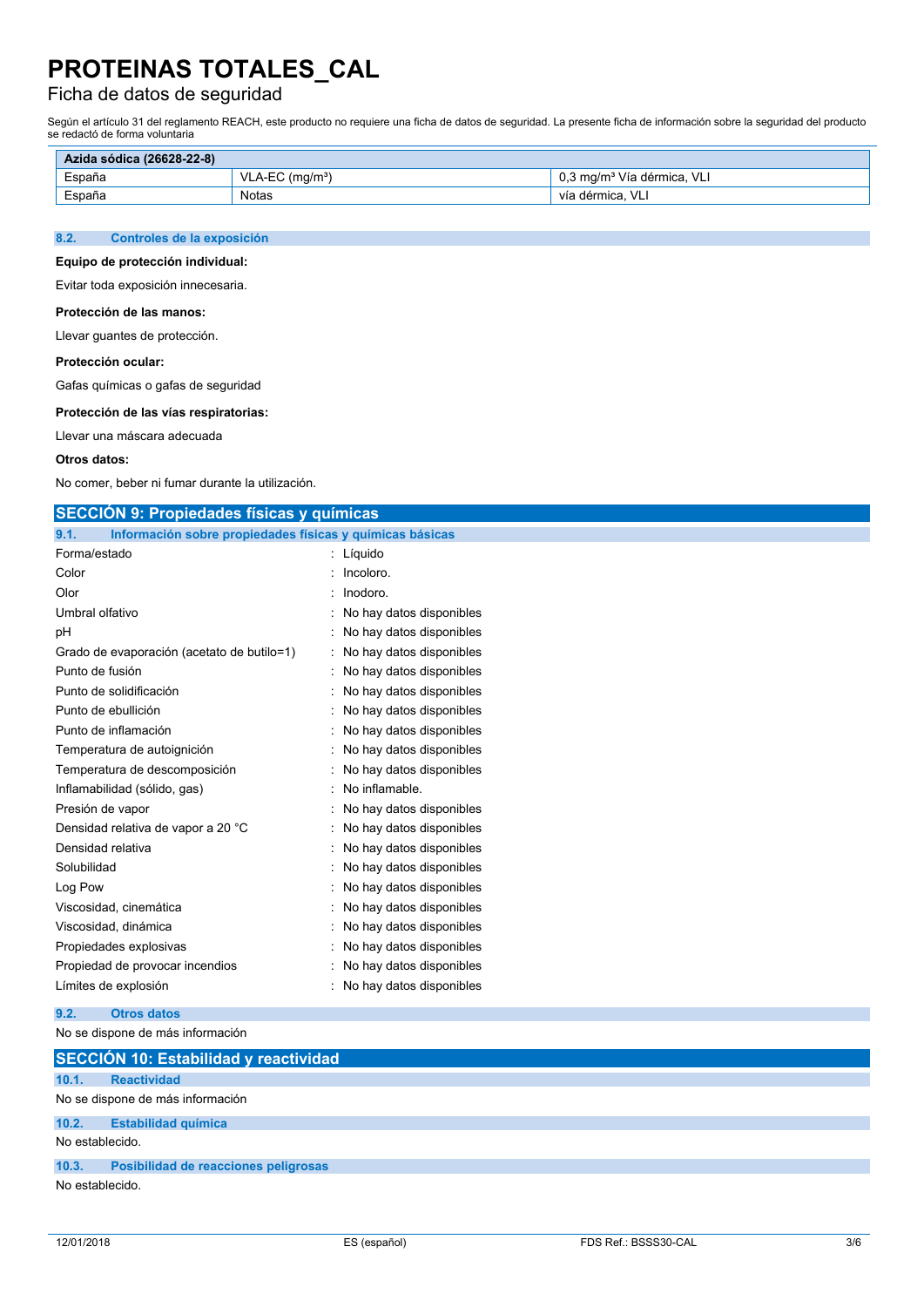## Ficha de datos de seguridad

Según el artículo 31 del reglamento REACH, este producto no requiere una ficha de datos de seguridad. La presente ficha de información sobre la seguridad del producto se redactó de forma voluntaria

| 10.4.<br><b>Condiciones que deben evitarse</b>                                    |                                                                                     |  |  |  |
|-----------------------------------------------------------------------------------|-------------------------------------------------------------------------------------|--|--|--|
| Luz directa del sol. Temperaturas extremadamente elevadas o extremadamente bajas. |                                                                                     |  |  |  |
| 10.5.<br><b>Materiales incompatibles</b>                                          |                                                                                     |  |  |  |
| No conocido cuando se usa apropiadamente.                                         |                                                                                     |  |  |  |
| 10.6.<br>Productos de descomposición peligrosos                                   |                                                                                     |  |  |  |
| No se generan productos de descomposición peligrosos conocidos.                   |                                                                                     |  |  |  |
|                                                                                   |                                                                                     |  |  |  |
| <b>SECCIÓN 11: Información toxicológica</b>                                       |                                                                                     |  |  |  |
| Información sobre los efectos toxicológicos<br>11.1.                              |                                                                                     |  |  |  |
| Toxicidad aguda (oral)                                                            | : No clasificado                                                                    |  |  |  |
| Toxicidad aguda (cutánea)                                                         | No clasificado                                                                      |  |  |  |
| Toxicidad aguda (inhalación)                                                      | No clasificado                                                                      |  |  |  |
| Corrosión o irritación cutáneas                                                   | No clasificado                                                                      |  |  |  |
| Indicaciones complementarias                                                      | A la vista de los datos disponibles, no se cumplen los criterios de clasificación   |  |  |  |
| Lesiones oculares graves o irritación ocular                                      | No clasificado                                                                      |  |  |  |
| Indicaciones complementarias                                                      | : A la vista de los datos disponibles, no se cumplen los criterios de clasificación |  |  |  |
| Sensibilización respiratoria o cutánea                                            | No clasificado                                                                      |  |  |  |
| Indicaciones complementarias                                                      | A la vista de los datos disponibles, no se cumplen los criterios de clasificación   |  |  |  |
| Mutagenicidad en células germinales                                               | No clasificado                                                                      |  |  |  |
| Indicaciones complementarias                                                      | A la vista de los datos disponibles, no se cumplen los criterios de clasificación   |  |  |  |
| Carcinogenicidad                                                                  | No clasificado                                                                      |  |  |  |
| Indicaciones complementarias                                                      | A la vista de los datos disponibles, no se cumplen los criterios de clasificación   |  |  |  |
| Toxicidad para la reproducción                                                    | : No clasificado                                                                    |  |  |  |
| Indicaciones complementarias                                                      | A la vista de los datos disponibles, no se cumplen los criterios de clasificación   |  |  |  |
| Toxicidad específica en determinados órganos<br>(STOT) - exposición única         | : No clasificado                                                                    |  |  |  |
| Indicaciones complementarias                                                      | : A la vista de los datos disponibles, no se cumplen los criterios de clasificación |  |  |  |
| Toxicidad específica en determinados órganos<br>(STOT) - exposición repetida      | : No clasificado                                                                    |  |  |  |
| Indicaciones complementarias                                                      | : A la vista de los datos disponibles, no se cumplen los criterios de clasificación |  |  |  |
| Peligro por aspiración                                                            | No clasificado                                                                      |  |  |  |

| Indicaciones complementarias | : A la vista de los datos disponibles, no se cumplen los criterios de clasificación |  |  |
|------------------------------|-------------------------------------------------------------------------------------|--|--|
|                              |                                                                                     |  |  |

Efectos adversos y posibles síntomas para la salud humana : A la vista de los datos disponibles, no se cumplen los criterios de clasificación.

| SECCIÓN 12: Información ecológica |                  |  |
|-----------------------------------|------------------|--|
| 12.1.<br><b>Toxicidad</b>         |                  |  |
| Toxicidad acuática aguda          | ∴ No clasificado |  |
| Toxicidad acuática crónica        | : No clasificado |  |

| 12.2. | Persistencia y degradabilidad          |                                           |
|-------|----------------------------------------|-------------------------------------------|
|       | PROTEINAS TOTALES CAL                  |                                           |
|       | Persistencia y degradabilidad          | No establecido.                           |
| 12.3. | Potencial de bioacumulación            |                                           |
|       | PROTEINAS TOTALES CAL                  |                                           |
|       | Potencial de bioacumulación            | No establecido.                           |
| 12.4. | Movilidad en el suelo                  |                                           |
|       | No se dispone de más información       |                                           |
| 12.5. | Resultados de la valoración PBT y mPmB |                                           |
|       | No se dispone de más información       |                                           |
| 12.6. | <b>Otros efectos adversos</b>          |                                           |
|       | Indicaciones complementarias           | : Evitar su liberación al medio ambiente. |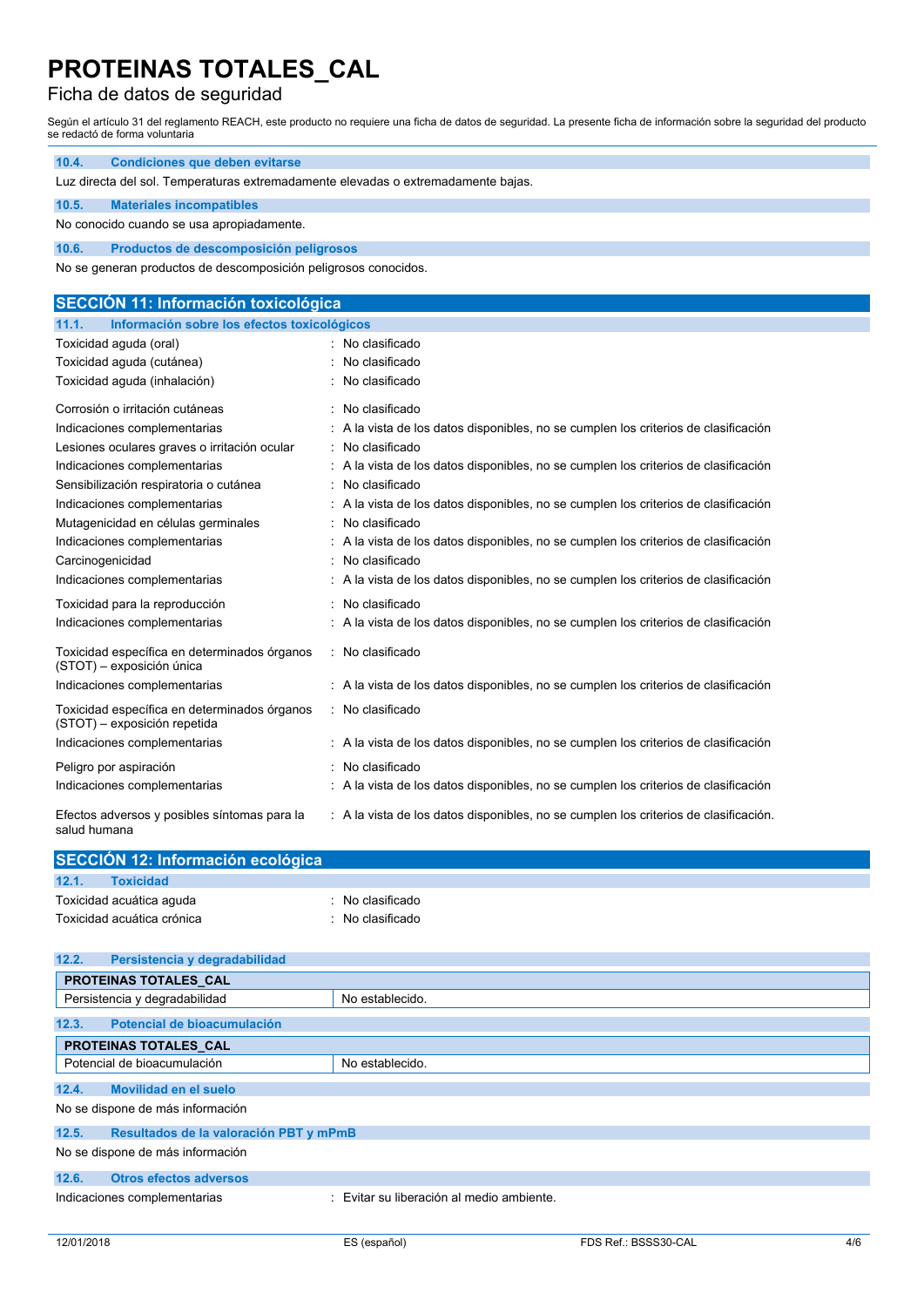## Ficha de datos de seguridad

Según el artículo 31 del reglamento REACH, este producto no requiere una ficha de datos de seguridad. La presente ficha de información sobre la seguridad del producto se redactó de forma voluntaria

| <b>SECCIÓN 13: Consideraciones relativas a la eliminación</b>     |                                                                                                |
|-------------------------------------------------------------------|------------------------------------------------------------------------------------------------|
| 13.1.<br>Métodos para el tratamiento de residuos                  |                                                                                                |
| Recomendaciones para la eliminación de<br>productos/envases       | : Destruir cumpliendo las condiciones de seguridad exigidas por la legislación local/nacional. |
| Ecología - residuos                                               | Evitar su liberación al medio ambiente.                                                        |
| SECCIÓN 14: Información relativa al transporte                    |                                                                                                |
| Según los requisitos de ADR / RID / IMDG / IATA / ADN             |                                                                                                |
| 14.1.<br><b>Número ONU</b>                                        |                                                                                                |
| N° ONU (ADR)                                                      | : No aplicable                                                                                 |
| N° ONU (IMDG)                                                     | No aplicable                                                                                   |
| N° ONU (IATA)                                                     | No aplicable                                                                                   |
| N° ONU (ADN)                                                      | No aplicable                                                                                   |
| N° ONU (RID)                                                      | No aplicable                                                                                   |
| 14.2.<br>Designación oficial de transporte de las Naciones Unidas |                                                                                                |
| Designación oficial de transporte (ADR)                           | : No aplicable                                                                                 |
| Designación oficial de transporte (IMDG)                          | No aplicable                                                                                   |
| Designación oficial de transporte (IATA)                          | No aplicable                                                                                   |
| Designación oficial de transporte (ADN)                           | No aplicable                                                                                   |
| Designación oficial de transporte (RID)                           | : No aplicable                                                                                 |
| 14.3.<br>Clase(s) de peligro para el transporte                   |                                                                                                |
| ADR                                                               |                                                                                                |
| Clase(s) de peligro para el transporte (ADR)                      | No aplicable                                                                                   |
| IMDG                                                              |                                                                                                |
| Clase(s) de peligro para el transporte (IMDG)                     | : No aplicable                                                                                 |
|                                                                   |                                                                                                |
| IATA                                                              |                                                                                                |
| Clase(s) de peligro para el transporte (IATA)                     | : No aplicable                                                                                 |
| ADN                                                               |                                                                                                |
| Clase(s) de peligro para el transporte (ADN)                      | : No aplicable                                                                                 |
|                                                                   |                                                                                                |
| <b>RID</b>                                                        |                                                                                                |
| Clase(s) de peligro para el transporte (RID)                      | : No aplicable                                                                                 |
| 14.4.<br>Grupo de embalaie                                        |                                                                                                |
| Grupo de embalaje (ADR)                                           | : No aplicable                                                                                 |
| Grupo de embalaje (IMDG)                                          | No aplicable                                                                                   |
| Grupo de embalaje (IATA)                                          | No aplicable                                                                                   |
| Grupo de embalaje (ADN)                                           | No aplicable                                                                                   |
| Grupo de embalaje (RID)                                           | No aplicable                                                                                   |
| 14.5.<br>Peligros para el medio ambiente                          |                                                                                                |
| Peligroso para el medio ambiente                                  | : No                                                                                           |
| Contaminante marino                                               | No                                                                                             |
| Otros datos                                                       | No se dispone de información adicional                                                         |
| quaianaa nartiaularee nara loo uquaric                            |                                                                                                |

**- Transporte por vía terrestre**

No aplicable

#### **- Transporte marítimo**

No aplicable

- **- Transporte aéreo**
- No aplicable